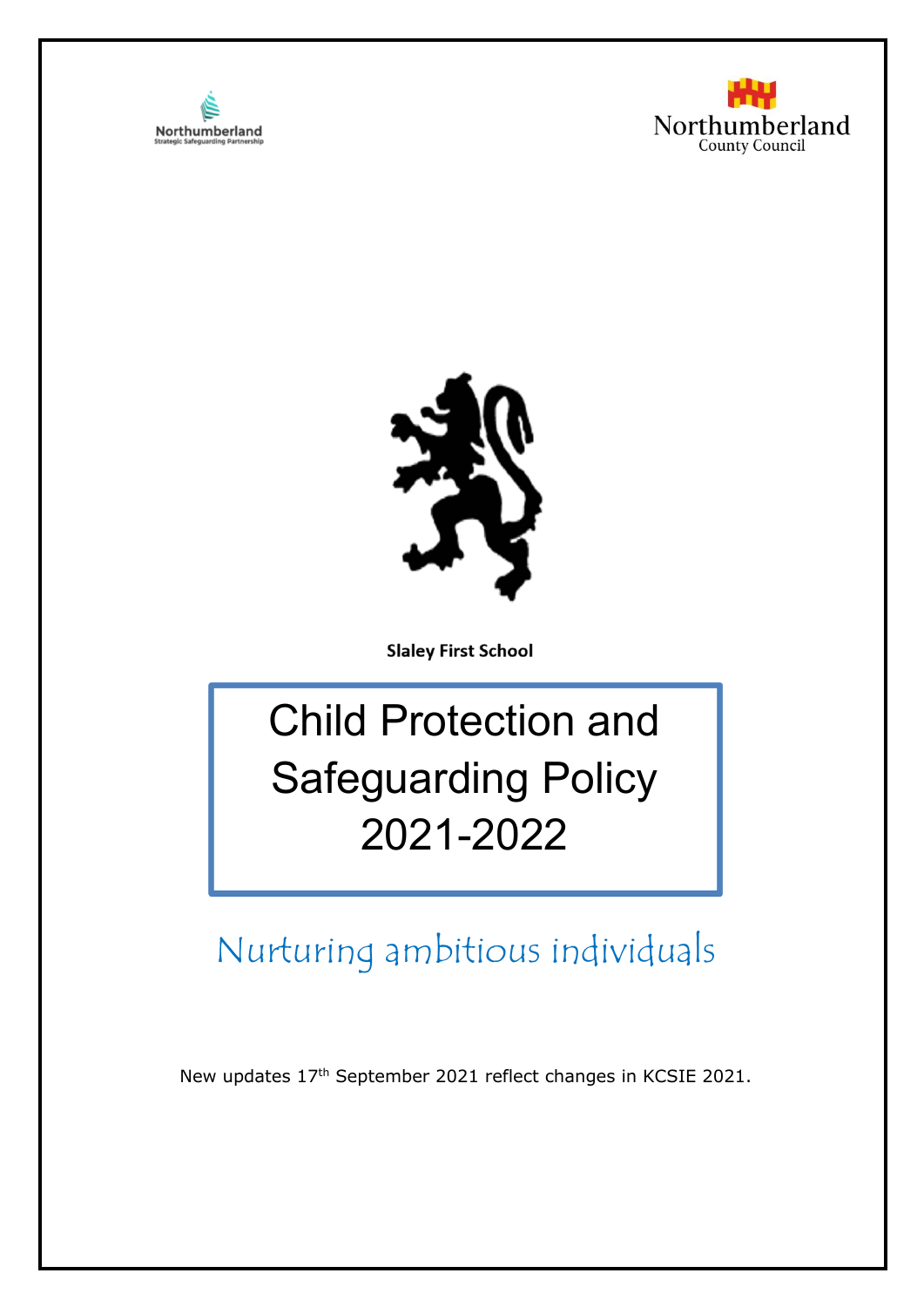#### **Policy statement and principles**

Slaley First School fully recognises its responsibility for safeguarding and promoting the welfare of children

This policy is one of a series in the school's safeguarding portfolio which includes:

- Staff behaviour/code of conduct
- Physical intervention and the use of reasonable force
- **Behaviour**
- Personal and intimate care
- Complaints procedure
- Tackling bullying
- Physical contact
- Safe working practice
- Whistleblowing
- **SEND**
- Children Missing Education
- Recruitment and selection
- Managing allegations
- Staff discipline, grievance and disciplinary
- Staff/pupil online communication
- Mobile Phone
- **GDPR**
- Relationships & Sex Education
- Complaints procedure
- Statement of procedures for dealing with allegations against staff
- Children with health needs who cannot attend school
- School Exclusions
- E-safety policy

#### **Terminology**

**Safeguarding and promoting the welfare of children is defined for the purposes of this guidance as**: protecting children from maltreatment;

preventing impairment of children's health or development

ensuring that children grow up in circumstances consistent with the provision of safe and effective care taking action to enable all children to have the best outcomes.

**Child protection** refers to the processes undertaken to protect children who have been identified as suffering, or being at risk of suffering significant harm.

**Staff** refers to all those working for or on behalf of the school, full time or part time, temporary or permanent, in either a paid or voluntary capacity.

**Child** includes everyone under the age of 18.

Parent refers to birth parents and other adults who are in a parenting role, for example step-parents, foster carers and adoptive parents.

#### **Key personnel**

**The designated safeguarding lead (DSL) for child protection is** (Mrs Hayward after DSL training in October)

Contact details: email: angela.hayward@slaley.northumberland.sch.uk

Telephone 01434 673220

**The deputy designated person is:** Mrs. Rachel O'Neill & Mrs. Megan Ainslie

 $\mathcal{L}^{\text{max}}$  details: Hyperlink "mailton" mail $\mathcal{L}^{\text{max}}$ .northumberland.sch.uk".northumberland.sch.uk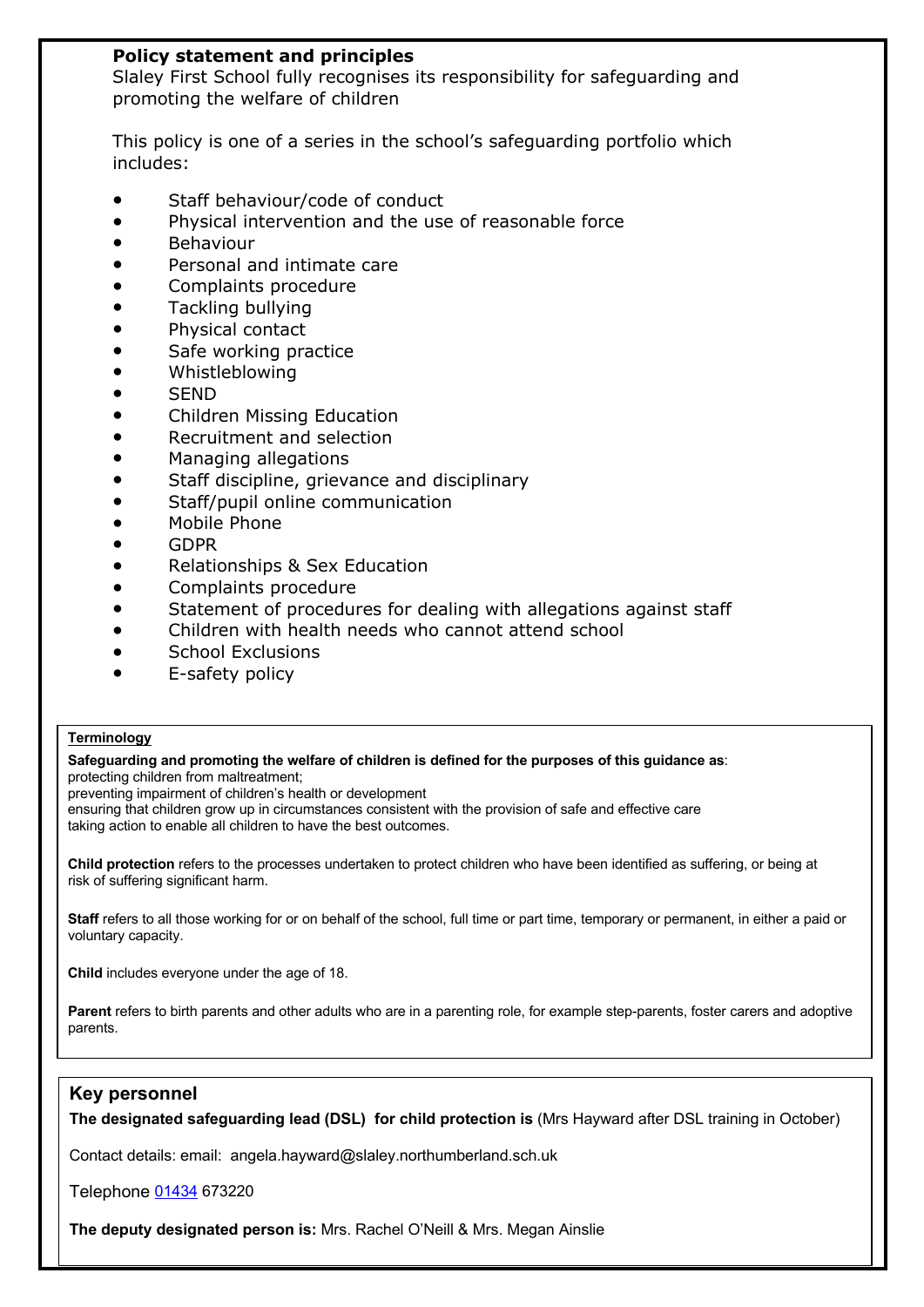Ofsted inspectors will consider how well leaders and managers have created a culture of vigilance where children's and learners' welfare are promoted and where timely and appropriate safeguarding action is taken for children or learners who need extra help or who may be suffering or likely to suffer harm. Inspectors will evaluate how well statutory and other responsibilities are met and how well staff exercise their professional judgement in keeping children and learners safe. This policy contributes to the setting's commitment to all local and national requirements.

Ofsted inspecting-safeguarding 2019

This policy is available on the school website and is included in the staff handbook, volunteers' handbook and made available to all visitors. All relevant polices, e.g. e-safety have been updated to reflect the increased use of remote learning and all necessary risk assessments have been completed and make reference to safeguarding procedures.

Our core safeguarding principles are:

- The school's responsibility to safeguard and promote the welfare of children is of

paramount importance

- To maintain an attitude of "it could happen here"
- Safer children make more successful learners

- This policy will be reviewed at least annually unless an incident or new legislation or

guidance suggests the need for an interim review

- To provide a learning environment where children feel 'challenged, cherished and nurtured'.

## **Child protection statement**

We recognise our moral and statutory responsibility to safeguard and promote the welfare of all pupils. We endeavour to provide a safe and welcoming environment where children are respected and valued. We are alert to the signs of abuse and neglect and follow our procedures to ensure that children receive effective support and protection.

At Slaley First School pupils are taught about safeguarding, including online, through various teaching and learning opportunities and the school is fully committed to this as part of the delivery of a broad and balanced curriculum. Children are taught to recognise when they are at risk and how to get help when they need it. Abuse will never be tolerated as this can lead to a culture of unacceptable behaviours and an unsafe environment for pupils.

The procedures contained in this policy apply to all staff volunteers, visitors and governors and are consistent with those of the local safeguarding partnership (NSSP).

## **Policy principles**

- The welfare of the child is paramount
- All children, regardless of age, gender, ability, culture, race, language, religion or sexual identity, have equal rights to protection
- All staff have an equal responsibility to act on any suspicion or disclosure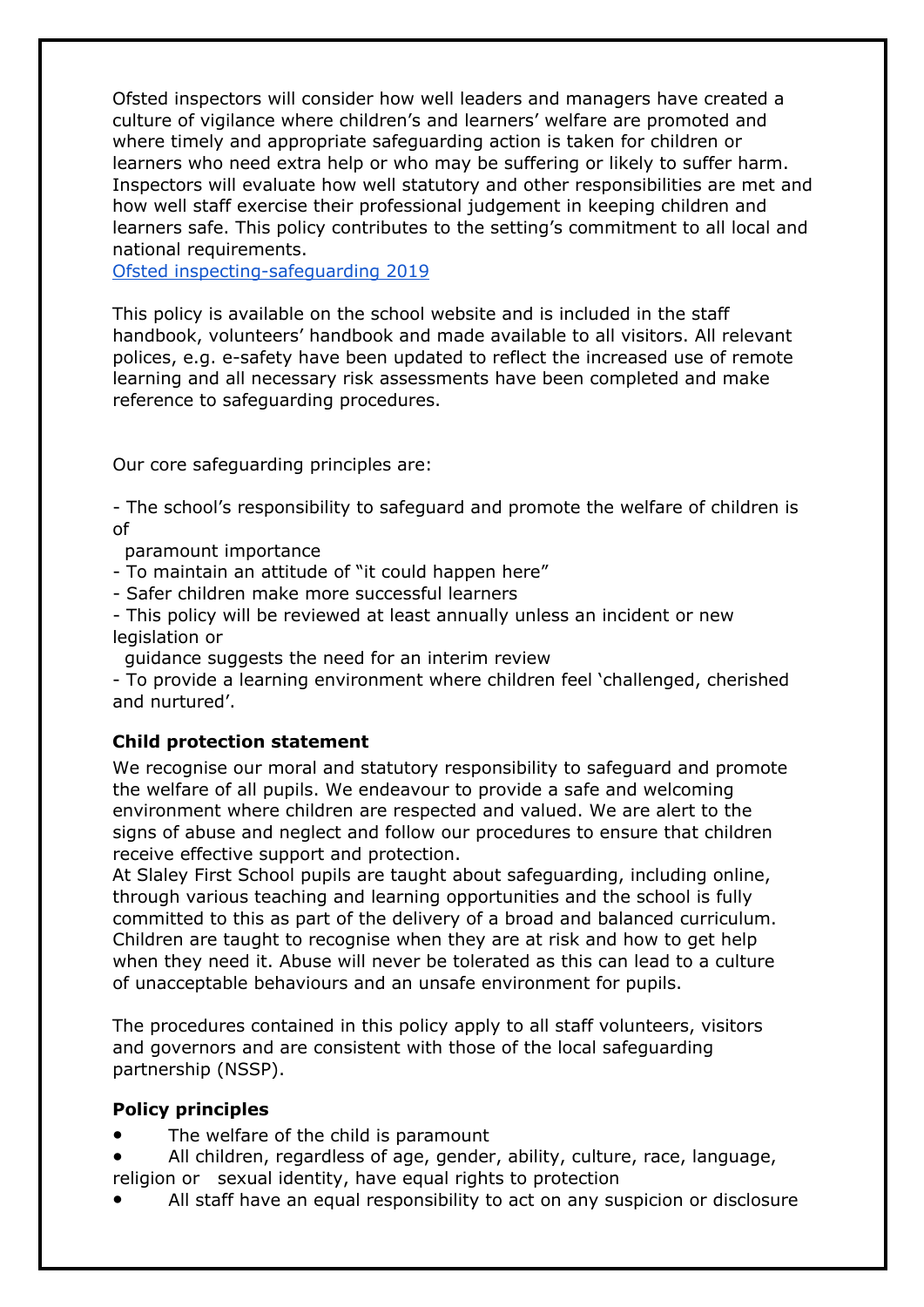that may suggest a child is at risk of harm

The school assesses the risks and issues in the wider community when considering the wellbeing of its pupils

Pupils and staff involved in child protection issues will receive appropriate support

## **Policy aims**

To demonstrate the school's commitment with regard to safeguarding and child protection to pupils, parents and other partners

- To contribute to the school's safeguarding portfolio
- To provide all staff with the necessary information to enable them to meet their child protection responsibilities
- To ensure consistent good practice

## **Safeguarding legislation and guidance**

Section 175 of the Education Act 2002 requires local education authorities and the governors of maintained schools and further education (FE) colleges to make arrangements to ensure that their functions are carried out with a view to safeguarding and promoting the welfare of children

The Teacher Standards 2012 state that teachers, including head teachers should safeguard children's wellbeing and maintain public trust in the teaching profession as part of their professional duties.

● The statutory guidance, **Working Together to Safeguard Children 2018,** covers the

Legislative requirements and expectations on individual services (including schools and colleges) to safeguard and promote the welfare of children. It also provides the framework for NSSP to monitor the effectiveness of local services, including safeguarding arrangements in schools. As stated in this guidance schools are relevant agencies in the new safeguarding arrangements established by the three key safeguarding partners (the LA, the CCG and the police)

● The statutory guidance, **Keeping Children Safe in Education 2021,** is issued under Section 175 of the Education Act 2002, the Education (Independent School Standards) Regulations 2014 and the Education (Non-Maintained Special Schools) (England) Regulations 2011. Schools and colleges must have regard to this guidance when carrying out their duties to safeguard and promote the welfare of children. Unless otherwise stated, 'school' in this guidance means all schools, whether maintained, non-maintained or independent, including academies and free schools, alternative provision academies and pupil referral units. 'School' includes maintained nursery schools. 'College' means further education colleges and sixth form colleges as established under the Further and Higher Education Act 1992. And relates to their responsibilities to children under the age of 18 (but excludes 16-19 academies and free schools, which are required to comply with relevant safeguarding legislation by virtue of their funding agreement)

All staff have signed to confirm they have received a copy of the child protection policy and staff code of conduct and have read Keeping Children Safe in education 2021. (All staff/only staff working directly with children and young people will read Part 1. Staff who do not work directly with children to read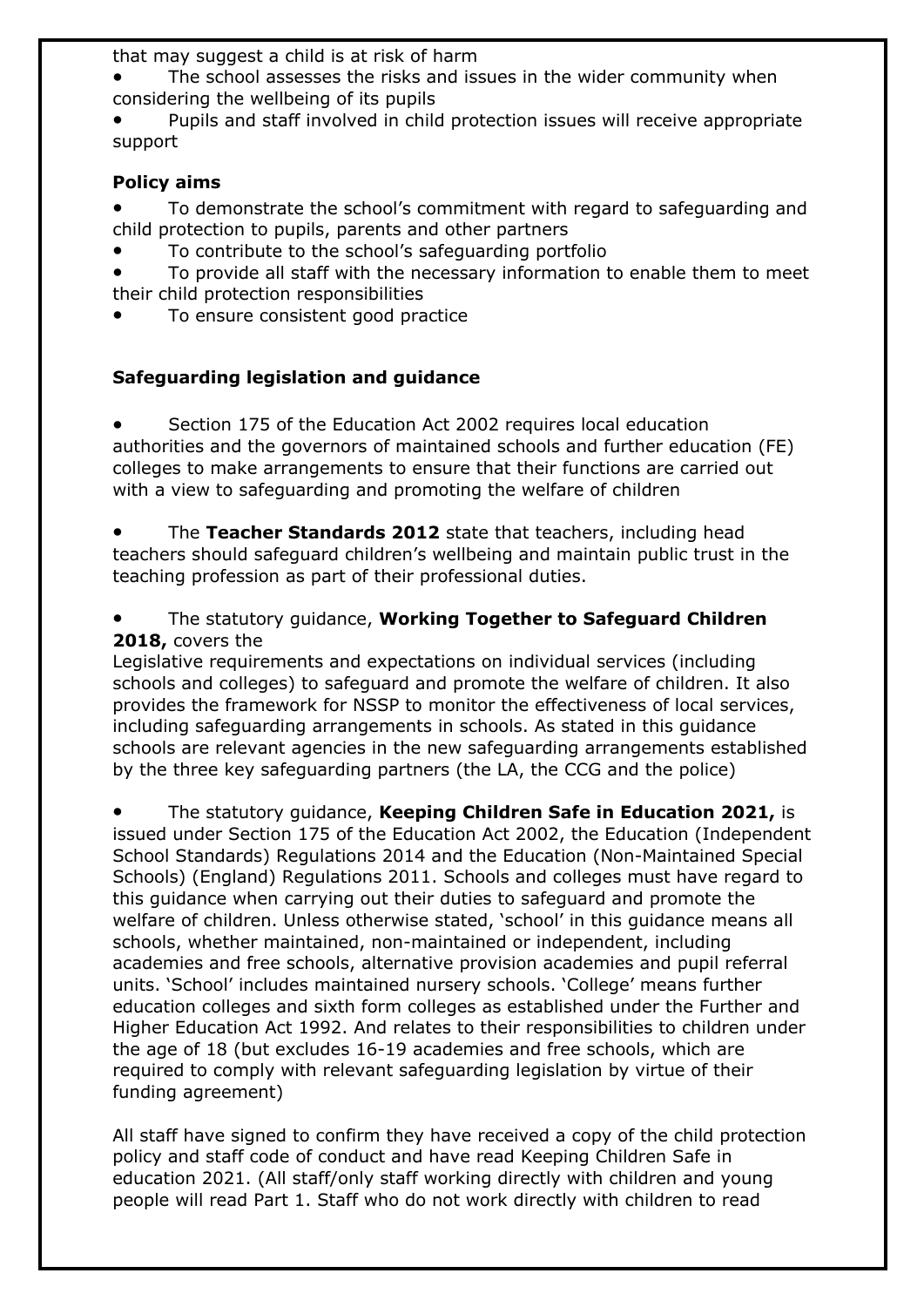Annex A and DSL and Assistant DSL will read the full document. A record to confirm this is held on the Single Central Register.

## ● **What to do if you're worried a child is being abused 2015 - Advice**

**for practitioners** is non statutory advice which helps practitioners (everyone who works with children) to identify abuse and neglect and take appropriate action and copies are available from the school office.

Due to their day-to-day contact with pupils, school staff are uniquely placed to observe changes in children's behaviour and the outward signs of abuse. Children may also turn to a trusted adult in school when they are in distress or at risk. It is vital that **all school staff** are alert to the signs of abuse and understand the procedures for reporting their concerns. The school will always act on identified concerns as soon as possible.

## **Roles and responsibilities**

## **The Designated Safeguarding Lead:**

has the status and authority within the school to carry out the duties of the post, including committing resources and supporting and directing other staff

is appropriately trained, receiving annual updates and face to face training provided by the safeguarding board every two years.

acts as a source of support and expertise to the school community

encourages a culture of listening to children and taking account of their wishes and feelings

is alert to the specific needs of children in need, those with special educational needs and young carers

has a working knowledge of Northumberland Strategic Safeguarding Partnership(NSSP) procedures

https://www.proceduresonline.com/northumberlandcs/index.html

● makes staff aware of NSSP training courses (all available through Learning Together http://ncc.learningpool.com/ )and the latest policies and procedures on safeguarding

has an understanding of locally agreed processes for providing early help and intervention

http://www.northumberland.gov.uk/Children/Family/Support.aspx#earlyhelpass essmentforms

keeps detailed written records of all concerns, ensuring that such records are stored securely but kept separate from, the pupil's general file

refers cases of suspected abuse to children's social care or police as appropriate

notifies children's social care if a child with a child protection plan has unexplained absences

ensures that when a pupil leaves the school, their child protection file is sent securely to the new school (separately from the main pupil file and ensuring secure transit) and confirmation of receipt is obtained. The pupil's social worker should also be informed of the change in school

- attends and/or contributes to child protection conferences
- coordinates the school's contribution to child protection plans

ensures that all appropriate staff members have a working knowledge and understanding of their role in case conferences, core groups and other multiagency planning meetings, to ensure that they attend and are able to effectively contribute when required to do so

develops effective links with relevant statutory and voluntary agencies including the NSSP.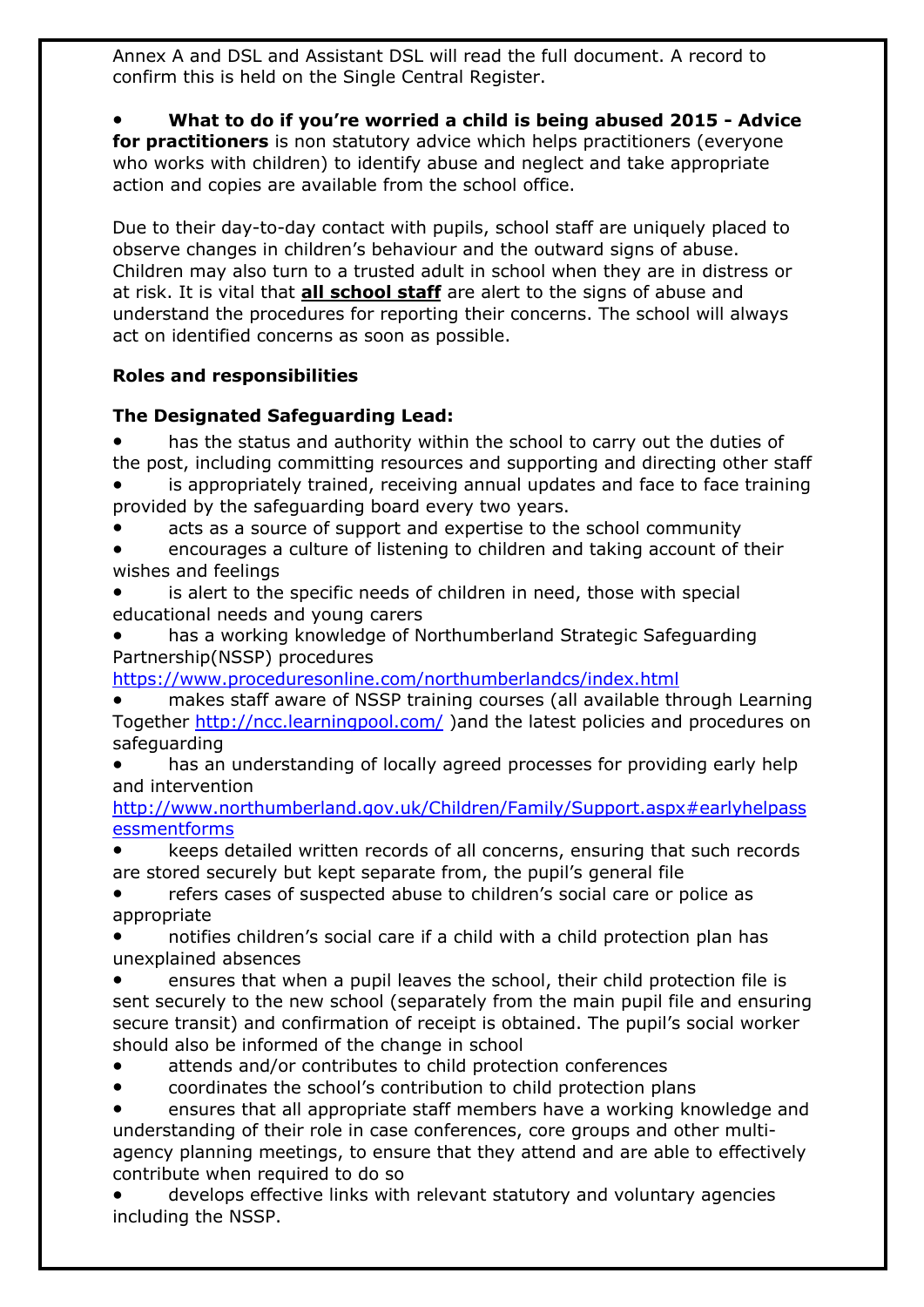● ensures that all staff sign to indicate that they have read and understood the child protection policy

ensures that the child protection policy and procedures are regularly reviewed and updated annually, working with governors and trustees

liaises with the nominated governor and headteacher (where the role is not carried out by the headteacher) as appropriate

ensures a record of staff attendance at child protection and safequarding training is maintained

ensures staff are kept up to date with key priorities within the LA, including learning from serious case reviews

makes the child protection & safeguarding policy available publicly, on the school's website or by other means

ensures parents are aware of the school's role in safeguarding and that referrals about suspected abuse and neglect may be made

has the lead role for Operation Encompass and Operation Endeavour in the school and ensures the school meets all requirements set out in the LA procedures

reports concerns that a pupil may be at risk of radicalisation or involvement in terrorism, following the Prevent referral process and refer cases by e-mail to OneCall . If the matter is urgent then Police must be contacted by dialling 999. In cases where further advice from the Police is sought dial 101. The Department of Education has also set up a dedicated telephone helpline for staff and governors to raise concerns around Prevent (020 7340 7264)

Meet all other responsibilities as set out for DSLs in Keeping Children Safe in Education 2021.

Whilst the activities of the designated safeguarding lead can be delegated to appropriately trained deputies, the ultimate lead responsibility for child protection, as set out above, remains with the designated safeguarding lead; this lead responsibility should not be delegated.

## **The deputy designated person:**

Is appropriately trained and, in the absence of the designated person, carries out those functions necessary to ensure the ongoing safety and protection of pupils. In the event of the long-term absence of the designated person, the deputy will assume all of the functions above.

## **If the DSL (or deputy) are not available, staff should contact a member of the leadership team to seek advice. Advice can also be sought from colleagues in One Call, the Local Authority's single point of access on 01670 536400**

## **The governing body:**

Ensures that the school:

appoints a DSL for child protection who is a member of the senior leadership team and who has undertaken training in inter-agency working, in addition to basic child protection training

- ensures that the DSL role is explicit in the role holder's job description
- has a child protection policy and procedures
- has a staff code of conduct, which is reviewed annually and made available publicly on the school's website or by other means

has procedures for dealing with allegations of abuse made against members of staff including allegations made against the head teacher and allegations against other children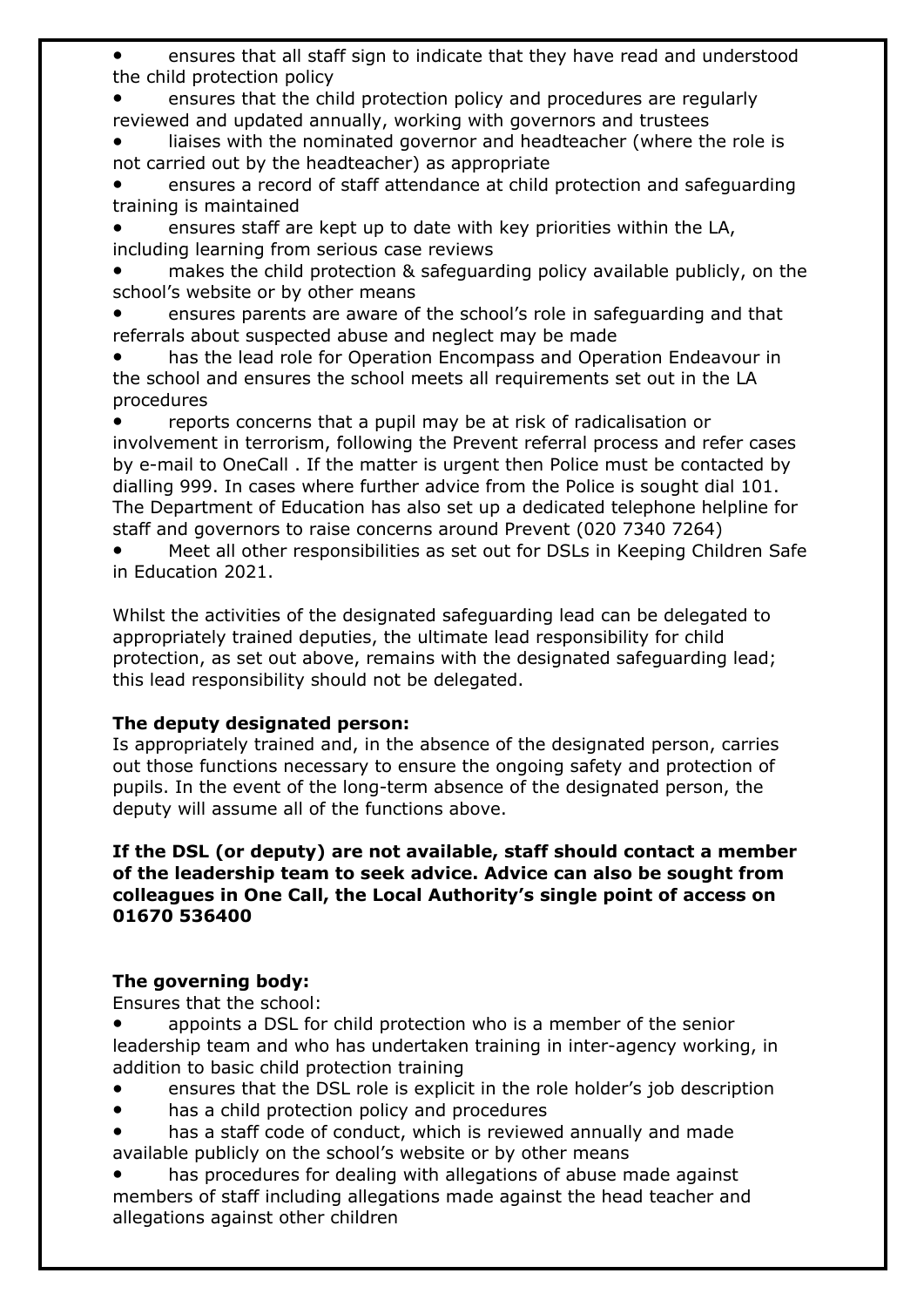● follows safer recruitment procedures that include statutory checks on staff suitability to work with children and disqualification by association regulations

develops a training strategy that ensures all staff, including the head teacher, receive information about the school's safeguarding arrangements, staff behaviour policy or code of conduct and the role of the DSL on induction, and appropriate child protection training, which is updated at least annually and will receive regular updates. The DSL receives face to face refresher training at twoyearly intervals and accesses an annual update in line with the Local Safeguarding Board requirements

ensures that all staff, including temporary staff and volunteers are provided with the school's child protection policy and staff behaviour policy

- ensures that the school contributes to early help arrangements and inter agency working and plans
- provides a coordinated offer of early help when additional needs of children are identified
- considers how pupils may be taught about safeguarding, including online as part of a broad and balanced curriculum.

The governing body nominates a member (normally the chair) to be responsible for liaising with the local authority and other agencies in the event of an allegation being made against the head teacher.

It is the responsibility of the governing body to ensure that the school's safeguarding, recruitment and managing allegations procedures take into account the procedures and practice of the local authority and NSSP and national guidance.

An annual audit (S175) will be submitted, as required, to the local authority, including an action plan. The governing body should have oversight of the audit and the lead governor should work in conjunction with the DSL to ensure any gaps areas of concern are addressed.

## **The head teacher:**

ensures that the safeguarding and child protection policy and procedures are implemented and followed by all staff

allocates sufficient time and regularly updates the content of staff training

allocates support and resources, including cover arrangements when necessary, to enable the DSL and deputy to carry out their roles effectively, including the assessment of pupils and attendance at strategy discussions and other necessary meetings

● ensures that all staff feel able to raise concerns about poor or unsafe practice and that such concerns are handled sensitively and in accordance with the whistle blowing procedures

ensures that pupils are provided with opportunities throughout the curriculum to learn about safeguarding, including keeping themselves safe online

school leaders and governors ensure that the child's wishes are taken into account when determining action to be taken or services to be provided

contacts the DO immediately an allegation is made against a member of staff, seeking advice and then works with the DO to follow the advice received

ensures that anyone who has harmed or may pose a risk to a child is referred to the Disclosure and Barring Service.

## **Good practice guidelines and staff code of conduct**

To meet and maintain our responsibilities towards pupils we need to agree standards of good practice which form a code of conduct for all staff. Good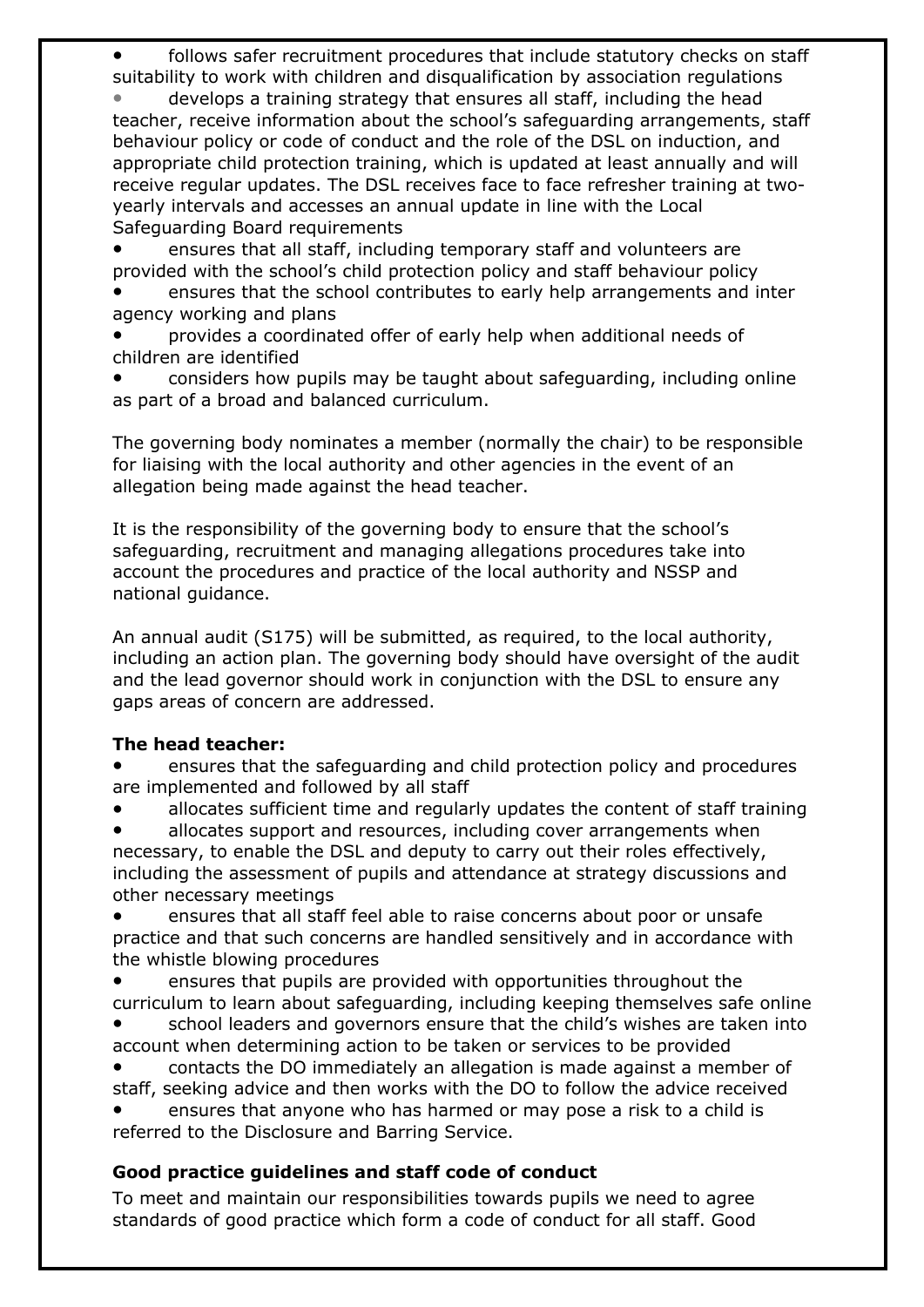practice includes:

- treating all pupils with respect
- setting a good example by conducting ourselves appropriately
- involving pupils in decisions that affect them
- encouraging positive, respectful and safe behaviour among pupils
- being an active listener

being alert to changes in pupils' behaviour and to signs of abuse, neglect and exploitation

recognising that challenging behaviour may be an indicator of abuse

reading and understanding the school's safeguarding and child protection policy, staff behaviour policy and guidance documents on wider safeguarding issues, for example bullying, behaviour, physical contact, sexual exploitation, extremism, e-safety and information-sharing

asking the pupil's permission before initiating physical contact, such as assisting with dressing, physical support during PE or administering first aid

maintaining appropriate standards of conversation and interaction with and between pupils and avoiding the use of sexualised or derogatory language

being aware that the personal and family circumstances and lifestyles of some pupils lead to an increased risk of abuse

applying the use of reasonable force only as a last resort and in compliance with school and NSSP procedures

referring all concerns about a pupil's safety and welfare to the DSL, or, if necessary directly to police or children's social care

following the school's rules with regard to relationships with pupils and communication with pupils, including on social media.

## **Abuse of position of trust**

All school staff are aware that inappropriate behaviour towards pupils is unacceptable and that their conduct towards pupils must be beyond reproach.

In addition, staff should understand that, under the Sexual Offences Act 2003, it is an offence for a person over the age of 18 to have a sexual relationship with a person under the age of 18, where that person is in a position of trust, even if the relationship is consensual. This means that any sexual activity between a member of the school staff and a pupil under 18 may be a criminal offence, even if that pupil is over the age of consent.

The school's Code of Conduct sets out our expectations of staff and is signed by all staff members.

## **Children who may be particularly vulnerable**

Some children may have an increased risk of abuse. It is important to understand that this increase in risk is due more to societal attitudes and assumptions or child protection procedures that fail to acknowledge children's diverse circumstances, rather than the individual child's personality, impairment or circumstances. Many factors can contribute to an increase in risk, including prejudice and discrimination, isolation, social exclusion, communication issues and a reluctance on the part of some adults to accept that abuse can occur.

To ensure that all of our pupils receive equal protection, we will give special consideration to children who are: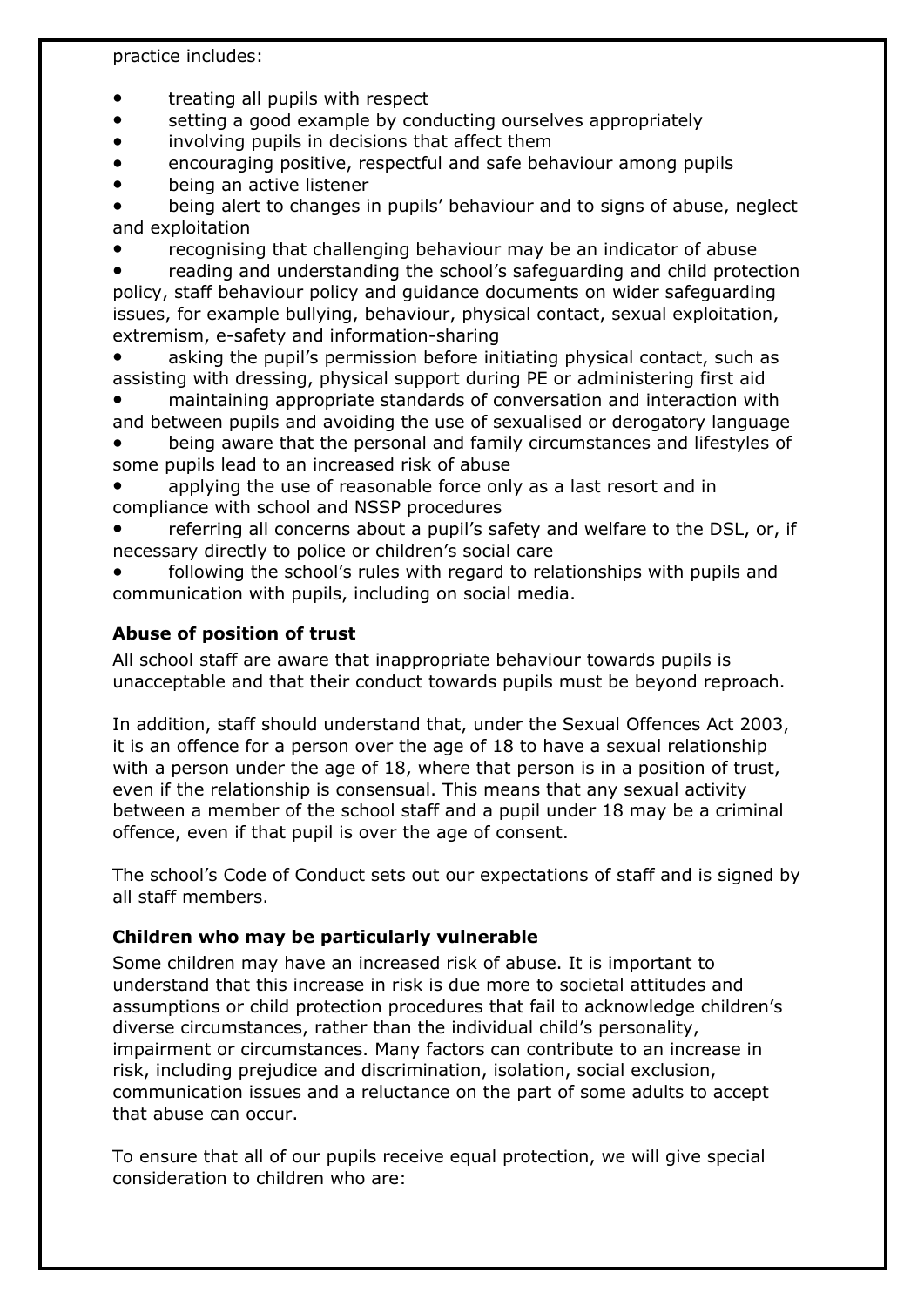- displaying early signs of abuse and/or neglect
- with certain medical conditions
- experiencing anxiety or mental health problems
- looked after or returned home after a period of care
- disabled or have special educational needs
- voung carers
- affected by parental substance misuse, domestic violence or parental
- mental health needs or misusing substances themselves
- asylum seekers
- living away from home or in temporary accommodation
- vulnerable to being bullied, or engaging in bullying
- live transient lifestyles
- living in chaotic and unsupportive home situations
- vulnerable to discrimination and maltreatment on the grounds of race, ethnicity, religion, disability or sexuality
- at risk of sexual exploitation
- do not have English as a first language
- at risk of female genital mutilation (FGM)
- at risk of forced marriage
- at risk of being drawn into extremism or being radicalised
- showing signs of being drawn in to anti-social or criminal behaviour,

including gang involvement and association with organised crime groups

- frequently missing/goes missing from care or from home
- at risk of modern slavery, trafficking or exploitation
- privately fostered

## **This updated list provides examples of additionally vulnerable groups and is not exhaustive**.

## **Helping children to keep themselves safe**

We recognise that high self-esteem, confidence, supportive friends and good lines of communication with a trusted adult helps prevention. We will therefore raise awareness of child protection issues and equip children with the skills to keep them safe, this will include activities to improve their resilience. Children are taught to recognise when they are at risk and how to get help when they need it.

The school will therefore:

establish and maintain an environment and positive ethos where children feel secure, supported and are encouraged to talk, are listened to, can learn, develop and feel valued;

ensure children know that there are adults in the school whom they can approach if they are worried or in difficulty;

include in the curriculum, activities and opportunities for PSHE which equip children with the skills they need to stay safe from abuse, develop resilience and that they know to whom to turn for help. This overview is available on the school's website - CURRICULUM.

## **Support for those involved in a child protection issue**

Child abuse is devastating for the child and can also result in distress and anxiety for staff who become involved. We will support pupils, their families, and staff by:

taking all suspicions and disclosures seriously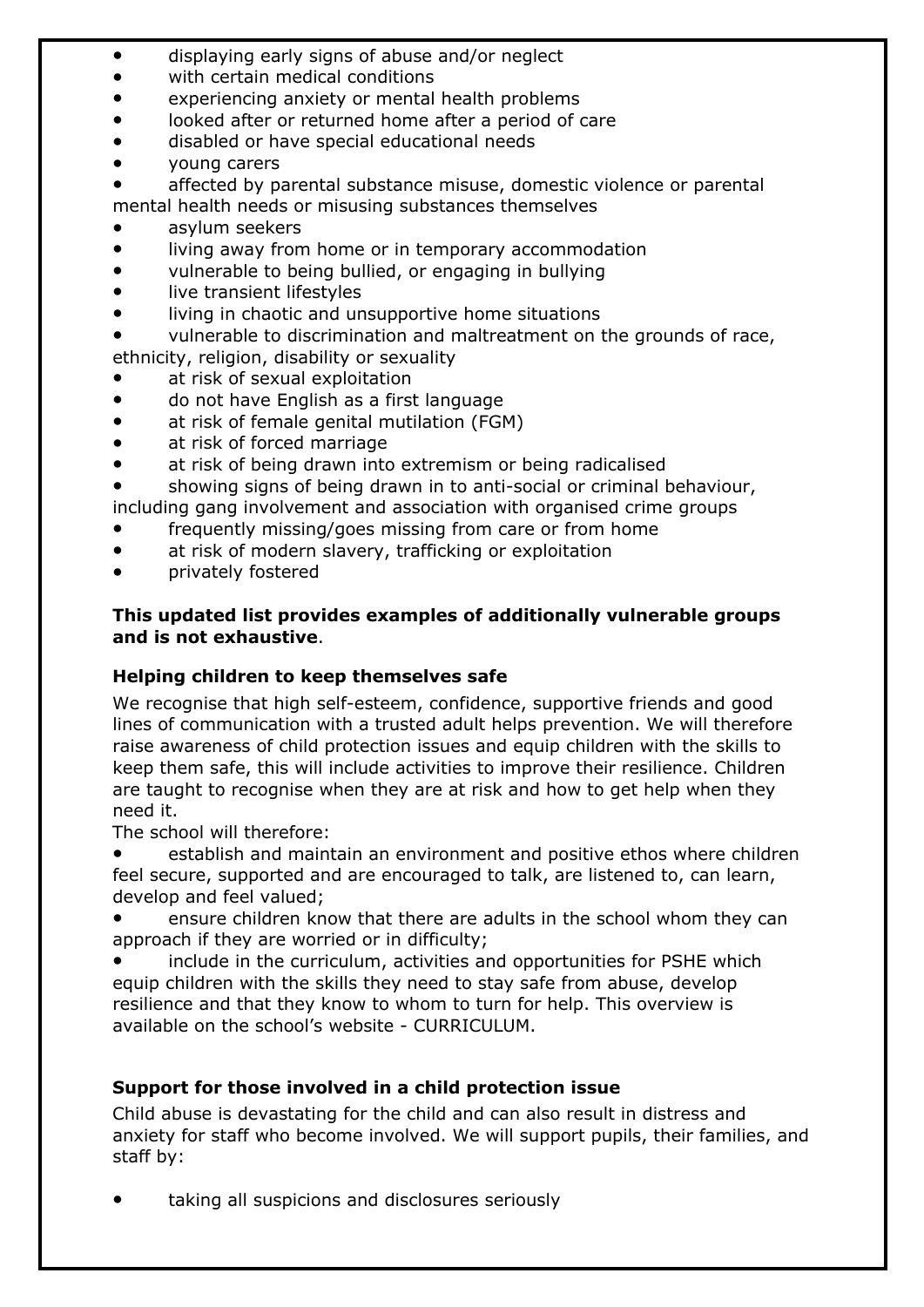● responding sympathetically to any request from pupils or staff for time out to deal with distress or anxiety

maintaining confidentiality and sharing information on a need-to-know basis only with relevant individuals and agencies

storing records securely

offering details of helplines, counselling or other avenues of external support

where a member of staff is the subject of an allegation made by a pupil, ensure that lines of communication are maintained

following the procedures laid down in our child protection, whistleblowing, complaints and disciplinary procedures

cooperating fully with relevant statutory agencies

providing access to supervision for those staff dealing with child protection issues

#### **Children with special educational needs or disabilities (SEN**D**)** or certain health

conditions can face additional safeguarding challenges. Also, additional barriers can exist when recognising abuse and neglect in this group of children. These can include:

• assumptions that indicators of possible abuse such as behaviour, mood and injury

relate to the child's condition without further exploration;

• these children being more prone to peer group isolation or bullying (including prejudice-based bullying) than other children;

• the potential for children with SEND or certain medical conditions being disproportionally impacted by behaviours such as bullying, without outwardly showing any signs; and

• communication barriers and difficulties in managing or reporting these challenges

## **Complaints procedure**

Our complaints procedure will be followed where a pupil or parent raises a concern about poor practice towards a pupil that initially does not reach the threshold for child protection action. Complaints are managed by senior staff, the headteacher and governors. An explanation of the complaints procedure is available on our school website and from the school office.

Complaints from staff are dealt with under the school's complaints and disciplinary and grievance procedures.

Complaints which escalate into a child protection concern will automatically be managed under the school's child protection procedures.

## **Whistle blowing if you have concerns about a colleague**

Staff who are concerned about the conduct of a colleague, including supply staff, towards a pupil are undoubtedly placed in a very difficult situation. They may worry that they have misunderstood the situation and they will wonder whether a report could jeopardise their colleague's career. All staff must remember that the welfare of the child is paramount. The school's whistleblowing code, available in the Staff Handbook, enables staff to raise concerns or allegations, initially in confidence and for a sensitive enquiry to take place.

All concerns of poor practice or possible child abuse by colleagues should be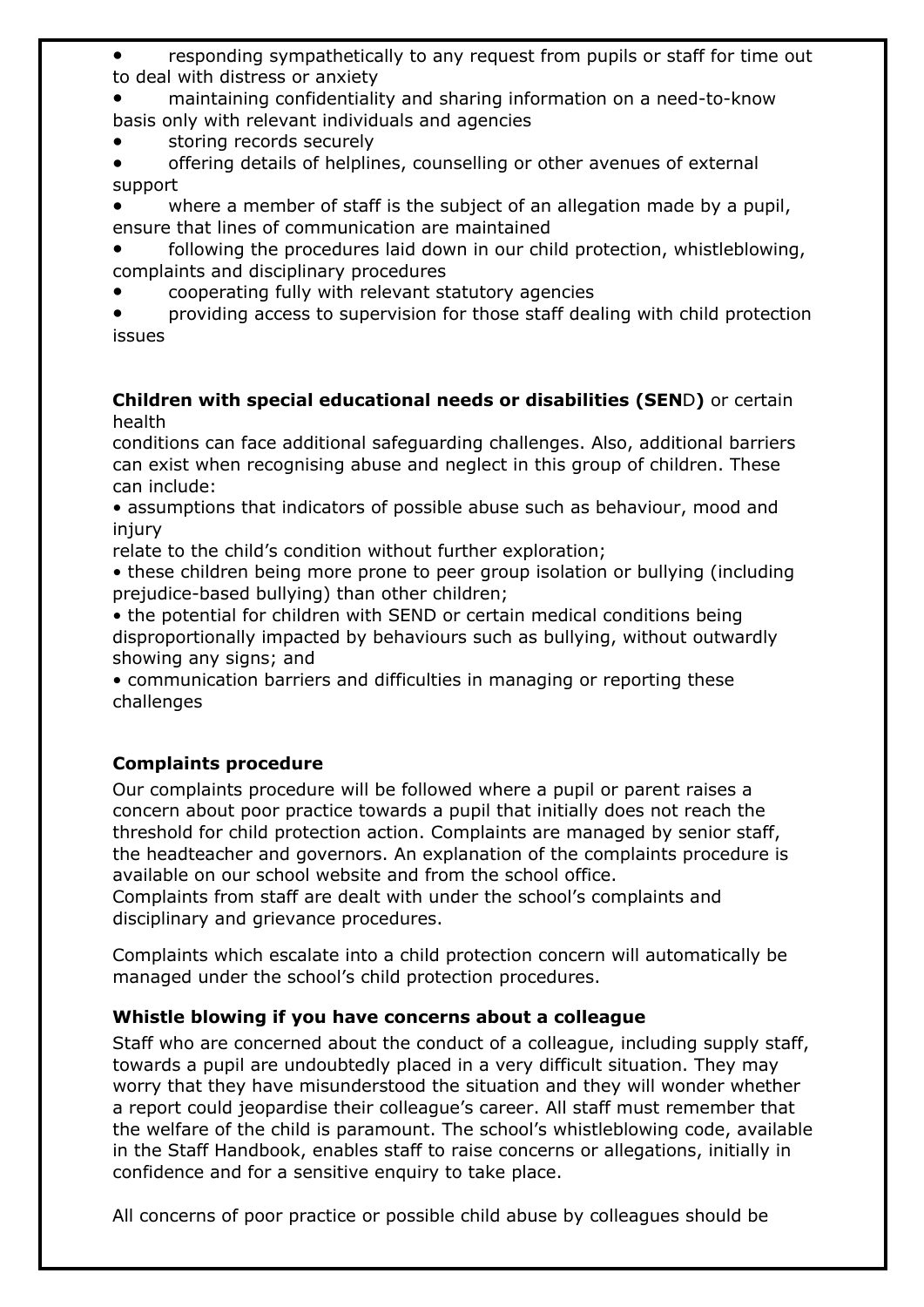reported to the head teacher. Complaints about the head teacher should be reported to the chair of governors.

Staff may also report their concerns directly to children's social care or the police if they believe direct reporting is necessary to secure immediate actions

## **Allegations against staff**

When an allegation is made against a member of staff, including supply staff, governors, volunteers and agency staff, set procedures must be followed. It is rare for a child to make an entirely false or malicious allegation, although misunderstandings and misinterpretations of events do happen.

A child may also make an allegation against an innocent party because they are too afraid to name the real perpetrator. Even so, we must accept that some professionals do pose a serious risk to pupils and we must act on every allegation.

Staff who are the subject of an allegation have the right to have their case dealt with fairly, quickly and consistently and to be kept informed of its progress. Suspension is not the default option and alternatives to suspension will always be considered. In some cases, staff may be suspended where this is deemed to be the best way to ensure that children are protected. In the event of suspension the school will provide support and a named contact for the member of staff.

The school allegation procedure will be used in respect of all cases in which it is alleged that a teacher or member of staff (including volunteers) in a school or college that provides education for children under 18 years of age has:

- behaved in a way that has harmed a child, or may have harmed a child;
- possibly committed a criminal offence against or related to a child;

 • behaved towards a child or children in a way that indicates he or she may pose a risk of harm to children

The full procedures for dealing with allegations against staff can be found in *Keeping Children Safe in Education (DfE, 2021)* part 4 and in the school's Allegations against staff Policy and Procedures.

Staff, parents and governors are reminded that publication of material that may lead to the identification of a teacher who is the subject of an allegation is prohibited by law. Publication includes verbal conversations or writing, including content placed on social media sites.

Allegations concerning staff who no longer work at the school, or historical allegations will be reported to the police.

## **Section 2: concerns that do not meet the harm threshold**

The section is based on 'Section 2: Concerns that do not meet the harm threshold' in part 4 of Keeping Children Safe in Education.

This section applies to all concerns (including allegations) about members of staff, including supply teachers, volunteers and contractors, which do not meet the harm threshold set out in section 1 above.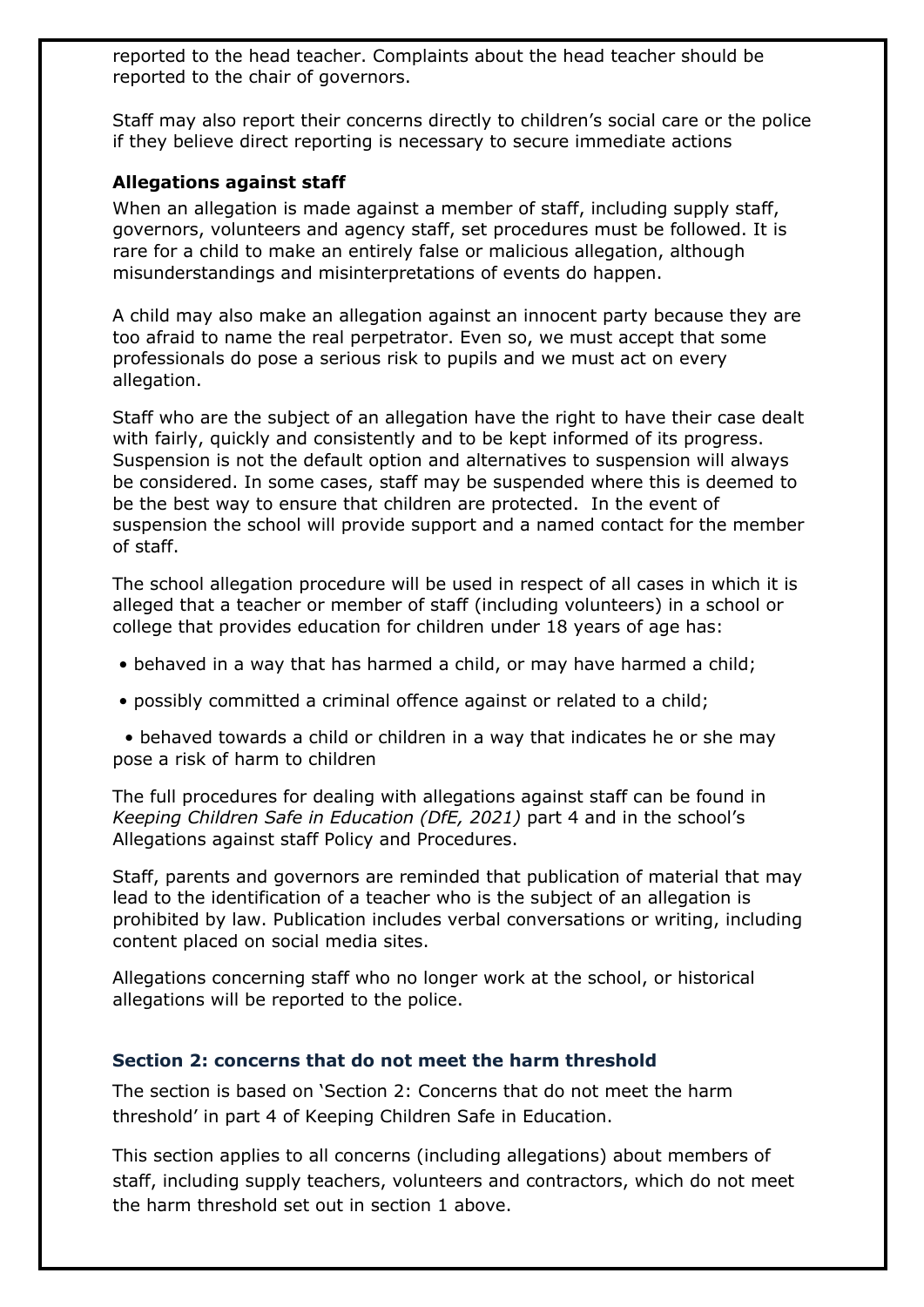Concerns may arise through, for example:

 $\sum_{i=1}^{n}$ Suspicion

 $\blacktriangleright$ Complaint

 $\sum$ Disclosure made by a child, parent or other adult within or outside the school

 $\blacktriangleright$ Pre-employment vetting checks

We recognise the importance of responding to and dealing with any concerns in a timely manner to safeguard the welfare of children.

## **Definition of low-level concerns**

The term 'low-level' concern is any concern – no matter how small – that an adult working in or on behalf of the school may have acted in a way that:

 $\sum$ Is inconsistent with the staff code of conduct, including inappropriate conduct outside of work, **and**

 $\sum$ Does not meet the allegations threshold or is otherwise not considered serious enough to consider a referral to the designated officer at the local authority

Examples of such behaviour could include, but are not limited to:

 $\blacktriangleright$ Being overly friendly with children

- $\overline{\phantom{0}}$ Having favourites
- $\sum_{i=1}^{n}$ Taking photographs of children on their mobile phone

 $\sum$ Engaging with a child on a one-to-one basis in a secluded area or behind a closed door

 $\sum$ Using inappropriate sexualised, intimidating or offensive language

## **Sharing low-level concerns**

We recognise the importance of creating a culture of openness, trust and transparency to encourage all staff to share low-level concerns so that they can be addressed appropriately.

We will create this culture by:

 $\sum$ Ensuring staff are clear about what appropriate behaviour is, and are confident in distinguishing expected and appropriate behaviour from concerning, problematic or inappropriate behaviour, in themselves and others

 $\blacktriangleright$ Empowering staff to share any low-level concerns as per section 7.7 of this policy

Empowering staff to self-refer  $\blacktriangleright$ 

 $\sum$ Addressing unprofessional behaviour and supporting the individual to correct it at an early stage

 $\sum$ Providing a responsive, sensitive and proportionate handling of such concerns when they are raised

 $\sum$ Helping to identify any weakness in the school's safeguarding system

## **Responding to low-level concerns**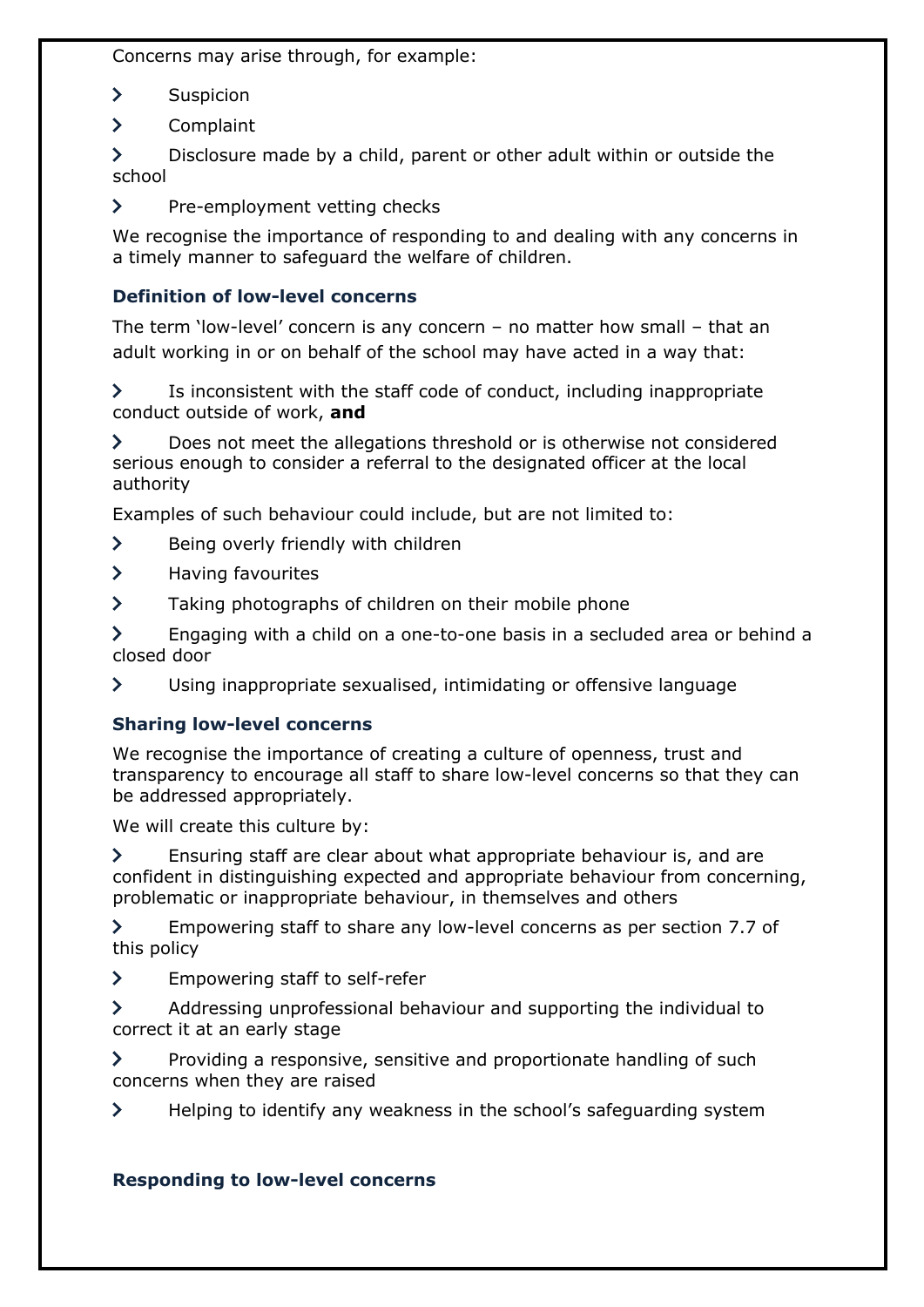If the concern is raised via a third party, the headteacher will collect evidence where necessary by speaking:

 $\blacktriangleright$ Directly to the person who raised the concern, unless it has been raised anonymously

To the individual involved and any witnesses  $\blacktriangleright$ 

The headteacher will use the information collected to categorise the type of behaviour and determine any further action.

## **Record keeping**

All low-level concerns will be recorded in writing. In addition to details of the concern raised, records will include the context in which the concern arose, any action taken and the rationale for decisions and action taken.

Records will be:

Kept confidential, held securely and comply with the DPA 2018 and UK  $\sum$ GDPR

 $\sum$ Reviewed so that potential patterns of concerning, problematic or inappropriate behaviour can be identified. Where a pattern of such behaviour is identified, we will decide on a course of action, either through our disciplinary procedures or, where a pattern of behaviour moves from a concern to meeting the harms threshold as described in section 1 of this appendix, we will refer it to the designated officer at the local authority

 $\blacktriangleright$ Retained at least until the individual leaves employment at the school

Where a low-level concern relates to a supply teacher or contractor, we will notify the individual's employer, so any potential patterns of inappropriate behaviour can be identified.

## **References**

We will not include low-level concerns in references unless:

 $\sum$ The concern (or group of concerns) has met the threshold for referral to the designated officer at the local authority and is found to be substantiated; and/or

 $\blacktriangleright$ The concern (or group of concerns) relates to issues which would ordinarily be included in a reference, such as misconduct or poor performance

## **Staff training**

It is important that all staff receive training to enable them to recognise the possible signs of abuse, neglect and exploitation and to know what to do if they have a concern. All staff must pay regard to the Teacher's Standards.

New staff and governors will receive a mandatory briefing during their induction, which includes the school's child protection policy, behaviour policy, staff behaviour policy, e safety policy, reporting and recording arrangements, and details for the DSL.

All staff, including the head teacher (unless the head teacher is the DSL) and governors will receive training that is regularly updated and the Governing Body will facilitate a whole school approach to safeguarding. The NSSP recommends staff receive annual updates and a detailed programme (either online or face to face) at least every three years.

The DSL (and deputies) will receive annual safeguarding training, with subjects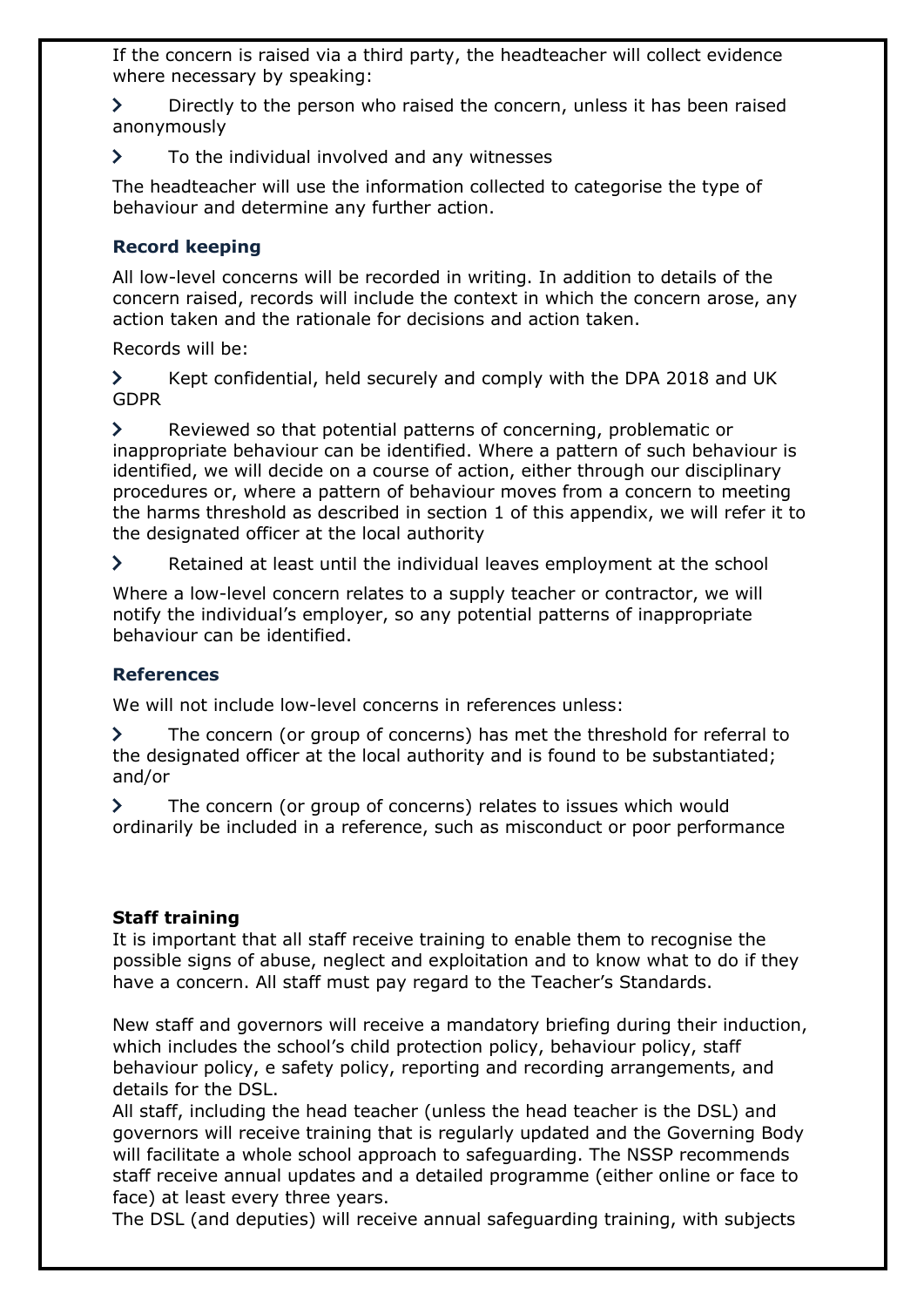to reflect local and national priorities and including a refresher session on their roles and responsibilities every two years.

Governing bodies and proprietors should ensure that, as part of the requirement for staff to undergo regular updated safeguarding training, including online safety

(paragraph 114) and the requirement to ensure children are taught about safeguarding,

including online safety (paragraph 119), that safeguarding training for staff, including

online safety training, is integrated, aligned and considered as part of the whole school

safeguarding approach and wider staff training and curriculum planning.

All staff sign to confirm they have received a copy of the child protection policy and staff code of conduct and have read Keeping Children Safe in education 2021. (All staff/only staff working directly with children and young people will read Part 1. Staff who do not work directly with children to read Annex A and DSL and Assistant DSL will read full document.

Supply staff and other visiting staff will be given the school's Visiting Staff Leaflet and a copy of the school's Child Protection and Safeguarding Policy, which will be made available to them on their arrival (situated in the foyer of the school).

## **Safer recruitment and selection procedures**

Slaley First School endeavours to ensure that we do our utmost to employ safe staff by following the guidance in Keeping Children Safe in Education (2021) and the school's Staff Recruitment procedures (available from the school office).

At least one member of each recruitment panel will have attended safer recruitment training.

The school obtains written confirmation from supply agencies or third party organisations that agency staff or other individuals who may work in the school have been appropriately checked. The school advises all agencies of their procedures for dealing with allegations, ensuring agencies are fully aware of the guidance set out in Keeping Children Safe in Education (2021) in relation to the school having a lead role in the management of any allegations, working with the LADO.

Trainee teachers will be checked either by the school or by the training provider, from whom written confirmation will be obtained.

The school maintains a single central record of recruitment checks undertaken.

Slaley First School will consider the following information when defining the role (through the job or role description and person specification):

• the skills, abilities, experience, attitude, and behaviours required for the post; and

• the safeguarding requirements, i.e. to what extent will the role involve contact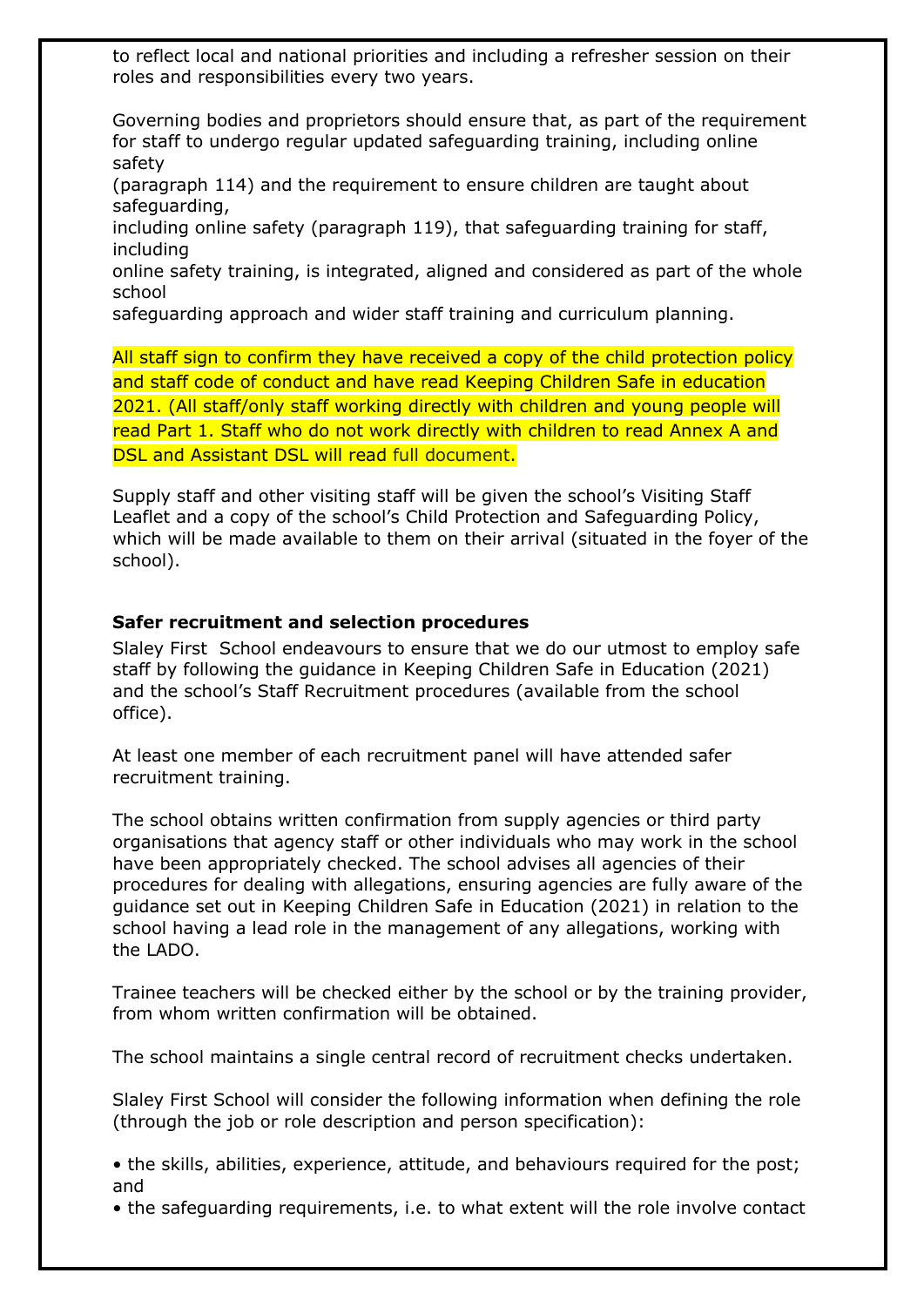with

children and will they be engaging in regulated activity relevant to children.

## **The advert will include:**

- the school's commitment to safeguarding and promoting the welfare of children and make clear that safeguarding checks will be undertaken;
- the safeguarding responsibilities of the post as per the job description and personal specification; and

• whether the post is exempt from the Rehabilitation of Offenders Act 1974 and the

amendments to the Exceptions Order 1975, 2013 and 2020. Which means that when applying for certain jobs and activities certain spent convictions and cautions

are 'protected', so they do not need to be disclosed to employers, and if they are disclosed, employers cannot take them into account. Further information about filtering offences can be found in the DBS filtering guide.

## **Application forms**

Where a role involves engaging in regulated activity relevant to children, schools and colleges should include a statement in the application form or elsewhere in the

information provided to applicants that it is an offence to apply for the role if the applicant is barred from engaging in regulated activity relevant to children. Slaley First School will also provide a copy of the school's child

protection policy and practices and policy on employment of ex-offenders in the application pack or refer to a link on its website.

Slaley First School will require applicants to provide:

- personal details, current and former names, current address and national insurance number;
- details of their present (or last) employment and reason for leaving; 53 Legislation.gov.uk - section 7(1)(a) of the SVGA 2006.
- full employment history, (since leaving school, including education, employment

and voluntary work) including reasons for any gaps in employment;

- qualifications, the awarding body and date of award;
- details of referees/references (see below for further information); and
- a statement of the personal qualities and experience that the applicant believes

 are relevant to their suitability for the post advertised and how they meet the person specification.

Slaley First School should not accept copies of curriculum vitae in place of an application form.

## **Shortlisting**

Shortlisted candidates should be asked to complete a self-declaration of their criminal record or information that would make them unsuitable to work with children.

Self-declaration is subject to Ministry of Justice guidance on the disclosure of criminal

records, further information can be found on GOV.UK For example: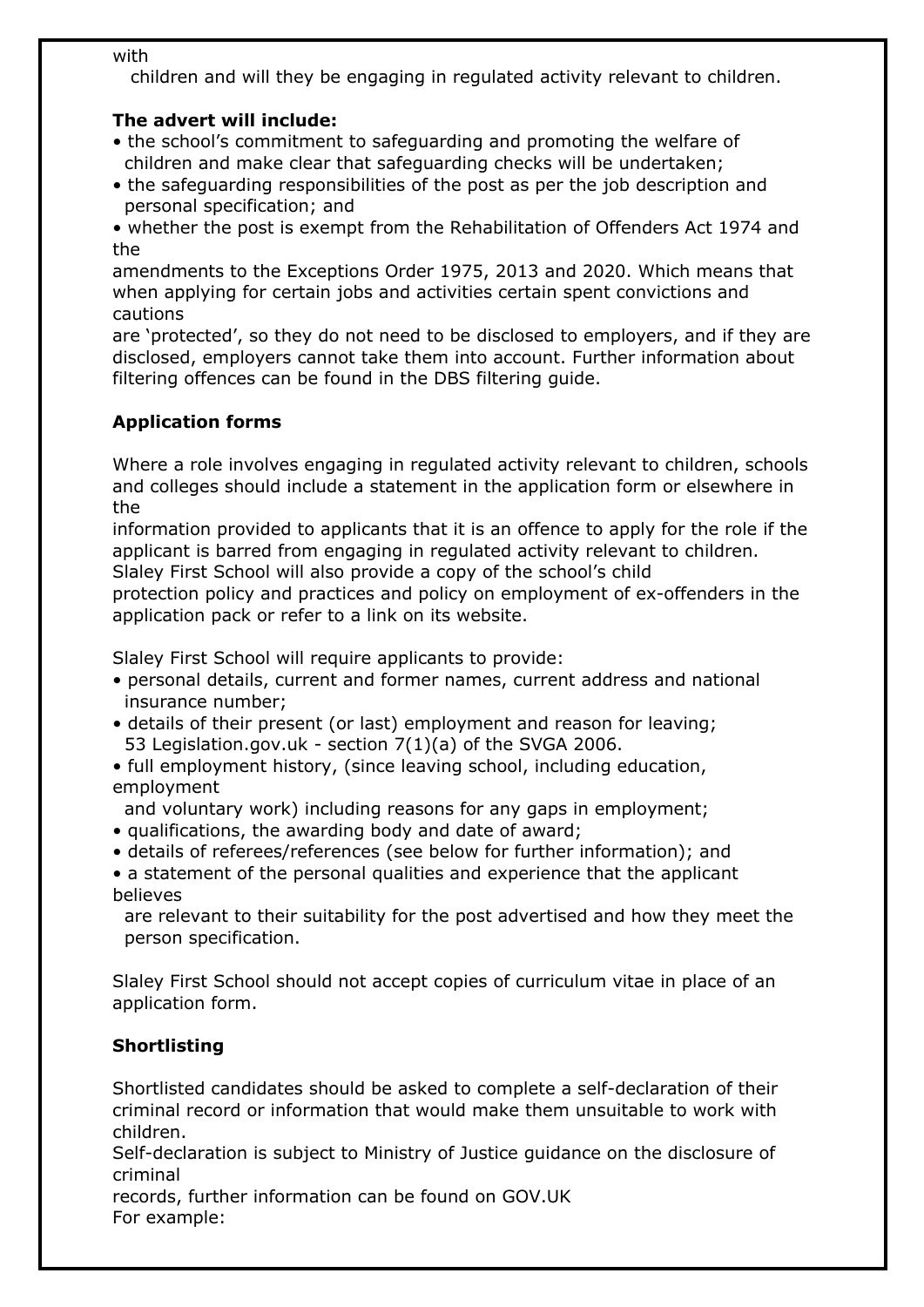- if they have a criminal history;
- whether they are included on the barred list;
- whether they are prohibited from teaching;
- whether they are prohibited from taking part in the management of an independent
	- school;

• information about any criminal offences committed in any country in line with the

 law as applicable in England and Wales, not the law in their country of origin or where they were convicted;

- if they are known to the police and children's social care;
- have they been disqualified from providing childcare (see paras 245-249); and,
- any relevant overseas information.

This information should only be requested from applicants who have been shortlisted. The information should not be requested in the application form to decide

who should be shortlisted.

Applicants should be asked to sign a declaration confirming the information they have provided is true. Where there is an electronic signature, the shortlisted candidate

should physically sign a hard copy of the application at point of interview.

The purpose of a self-declaration is so that candidates will have the opportunity to share relevant information and allow this to be discussed and considered at interview

before the DBS certificate is received.

Slaley First School will ensure that at least two people carry out the shortlisting exercise

and should consider any inconsistencies and look for gaps in employment and reasons given for them and explore all potential concerns.

## **Employment history and references**

The purpose of seeking references is to allow employers to obtain factual information to support appointment decisions. Schools and colleges should obtain references before interview, this allows any concerns raised to be explored further with the referee and taken up with the candidate at interview.

Slaley First School will:

• not accept open references e.g. to whom it may concern;

• not rely on applicants to obtain their reference;

• ensure any references are from the candidate's current employer and have been

 completed by a senior person with appropriate authority (if the referee is school or

 college based, the reference should be confirmed by the headteacher/principal as

accurate in respect to disciplinary investigations);

• obtain verification of the individual's most recent relevant period of employment

where the applicant is not currently employed;

• secure a reference from the relevant employer from the last time the applicant worked with children (if not currently working with children), if the applicant

has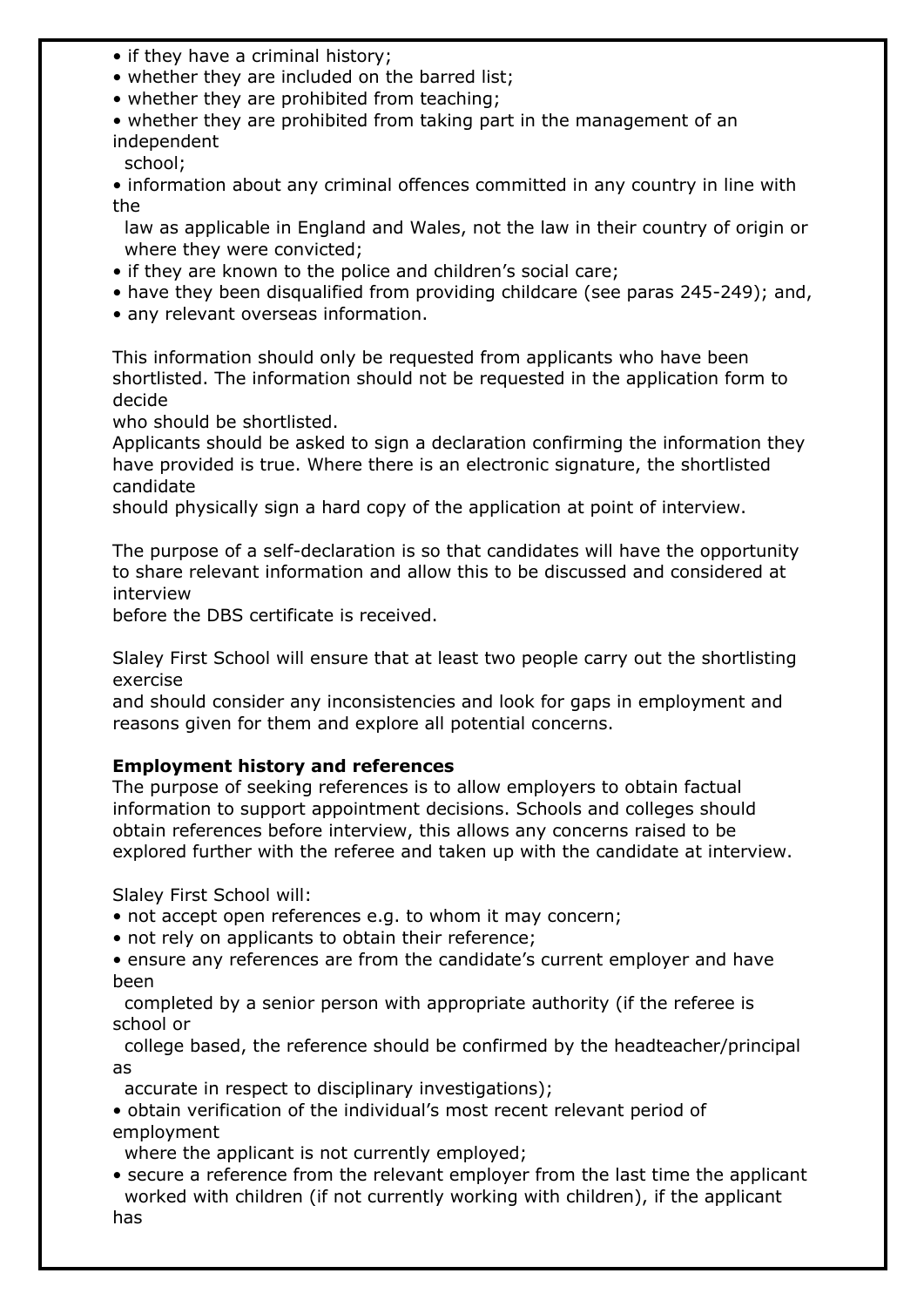never worked with children, then ensure a reference from their current employer;

- always verify any information with the person who provided the reference;
- ensure electronic references originate from a legitimate source;
- contact referees to clarify content where information is vague or insufficient information is provided;

• compare the information on the application form with that in the reference and take

up any discrepancies with the candidate;

• establish the reason for the candidate leaving their current or most recent post;

 and ensure any concerns are resolved satisfactorily before appointment is confirmed.

When asked to provide references Slaley First School will ensure the information confirms whether they are satisfied with the applicant's suitability to work with children and provide the facts (not opinions) of any substantiated safeguarding allegations but should not include information about allegations which are unsubstantiated, unfounded, false, or malicious. References are an important part of the recruitment process and should be provided in a timely manner and not hold up proceedings.

## **Selection**

Slaley First School will use a range of selection techniques to identify the most suitable person for the post. Those interviewing will agree structured questions

These will include:

• finding out what attracted the candidate to the post being applied for and their motivation for working with children;

• exploring their skills and asking for examples of experience of working with children which are relevant to the role; and

• probing any gaps in employment or where the candidate has changed employment or location frequently, asking about the reasons for this.

The interviews should be used to explore potential areas of concern to determine the applicant's suitability to work with children. Areas that may be concerning and lead

to further probing include:

- implication that adults and children are equal;
- lack of recognition and/or understanding of the vulnerability of children;
- inappropriate idealisation of children;
- inadequate understanding of appropriate boundaries between adults and children;

and,

• indicators of negative safeguarding behaviours.

Any information about past disciplinary action or allegations should be considered in the circumstances of the individual case.

Pupils/students should be involved in the recruitment process in a meaningful way. Observing short listed candidates and appropriately supervised interaction with

pupils/students is common and recognised as good practice.

All information considered in decision making should be clearly recorded along with decisions made.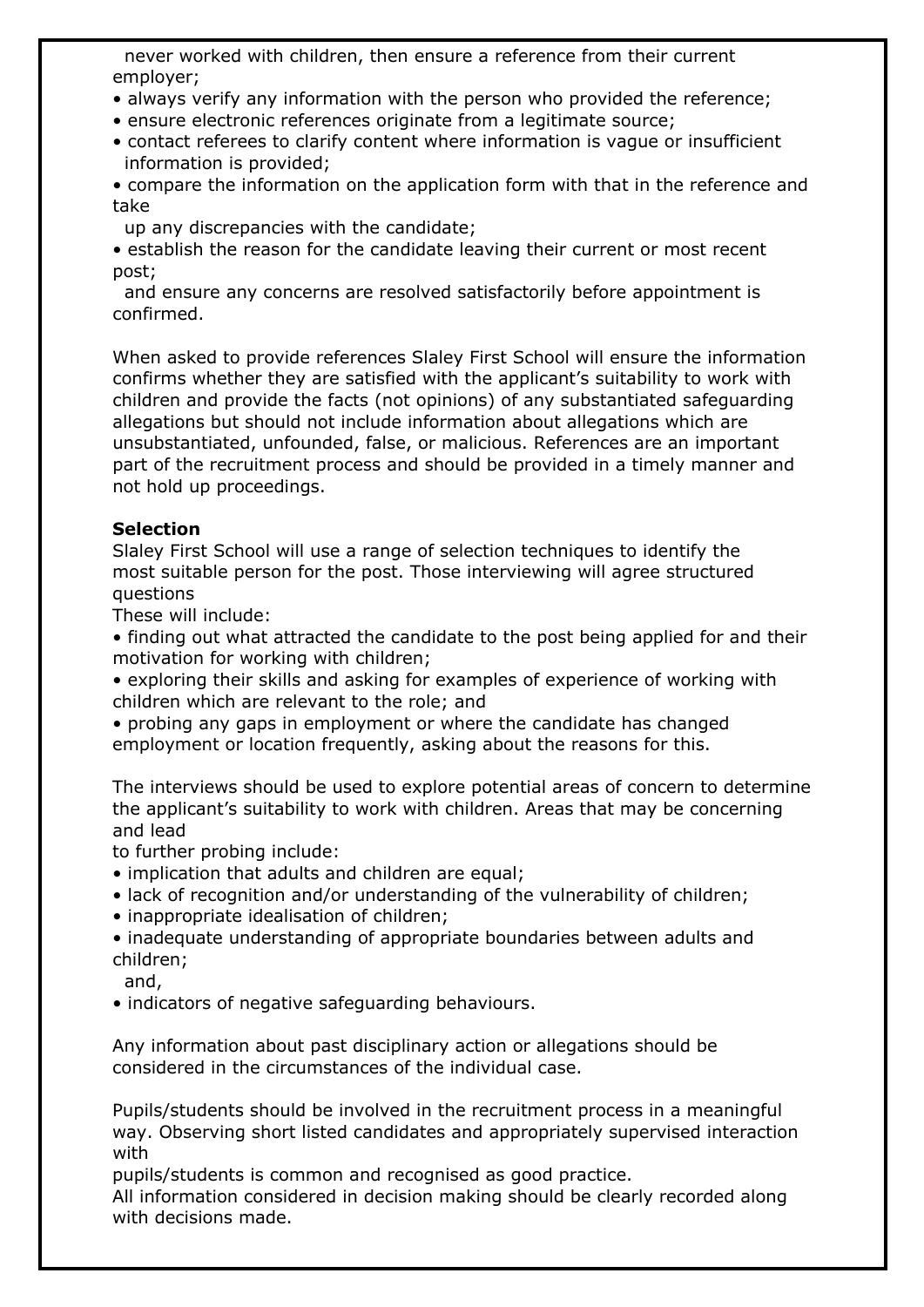#### **New Staff**

Offers of appointment will be conditional until satisfactory completion of the necessary pre-employment checks. A DBS certificate will be obtained before or as soon as practicable after appointment including when using the DBS update service.

Pre-appointment vetting checks are regulated.

Schools are 'specified places' which means that the majority of staff and volunteers will be engaged in regulated activity. A fuller explanation of regulated activity can be found in Keeping Children Safe in Education (2021) part three.

#### **Volunteers**

Volunteers, including governors will undergo checks commensurate with their work in the school and contact with pupils. Under no circumstances will a volunteer who has not been appropriately checked be left unsupervised or be allowed to engage in regulated activity.

## **Supervised volunteers**

Volunteers who work only in a supervised capacity and are not in regulated activity will undergo the safe recruitment checks appropriate to their role, in accordance with the school's risk assessment process and statutory guidance.

#### **Contractors**

The school checks the identity of all contractors working on site and requests DBS checks and barred list checks where required by statutory guidance. Contractors who have not undergone checks will not be allowed to work unsupervised or engage in regulated activity.

#### **Site security**

Visitors to the school, including contractors, are asked to sign in and are given a badge, which confirms they have permission to be on site. Parents who are simply delivering or collecting their children do not need to sign in. All visitors are expected to observe the school's safeguarding and health and safety regulations to ensure children in school are kept safe. The head teacher will exercise professional judgement in determining whether any visitor should be escorted or supervised while on site.

## **Extended school and off-site arrangements**

All extended and off site activities are subject to a risk assessment to satisfy health and safety and safeguarding requirements. Where extended school activities are provided by and managed by the school, our own child protection policy and procedures apply. If other organisations provide services or activities on our site we will check that they have appropriate procedures in place, including safer recruitment procedures.

When our pupils attend off-site activities, including day and residential visits and work related activities, we will check that effective child protection arrangements are in place.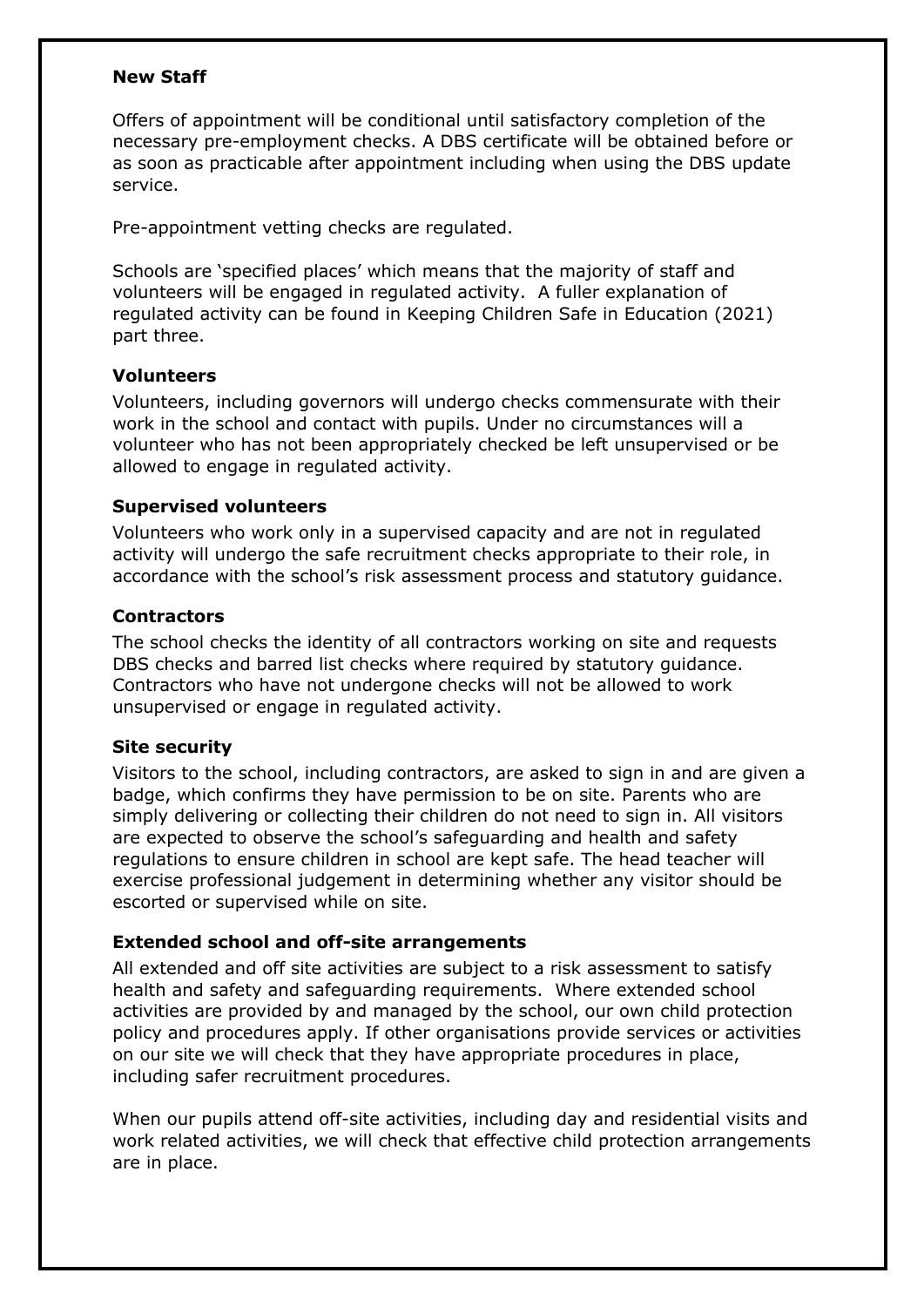## **Photography and images**

The vast majority of people who take or view photographs or videos of children do so for entirely innocent and legitimate reasons. Sadly, some people abuse children through taking or distributing images, so we must ensure that we have some safeguards in place.

To protect pupils we will:

seek parental consent for photographs to be taken or published (for example, on our website or in newspapers or publications)

- use only the pupil's first name with an image
- ensure pupils are appropriately dressed

encourage pupils to tell us if they are worried about any photographs that are taken of them.

## **E-Safety**

Our pupils increasingly use electronic equipment on a daily basis to access the internet. However, we do not share content and images via social networking sites such as Facebook, Twitter, MSN, Tumblr, Snapchat and Instagram.

Unfortunately some adults and young people will use these technologies to harm children. The harm might range from sending hurtful or abusive texts and emails, to grooming and enticing children to engage in sexually harmful conversations, webcam photography or face-to-face meetings. Pupils may also be distressed or harmed by accessing inappropriate websites that promote unhealthy lifestyles, extremist behaviour and criminal activity.

The school's **e-safety policy,** available on our school website and from the office, explains how we try to keep pupils safe in school and whilst they are accessing on-line learning whilst out of school and protect and educate pupils in the safe use of technology. Cyberbullying and consensual sharing of nudes and semi nudes (sexting) by pupils will be treated as seriously as any other type of bullying and will be managed through our anti-bullying procedures. Serious incidents may be managed in line with our child protection procedures.

Rules for students on site usage in school is set out in our acceptable use policy. There is a copy for both staff, children and parents to sign at the beginning of each academic year. Signed copies are kept in pupil and staff files in the school office. The e-safety policy can be found in the 'Parent Zone' on our school website, but is also available from the school office.

All staff receive e-safety training and the school's e-safety coordinator is Mrs. Debbie Brett (Headteacher)

The school considers e-safety as a priority. Mobile phones are not allowed on site. When pupils use the school's network to access the internet, they are protected from inappropriate content by our filtering and monitoring systems.

## **Staff/pupil relationships**

The school provides advice to staff regarding their personal online activity and has strict rules regarding online contact and electronic communication with pupils. Staff found to be in breach of these rules may be subject to disciplinary action or child protection investigation. These rules are set out in the acceptable use policy published on our website (under Parent Zone). Signed copies are also kept in individual staff personnel files.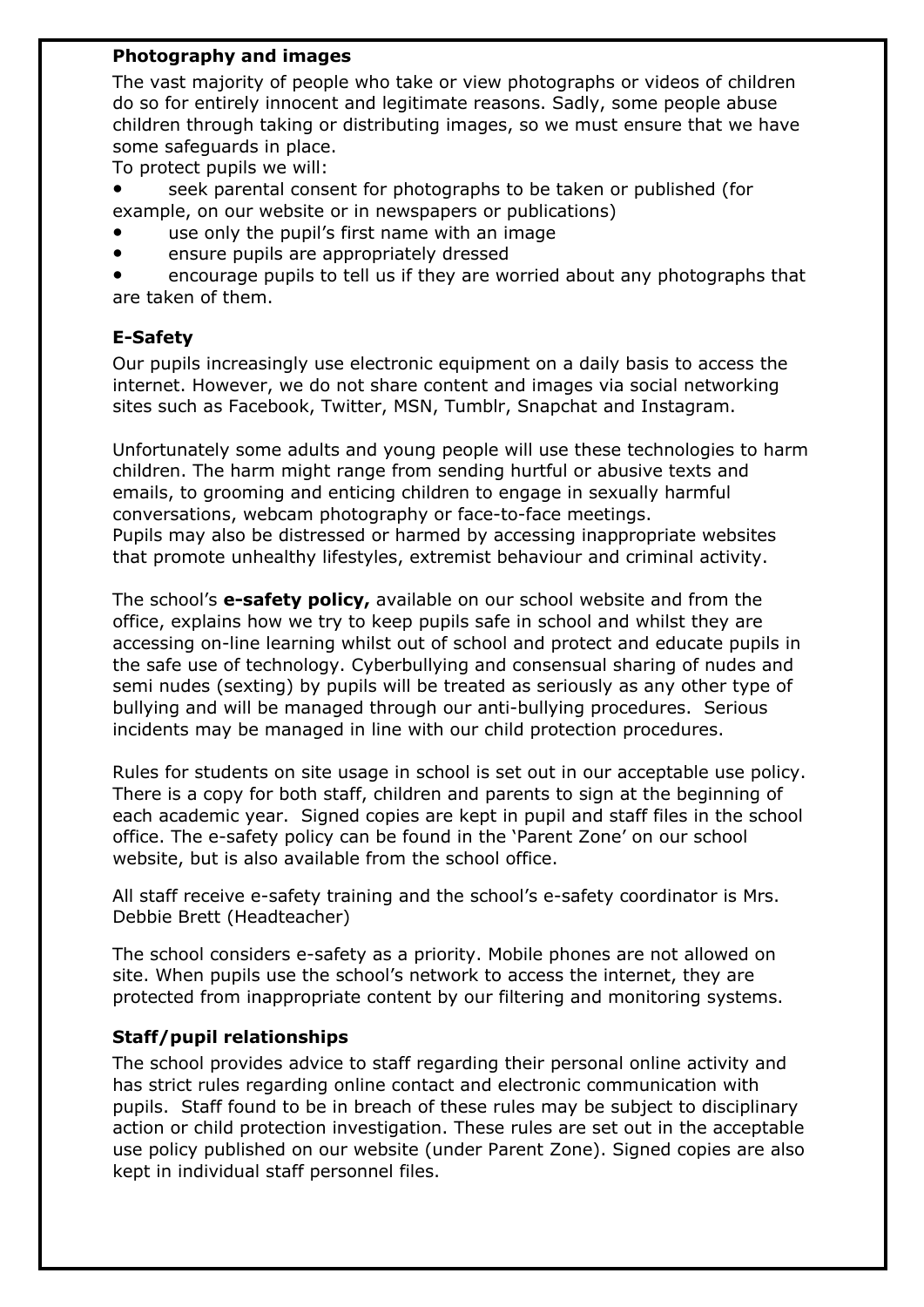#### **Child protection procedures**

#### **Recognising abuse**

To ensure that our pupils are protected from harm, we need to understand what types of behaviour constitute abuse and neglect.

Abuse may be committed by adult men or women and by other children and young people.

The five types of abuse are physical, sexual, emotional, peer on peer and neglect.

## **Details of the definitions of the 5 types of abuse are included as Appendix A**

## **Details of the definitions of the 5 types of abuse are included as Appendix A**

**Appendix A also includes definitions of the specific categories and details on specific forms of abuse eg sexual exploitation, child criminal exploitation (CCE) and peer on peer abuse. All school staff need to understand the need to be particularly vigilant, taking advice from the DSL if they believe they identify a child who may need extra support or referred to an external agency. Also they should recognise that even if there are no reported cases of peer on peer abuse, such abuse may still be taking place and is simply not being reported.**

## **Impact of abuse**

The impact of child abuse, neglect and exploitation should not be underestimated. Many children do recover well and go on to lead healthy, happy and productive lives, although most adult survivors agree that the emotional scars remain, however well buried. For some children, full recovery is beyond their reach, and the rest of their childhood and their adulthood may be characterised by anxiety or depression, self-harm, eating disorders, alcohol and substance misuse, unequal and destructive relationships and long-term medical or psychiatric difficulties.

Safeguarding incidents and/or behaviours can be associated with factors outside the school or college and/or can occur between children outside the school or college. All staff, but especially the designated safeguarding lead (and deputies) will consider the context within which such incidents and/or behaviours occur. Children's social care assessments will consider such factors so it is important that schools and colleges provide as much information as possible as part of the referral process. This will allow any assessment to consider all the available evidence and the full context of any abuse.

## **Taking action**

**Any child, in any family in any school could become a victim of abuse. Staff should always maintain an attitude of "it could happen here". Victims will be taken seriously and will be supported and kept safe.**

## **Peer on Peer Abuse**

KCSIE (2021) (paragraph 145) makes particular reference to peer on peer abuse.

It is essential that all our staff understand the importance of challenging inappropriate behaviours between peers, many of which are listed below, that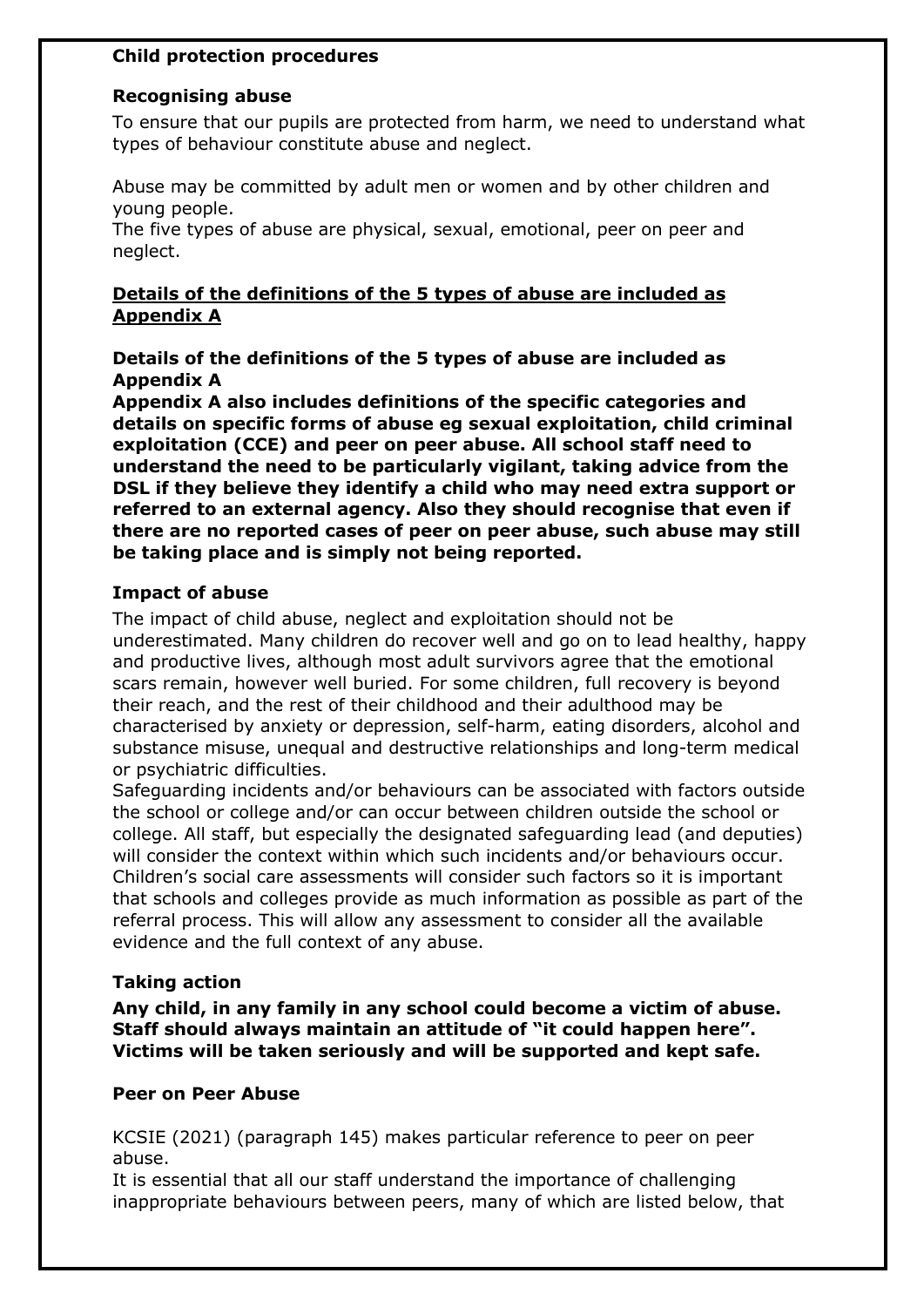are actually abusive in nature. Downplaying certain behaviours, for example dismissing sexual harassment as "just banter", "just having a laugh", "part of growing up" or "boys being boys" can lead to a culture of unacceptable behaviours, an unsafe environment for children and in worst case scenarios a culture that normalises abuse leading to children accepting it as normal and not coming forward to report it.

Peer abuse is behaviour by an individual or group, intending to physically, sexually or emotionally hurt others.

**Procedures to minimise the risk of peer-on-peer abuse**

All staff should recognise that children are capable of abusing their peers. All staff should be aware of safeguarding issues from peer abuse including:

• bullying (including online bullying)

• physical abuse such as hitting, kicking, shaking, biting, hair pulling, or otherwise causing

physical harm

- sexual violence and sexual harassment
- sexting (also known as youth produced sexual imagery); and
- initiation/hazing type violence and rituals.
- This abuse can:
- Be motivated by perceived differences e.g. on grounds of race, religion, gender, sexual
- orientation, disability or other differences
- Result in significant, long lasting and traumatic isolation, intimidation or violence to the

 victim; vulnerable adults are at particular risk of harm Children or young people who harm others may have additional or complex needs e.g.:

- Significant disruption in their own lives
- Exposure to domestic abuse or witnessing or suffering abuse
- Educational under-achievement
- Involved in crime

Stopping violence and ensuring immediate physical safety is the first priority of any education setting, but emotional bullying can sometimes be more damaging than physical. School staff,alongside their Designated Safeguarding Lead and/or Deputy, have to make their own judgements about each specific case and should use this policy guidance to help.

## 2. **Responsibility**

Keeping Children Safe in Education (KCSIE), 2021 states that

*'Governing bodies and proprietors should ensure their child protection policy includes procedures to minimise the risk of peer on peer abuse and sets out how allegations of peer*

*on peer abuse will be investigated and dealt with'.*

It also emphasises that the voice of the child must be heard

*'Governing bodies, proprietors and school or college leaders should ensure the*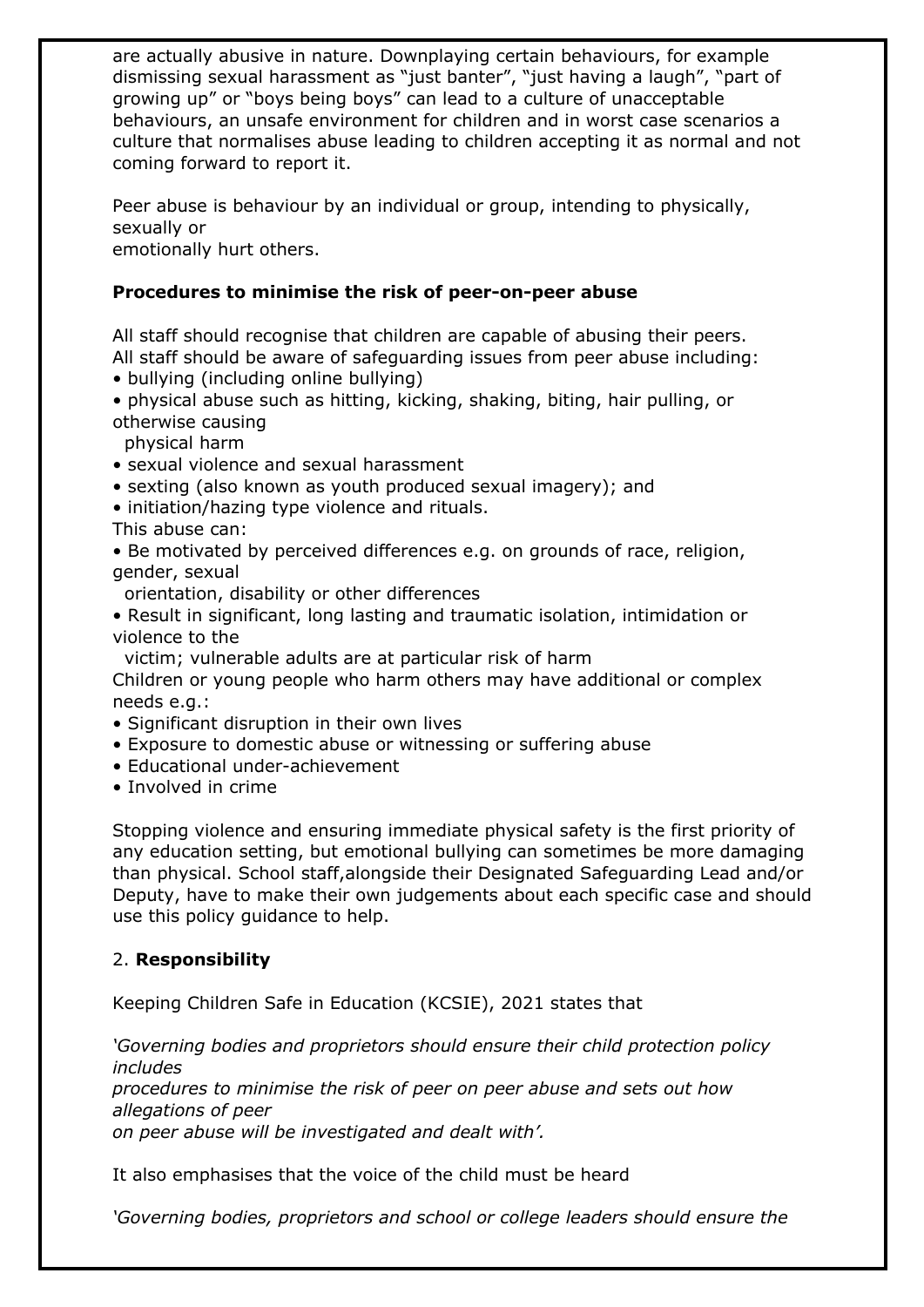*child's wishes and feelings are taken into account when determining what action to take and what services to provide. Systems should be in place for children to express their views and give feedback. Ultimately, all system and processes should operate with the best interests of the child at their heart.'*

At Slaley First School we continue to ensure that any form of abuse or harmful behaviour is dealt with immediately and consistently to reduce the extent of harm to the young person, with full consideration to the impact on that individual child's emotional and mental health and well-being.

## 3. **Purpose of Policy**

The purpose of this policy is also to explore peer on peer abuse. The policy also includes a planned and supportive response to the issues. At Slaley First School we have the following policies in place that should be read in conjunction with this policy:

- 3.1 Anti-Bullying including Online Bullying Policy
- 3.2 Safeguarding and Child Protection Policy
- 3.3 Managing Allegations / Whistleblowing Policy
- 3.4 Behaviour Policy
- 3.5 Health & Safety Policy
- 3.6 Online Safety Policy
- 4. Framework and Legislation

This policy is supported by the key principles of the Children's Act, 1989 that the child's welfare is paramount. Another key document is Working Together, 2018, highlighting that every assessment of a child, 'must be informed by the views of the child'. (Working Together, 2018:21) This is echoed by Keeping Children Safe in Education, 2021 through ensuring procedures are in place in schools and settings to hear the voice of the child.

5 Abuse and harmful behaviours

It is necessary to consider:

- what abuse is and what it looks like
- how it can be managed
- what appropriate support and intervention can be put in place to meet the needs of the

individual

• what preventative strategies may be put in place to reduce further risk of harm.

 Abuse is abuse and should never be tolerated or passed off as 'banter' or 'part of growing

 up'. It Is important to consider the forms abuse may take and the subsequent actions

required.

• Children are vulnerable to abuse by their peers. Such abuse should be taken as seriously as abuse by adults and should be subject to the same child protection procedures.

• Children can abuse other children. This can include (but is not limited to): bullying

 (including cyberbullying); sexual violence and sexual harassment; physical abuse such as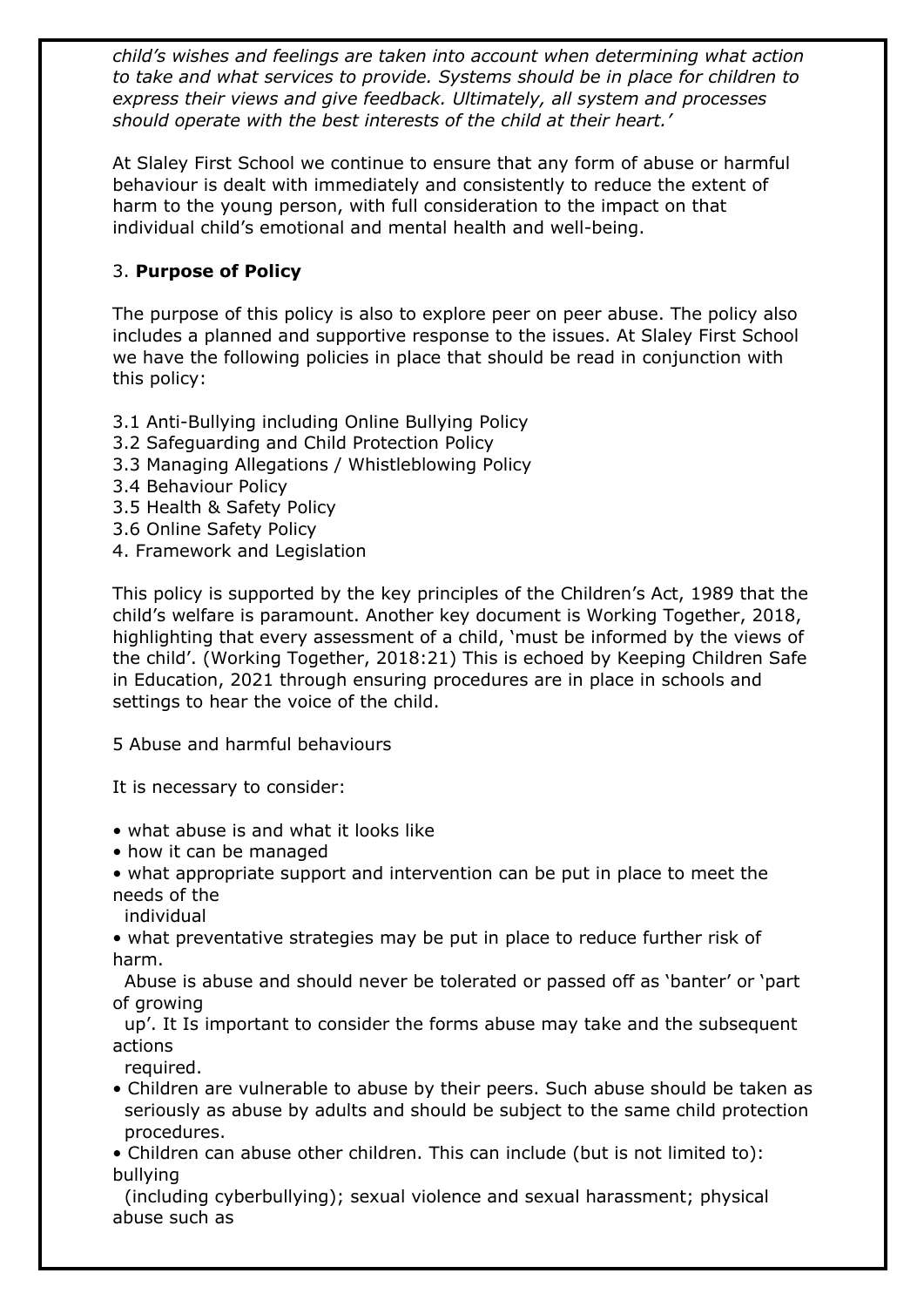hitting, kicking, shaking, biting, hair pulling, or otherwise causing physical harm; sexting and

initiation/hazing type violence and rituals.

Abuse is abuse and should never be tolerated or passed off as 'banter' or 'part of growing

up' , 'just having a laugh' or 'boys being boys' It is important to consider the forms abuse may take and the subsequent actions required. A zero tolerance approach should be taken.

• Staff should not dismiss abusive behaviour as normal between young people and should

not develop high thresholds before taking action.

• Staff should be aware of the potential uses of information technology for bullying and

abusive behaviour between young people.

• Staff should be aware of the added vulnerability of children and young people who have

 been the victims of violent crime (for example mugging), including the risk that they may

respond to this by abusing younger or weaker children.

The alleged perpetrator is likely to have considerable unmet needs as well as posing a significant risk of harm to other children. Evidence suggests that such children may have suffered considerable disruption in their lives, may have witnessed or been subjected to physical or sexual abuse, may have problems in their educational development and may have committed other offences. They may therefore be suffering, or be at risk of suffering, significant harm and be in need of protection. Any long-term plan to reduce the risk posed by the alleged perpetrator must address their needs.

## 6. Types of abuse

There are many forms of abuse that may occur between peers and this list is not exhaustive. Each form of abuse or prejudiced behaviour is described in detail followed by advice and support on actions to be taken. (See Appendix A)

Sexual violence and sexual harassment can occur between two children of any age and

sex. It can also occur through a group of children sexually assaulting or sexually harassing

a single child or group of children. Sexually harmful behaviour from young people is not always contrived or with the intent to harm others. There may be many reasons why a young person engages in sexually harmful behaviour and it may be just as distressing to the young person who instigates it as to the young person it is intended towards. Sexually harmful behaviour may include:

- inappropriate sexual language
- inappropriate role play
- sexual touching
- sexual assault/abuse.

Staff should be aware of the importance of:

• making clear that sexual violence and sexual harassment is not acceptable, will never be tolerated and is not an inevitable part of growing up

• Upskirting: where someone takes a picture under a person's clothing (not necessarily a skirt) without permission and or knowledge, with the intention of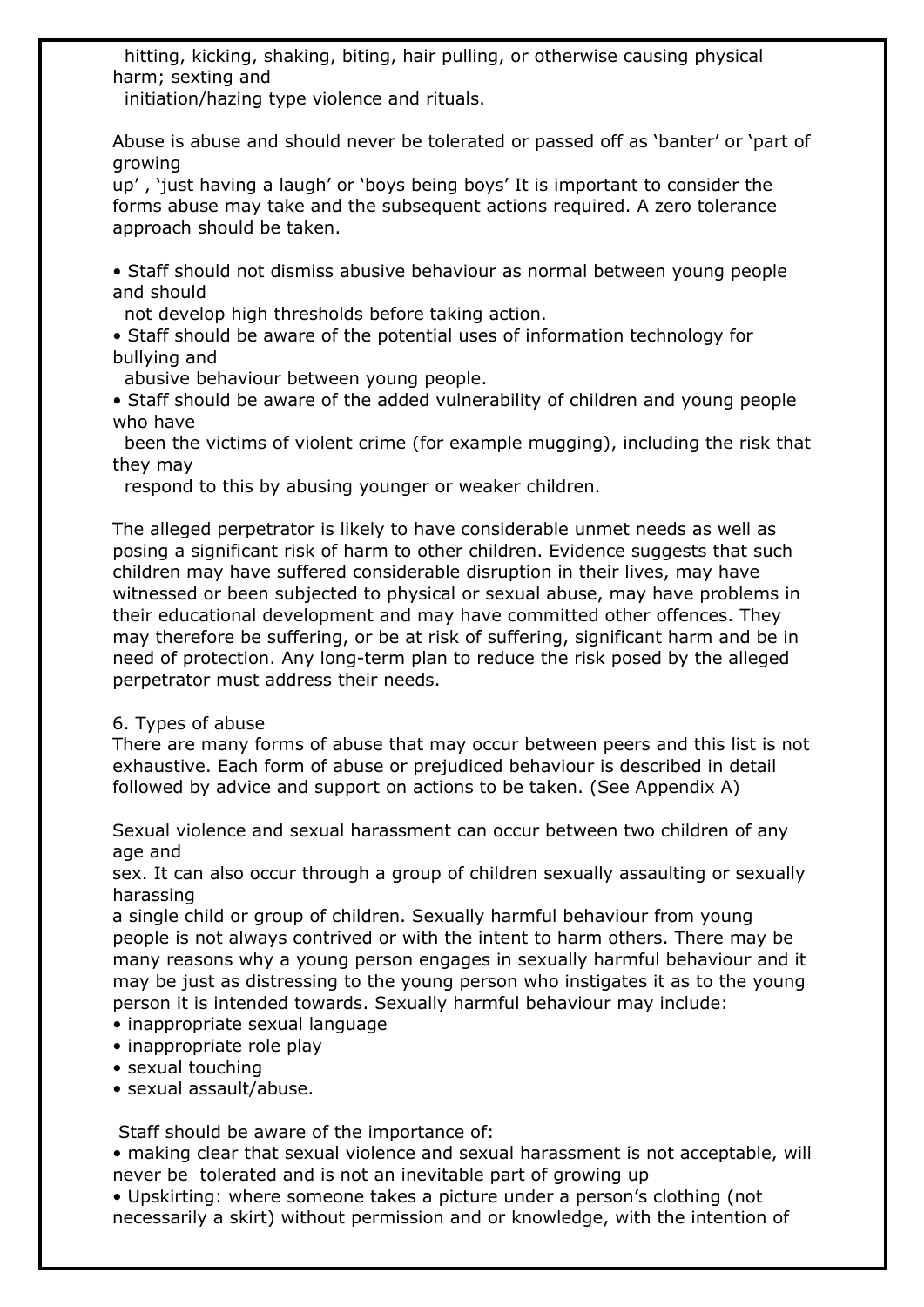viewing their genitals or buttocks (with or without underwear) to cause the victim humiliation, distress or alarm. It is a criminal offence. Anyone of any gender, can be a victim.

Staff should recognise that it is more likely that girls will be victims and boys perpetrators but at Slaley First School, all peer on peer abuse is unacceptable and will be taken seriously.

## **Bullying**

Bulling is unwanted, aggressive behaviour among school aged children that involves a real

or perceived power imbalance. The behaviour is repeated, or has the potential to be

repeated, over time. Both young people who are bullied and who bully others may have

serious, lasting problems.

In order to be considered bullying, the behaviour must be aggressive and include:

• An Imbalance of Power: Young people who bully use their power—such as physical strength, access to embarrassing information, or popularity—to control or harm

 others. Power imbalances can change over time and in different situations, even if they

involve the same people.

• Repetition: Bullying behaviours happen more than once or have the potential to happen more than once.

Bullying includes actions such as making threats, spreading rumours, attacking someone physically or verbally or for a particular reason e.g. size, hair colour, gender, sexual orientation, and excluding someone from a group on purpose.

## **Online Bulling**

Online Bullying is the use of technology (social networking, messaging, text messages, e-mail, chat rooms etc.) to harass threaten or intimidate someone for the

same reasons as stated above.

Online bullying can take many forms

- Abusive or threatening texts, emails or messages
- Posting abusive comments on social media sites
- Sharing humiliating videos or photos of someone else
- Stealing someone's online identity
- Spreading rumours online
- Trolling sending someone menacing or upsetting messages through social networks, chatrooms or games
- Developing hate sites about another person
- Prank calls or messages
- Group bullying or exclusion online
- Anonymous messaging
- Encouraging a young person to self-harm
- Pressuring children to send sexual messages or engaging in sexual conversations

Where there is a safeguarding concern Governing bodies and school leaders should ensure the child's wishes and feelings are taken into account when determining what action to take and what services to provide. The **e-safety**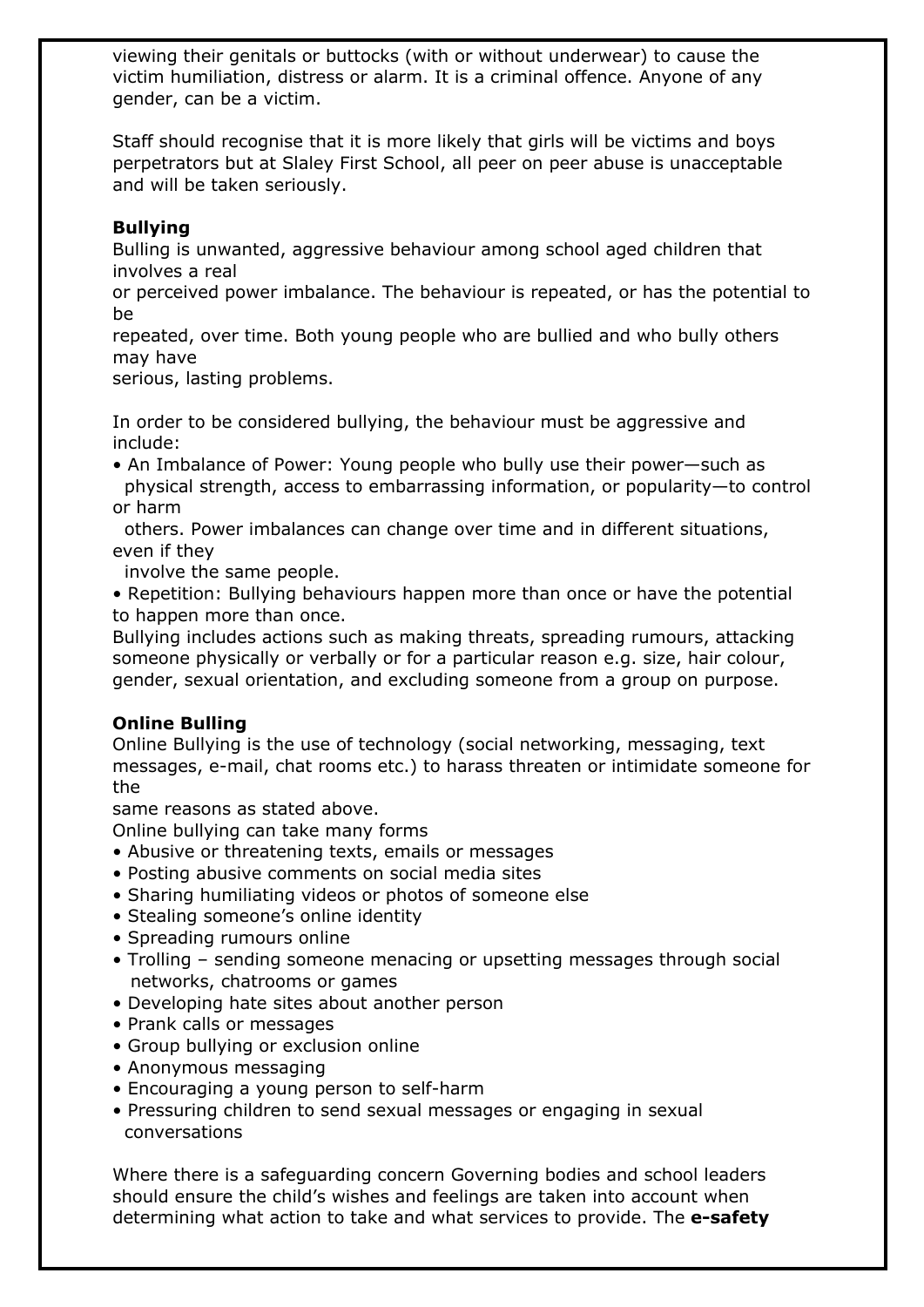**policy** is well promoted, easily understood and easily accessible for children to confidently report abuse knowing their concerns will be treated seriously and knowing they can safely express their views and give feedback. This will be done through the computing and PHSE curriculums.

## **Sexting / Sharing nude or indecent imagery**

The term 'sexting' relates to the sending of indecent images, videos and/or written

messages with sexually explicit content; these are created and sent electronically. They

are often 'shared' via social networking sites and instant messaging services. Upskirting: typically involves taking a picture under a person's clothing without them

knowing, with the intention of viewing their genitals or buttocks to obtain sexual gratification, or cause the victim humiliation, distress or alarm. It is a criminal offence.

This must always be referred immediately to the Designated Safeguarding Lead DSL will follow the UKCIS: Sexting in schools and colleges 2016 guidance.

https://www.gov.uk/government/uploads/system/uploads/attachment\_data/file/ 551575/6.243

9 KG NCA Sexting in Schools WEB 1 .PDF

## **Initiation/Hazing**

Hazing is a form of initiation ceremony which is used to induct newcomers into an

organisation such as a private school, sports team etc. There are a number of different

forms, from relatively mild rituals to severe and sometimes violent ceremonies. The

ceremony welcomes newcomers by subjecting them to a series of trials which promote

a bond between them. After the hazing is over, the newcomers also have something in

common with older members of the organisation, because they all experienced it as part

of a rite of passage. Many rituals involve humiliation, embarrassment, abuse, and

harassment.

## **Prejudiced Behaviour**

The term prejudice-related bullying refers to a range of hurtful behaviour, physical or

emotional or both, which causes someone to feel powerless, worthless, excluded or

marginalised, and which is connected with prejudices around belonging, identity and

equality in wider society – for example disabilities and special educational needs, ethnic,

cultural and religious backgrounds, gender, home life, (for example in relation to issues of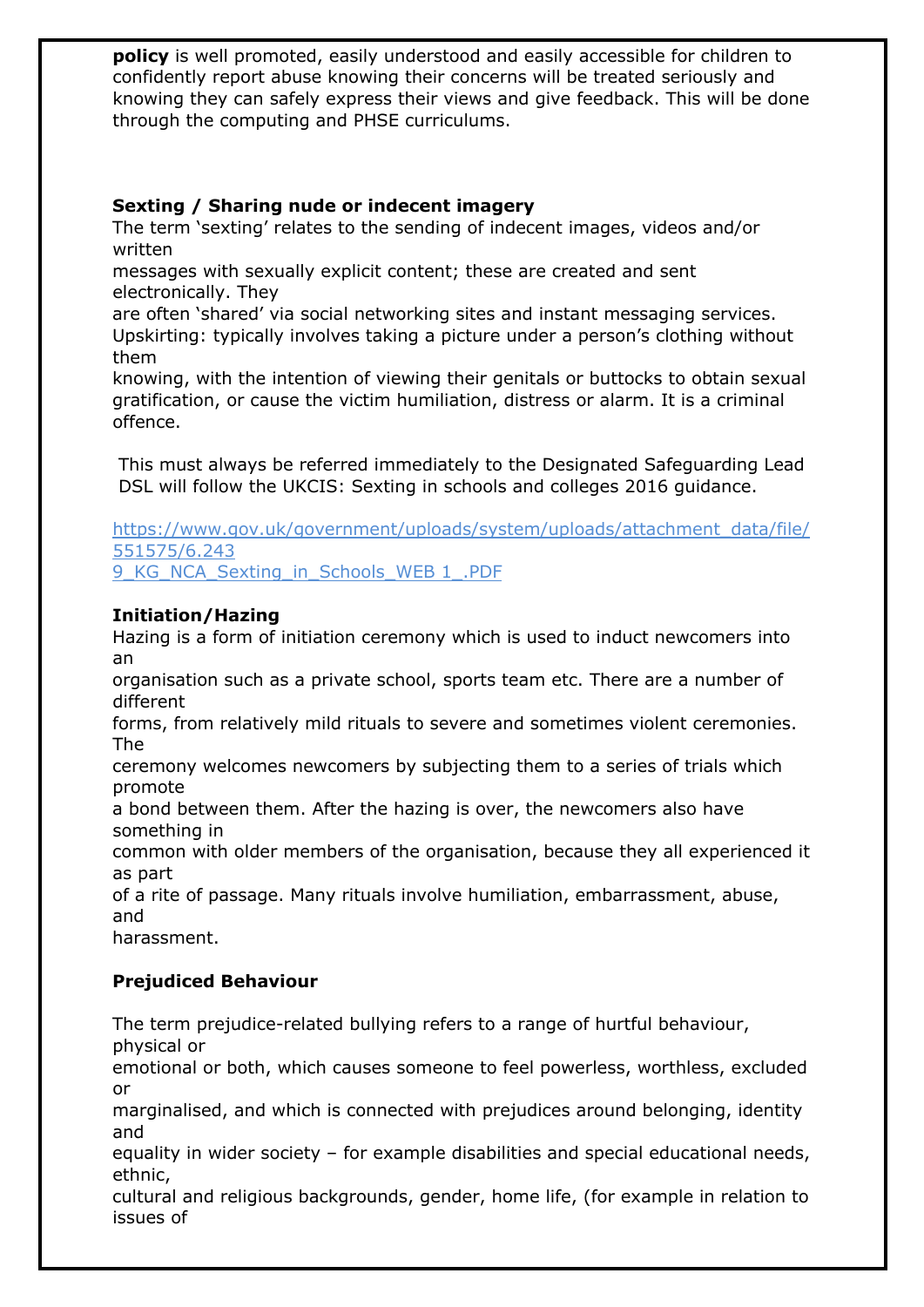care, parental occupation, poverty and social class) and sexual identity.

Key points for staff to remember for taking action are:

in an emergency take the action necessary to help the child, if necessary call 999

report your concern as soon as possible to the DSL, definitely by the end of the day

do not start your own investigation

share information on a need-to-know basis only  $-$  do not discuss the issue with colleagues, friends or family

- complete a written record (a pink slip)
- seek support for yourself if you are distressed.

## **If you are concerned about a pupil's welfare**

There will be occasions when staff may suspect that a pupil may be at risk, but have no 'real' evidence. The pupil's behaviour may have changed or their patterns of attendance may have altered. In these circumstances, staff will try to give the pupil the opportunity to talk. The signs they have noticed may be due to a variety of factors, for example, a parent has moved out, a pet has died, a grandparent is very ill or an accident has occurred. It is fine for staff to ask the pupil if they are OK or if they can help in any way.

## **Record keeping**

All concerns, discussions and decisions made, and the reasons for those decisions, should be recorded in writing. Information should be kept confidential and

stored securely. It is good practice to keep concerns and referrals in a separate child

protection file for each child.

Records include:

- a clear and comprehensive summary of the concern;
- details of how the concern was followed up and resolved;
- a note of any action taken, decisions reached and the outcome.

Staff should use the **'pink slip'** to record these early concerns. If the pupil does begin to reveal that they are being harmed, staff should follow the advice below. Following an initial conversation with the pupil, if the member of staff remains concerned, they should discuss their concerns with the DSL.

Concerns which do not meet the threshold for child protection intervention will be managed through the Early Help process

http://www.northumberland.gov.uk/Children/Family/Support.aspx#earlyhelpass essmentforms

## **If a pupil discloses to you**

It takes a lot of courage for a child to disclose that they are being abused. They may feel ashamed, particularly if the abuse is sexual; their abuser may have threatened what will happen if they tell; they may have lost all trust in adults; or they may believe, or have been told, that the abuse is their own fault.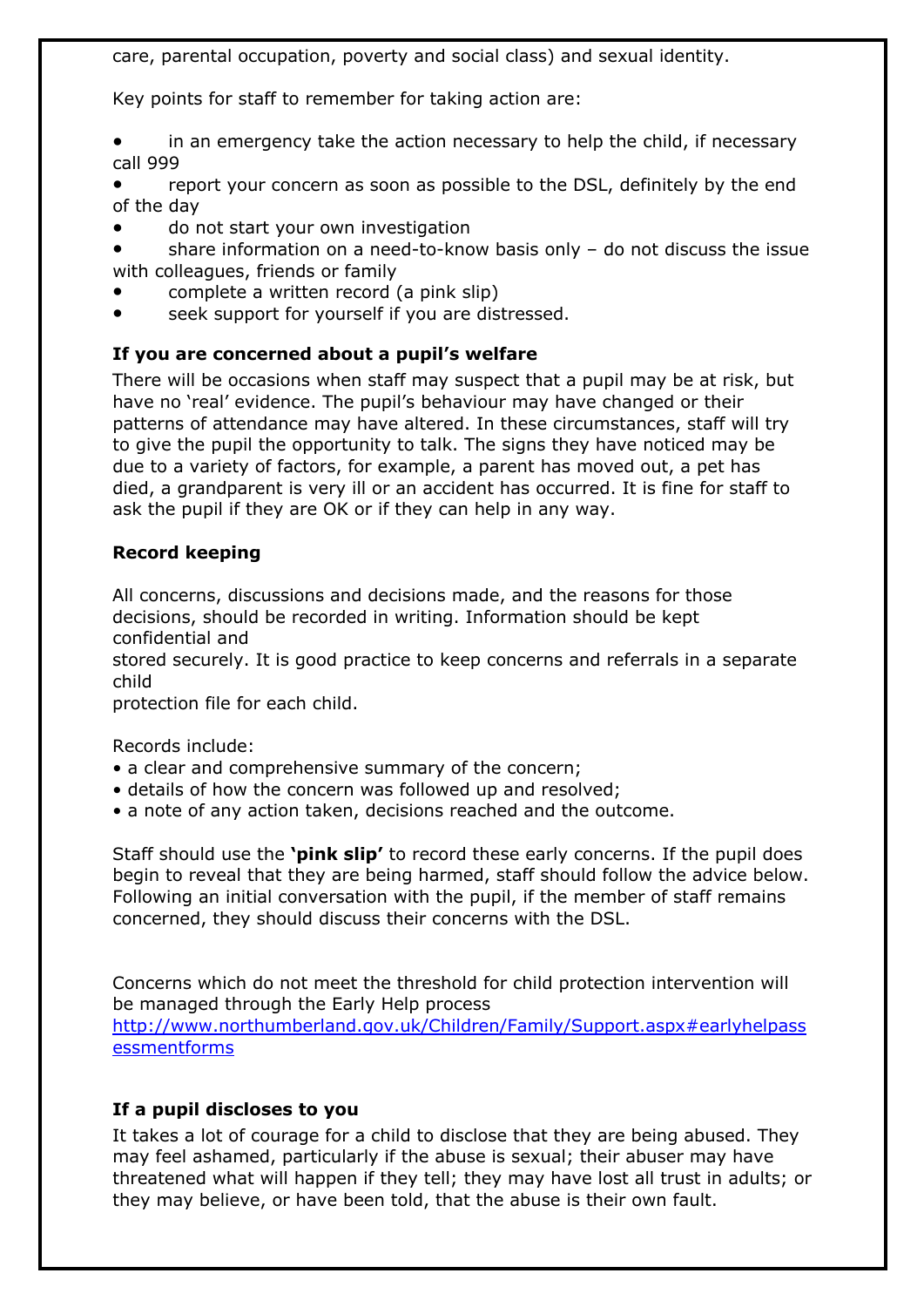Sometimes they may not be aware that what is happening is abusive. If a pupil talks to a member of staff about any risks to their safety or wellbeing, **the staff member will need to let the pupil know that they must pass the information on** – staff are not allowed to keep secrets. The point at which they tell the pupil this is a matter for professional judgement. If they jump in immediately the pupil may think that they do not want to listen, if left until the very end of the conversation, the pupil may feel that they have been misled into revealing more than they would have otherwise.

During their conversations with the pupils staff will:

- allow them to speak freely
- remain calm and not overreact the pupil may stop talking if they feel they are upsetting their listener

give reassuring nods or words of comfort – 'I'm so sorry this has happened', 'I want to help', 'This isn't your fault', 'You are doing the right thing in talking to me'

not be afraid of silences – staff must remember how hard this must be for the pupil

**under no circumstances** ask investigative questions – such as how many times this has happened, whether it happens to siblings too, or what does the pupil's mother think about all this

at an appropriate time tell the pupil that in order to help them, the member of staff must pass the information on and explain to whom and why

not automatically offer any physical touch as comfort. It may be anything but comforting to a child who has been abused

avoid admonishing the child for not disclosing earlier. Saying things such as 'I do wish you had told me about this when it started' or 'I can't believe what I'm hearing' may be the staff member's way of being supportive but may be interpreted by the child to mean that they have done something wrong

tell the pupil what will happen next. The pupil may agree to go to see the designated senior person. Otherwise let them know that someone will come to see them before the end of the day.

● report verbally to the DSL even if the child has promised to do it by themselves

write up their conversation as soon as possible on the **'pink slip'** and hand it to the designated person

seek support if they feel distressed.

## **Notifying parents**

The school will normally seek to discuss any concerns about a pupil with their parents. This must be handled sensitively and the DSL will make contact with the parent in the event of a concern, suspicion or disclosure.

However, if the school believes that notifying parents could increase the risk to the child or exacerbate the problem, advice will first be sought from children's social care.

## **Referral to children's social care**

**The DSL will make a referral to children's social care** if it is believed that a pupil **is suffering or is at risk of suffering significant harm.**

The pupil (subject to their age and understanding) and the parents will be told that a referral is being made, unless to do so would increase the risk to the child.

Any member of staff may make a direct referral to children's social care if they genuinely believe independent action is necessary to protect a child.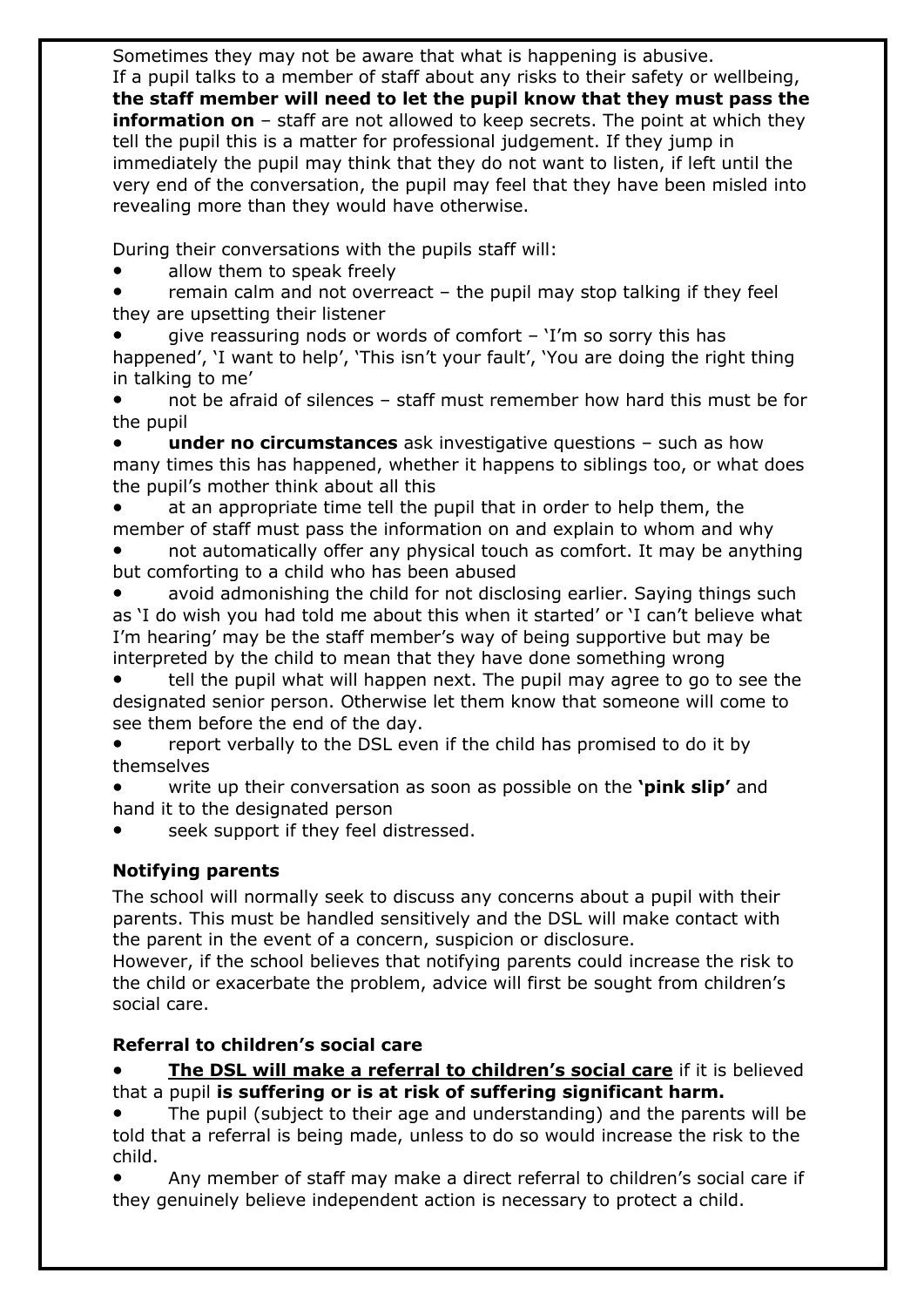The DSL should keep relevant staff informed about actions taken, they do not need to share all information but staff must be confident their concerns have been actioned

## **Confidentiality and sharing information**

All staff will understand that child protection issues warrant a high level of confidentiality, not only out of respect for the pupil and staff involved but also to ensure that information being released into the public domain does not compromise evidence.

Staff should only discuss concerns with the designated senior person, head teacher or chair of governors (depending on who is the subject of the concern). That person will then decide who else needs to have the information and they will disseminate it on a 'need-to-know' basis.

However, following a number of cases where senior leaders in school had failed to act upon concerns raised by staff, *Keeping Children Safe in Education (2021)* emphasises that **any** member of staff can contact children's social care if they are concerned about a child.

Child protection information will be stored and handled in line with the Data Protection Act 1998 and GDPR

Information sharing is guided by the following principles. The information is:

- necessary and proportionate
- relevant
- adequate
- accurate
- timely
- secure

Information sharing decisions will be recorded, whether or not the decision is taken to share.

'Pink slips' and other written information will be stored in a locked facility and any electronic information will be password protected and only made available to relevant individuals.

Every effort will be made to prevent unauthorised access, and sensitive information should not routinely be stored on laptop computers, which, by the nature of their portability, could be lost or stolen. Child protection information, including Operation Encompass and Operation Endeavour notifications will be stored separately from the pupil's school file and the school file will be 'tagged' to indicate that separate information is held (pink sheet).

The DSL will normally obtain consent from the pupil and/or parents to share sensitive information within the school or with outside agencies. Where there is good reason to do so, the DSL may share information *without* consent, and will record the reason for not obtaining consent.

Child protection records are normally exempt from the disclosure provisions of the Data Protection Act, which means that children and parents do not have an automatic right to see them. If any member of staff receives a request from a pupil or parent to see child protection records, they will refer the request to the head teacher or DSL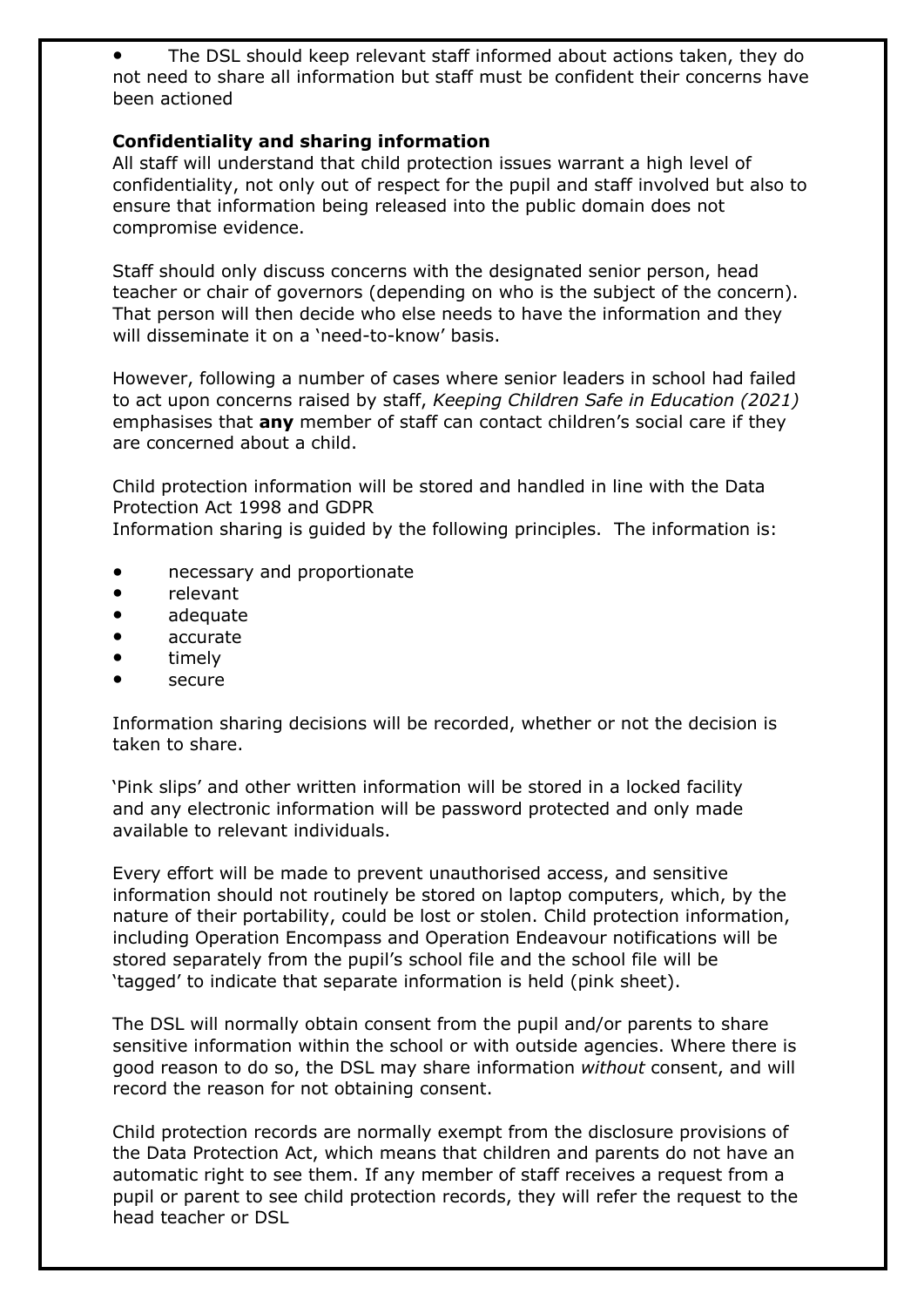The Data Protection Act and GDPR do not prevent the sharing of information for the purposes of keeping a child safes

The school's confidentiality and information-sharing policy is available to parents and pupils on request, and is available from the school office and published on the school website.

#### **The child's wishes.**

Where there is a safeguarding concern, governing bodies, proprietors and school or college leaders should ensure the child's wishes and feelings are taken into account when determining what action to take and what services to provide. Systems should be in place for children to express their views and give feedback. Ultimately, all systems and processes should operate with the best interests of the child at their heart.

## **Reporting directly to child protection agencies**

Staff should follow the reporting procedures outlined in this policy particularly those concerning referrals of cases of suspected abuse and neglect. However, they may also share information directly with children's social care, police or the NSPCC if:

- the situation is an emergency and the designated senior person, their deputy, the head teacher and the chair of governors are all unavailable
- they are convinced that a direct report is the only way to ensure the pupil's safety
- for any other reason they make a judgement that direct referral is in the best interests of the child.
- they believe there is a conflict of interest in reporting to the Headteacher.

## **Work Experience**

The school has detailed procedures to safeguard pupils undertaking work experience, including arrangements for checking people who provide placements and supervise pupils on work experience which are in accordance with the guidance in *Keeping Children Safe in Education (2021)* 

## **Children staying with host families**

The school may make arrangements for pupils to stay with a host family during a foreign exchange trip or sports tour. In such circumstances the school follows the guidance in *Keeping Children Safe in Education (2021)*, to ensure that hosting arrangements are as safe as possible.

Some overseas pupils may reside with host families during school terms and we will work with the local authority to check that such arrangements are safe and suitable

## **Boarding Schools and Children's Homes**

Research has shown that children can be particularly vulnerable in residential settings. All boarding schools and residential special schools comply with the National Minimum Standards for their particular setting and are appropriately inspected.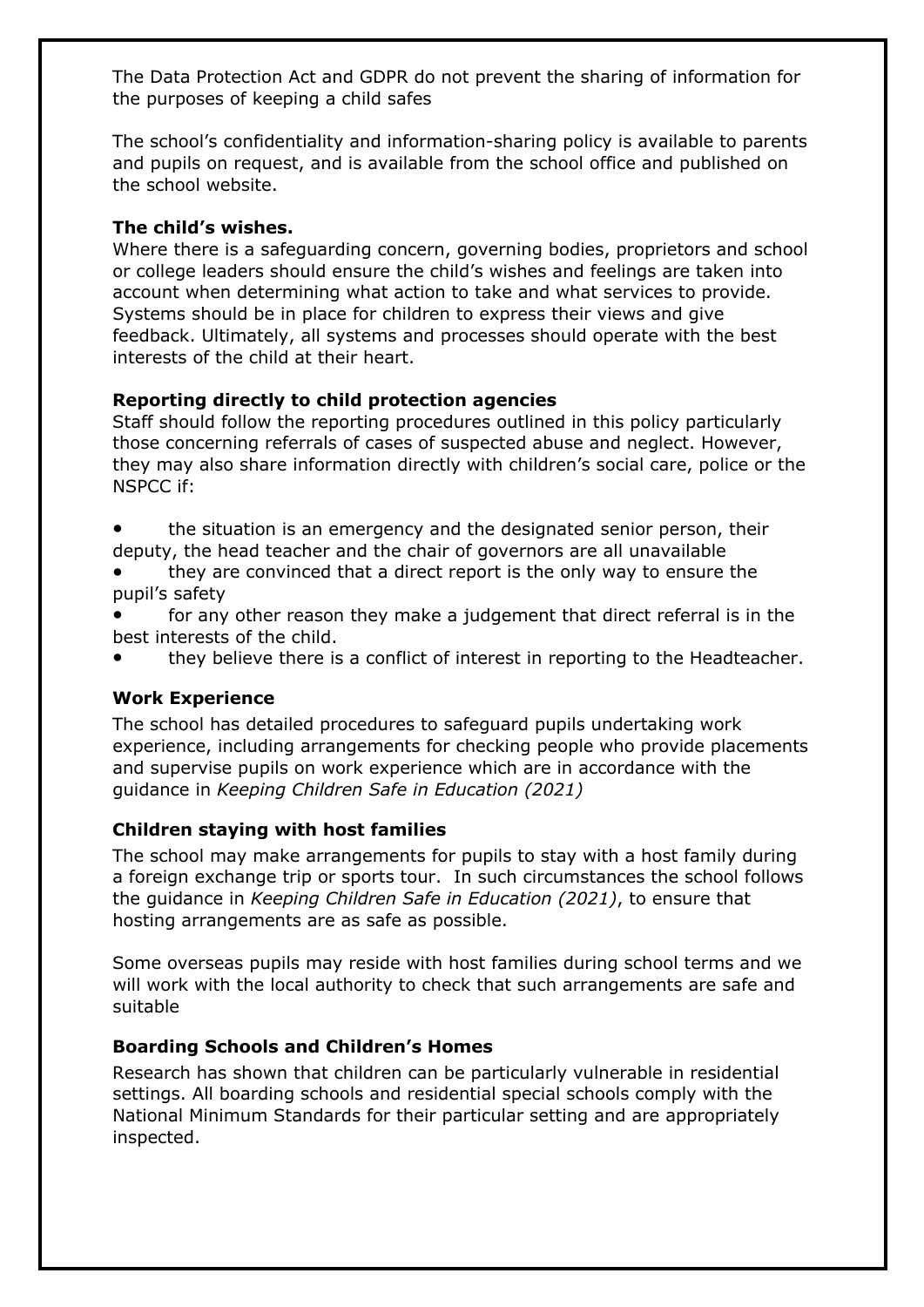## **Our designated safeguarding lead who has responsibility for Child Protection issues is:**

Mrs Angela Hayward (Headteacher)

Last trained October 2021

## **Deputising arrangements**

Mrs. Rachel O'Neill Mrs. Megan Ainslie

Last trained – November 2019 September 2021

## **Lead governor for Safeguarding**

Mrs. Catherine Lincoln

## **Last trained E-Safety**

Our E-Safety Coordinator is**:** Mrs. Angela Hayward (Headteacher)

## **Safer Recruitment and Selection online training**

One member of the selection panel for staff appointments must have completed either the on-line or face-to-face safer recruitment training

## **Currently the following people are trained:**

Mrs. Marjorie Rastall (Chair of Governors)

Training completed – October 2017

Mrs. Catherine Lincoln (Vice-Chair of Governors & Governor responsible for safeguarding)

Training completed – January 2018

## **APPENDICES**

| <b>APPENDIX A</b>                           | Definitions of Abuse and other harmful behaviour       |  |
|---------------------------------------------|--------------------------------------------------------|--|
| <b>APPENDIX B</b>                           | <b>LA and NSSP contacts</b>                            |  |
| <b>APPENDIX C</b><br>concerns               | <b>School Paperwork for recording and reporting</b>    |  |
| <b>APPENDIX D</b><br>concerns about a child | Suggested NSSP flowchart for raising safeguarding      |  |
| <b>APPENDIX E</b><br>schools                | Standards for effective child protection practice in   |  |
| <b>APPENDIX F</b>                           | <b>Frequently asked questions</b>                      |  |
| <b>APPENDIX G</b>                           | Children who go missing from education                 |  |
| <b>APPENDIX H</b>                           | Dealing with indecent or potentially illegal images of |  |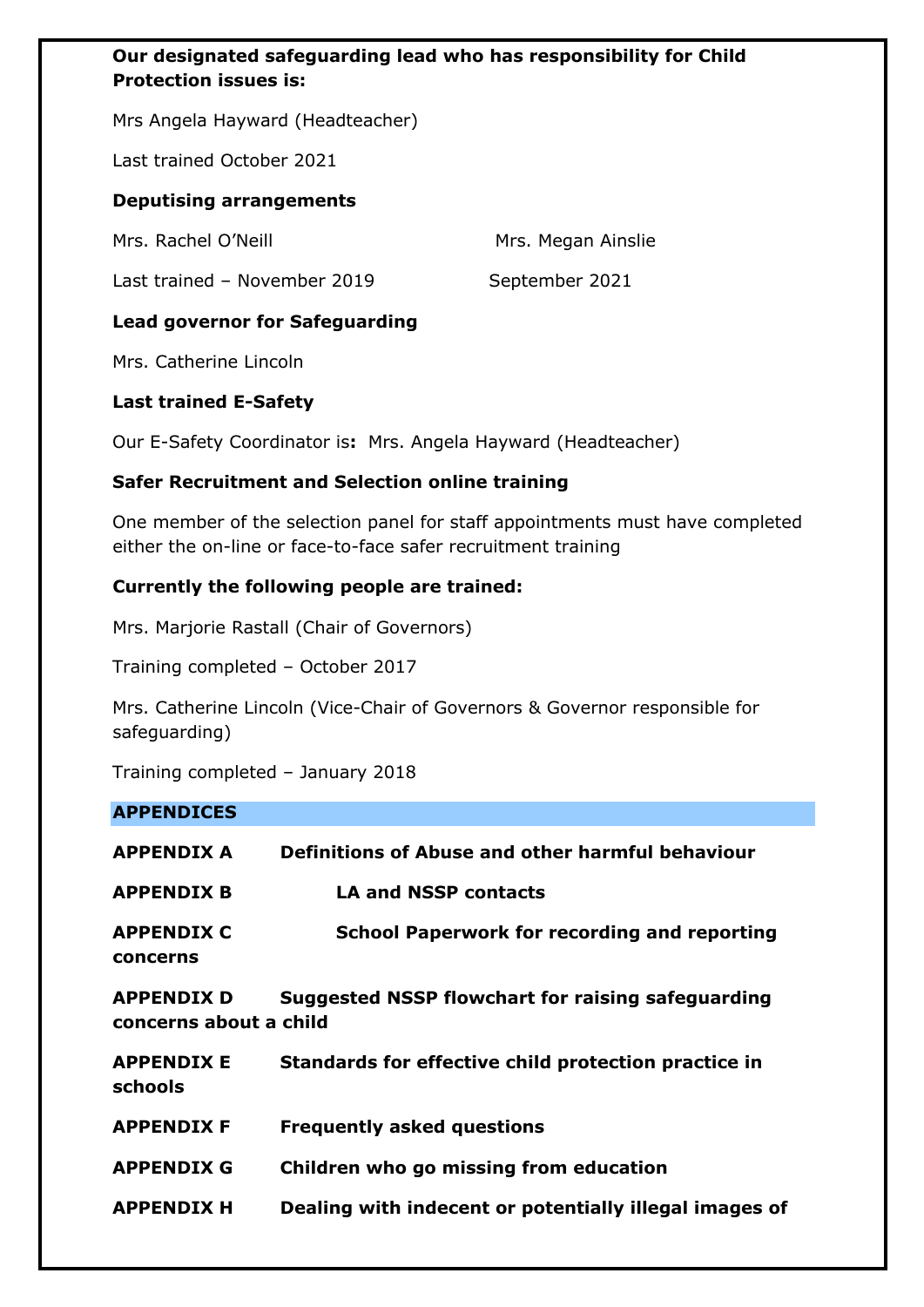#### **children**

## **APPENDIX I Dealing with allegations against people who work with children**

**APPENDIX J School child protection files – a guide to good practice**

#### **APPENDIX A**

#### **Five categories of abuse**

#### **Physical abuse**

Physical abuse is a form of abuse which may involve hitting, shaking, throwing, poisoning, burning or scalding, drowning, suffocating or otherwise causing physical harm to a child. Physical harm may also be caused when a parent or carer fabricates the symptoms of, or deliberately induces, illness in a child. (this used to be called Munchausen's Syndrome by Proxy, but is now more usually referred to as fabricated or induced illness).

#### **Emotional abuse**

Emotional abuse is the persistent emotional maltreatment of a child such as to cause severe and persistent adverse effects on the child's emotional development. It may involve conveying to a child that they are worthless or unloved, inadequate, or valued only insofar as they meet the needs of another person. It may include not giving the child opportunities to express their views, deliberately silencing them or 'making fun' of what they say or how they communicate. It may feature age or developmentally inappropriate expectations being imposed on children. These may include interactions that are beyond a child's developmental capability, as well as overprotection and limitation of exploration and learning, or preventing the child participating in normal social interaction. It may involve seeing or hearing the ill-treatment of another. It may involve serious bullying (including cyber bullying), causing children frequently to feel frightened or in danger, or the exploitation or corruption of children. Some level of emotional abuse is involved in all types of maltreatment of a child, although it may occur alone.

#### **Sexual abuse**

Sexual abuse: involves forcing or enticing a child or young person to take part in sexual activities, not necessarily involving a high level of violence, whether or not the child is aware of what is happening. The activities may involve physical contact, including assault by penetration (for example rape or oral sex) or nonpenetrative acts such as masturbation, kissing, rubbing and touching outside of clothing. They may also include non-contact activities, such as involving children in looking at, or in the production of, sexual images, watching sexual activities, encouraging children to behave in sexually inappropriate ways, or grooming a child in preparation for abuse. Sexual abuse can take place online, and technology can be used to facilitate offline abuse. Sexual abuse is not solely perpetrated by adult males. Women can also commit acts of sexual abuse, as can other children.

## **Neglect**

Neglect is the persistent failure to meet a child's basic physical and/or psychological needs, likely to result in the serious impairment of the child's health or development. Neglect may occur during pregnancy as a result of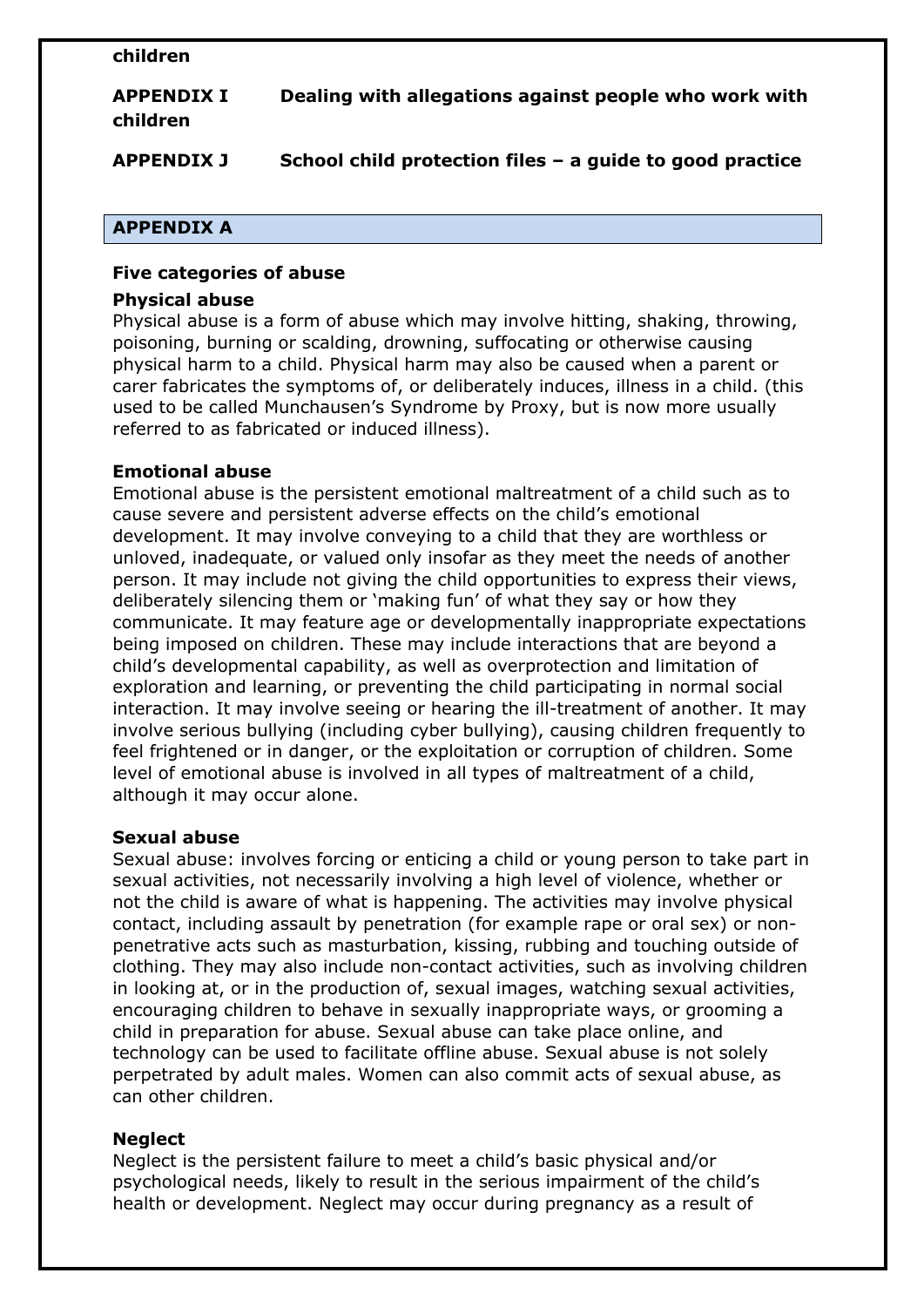maternal substance abuse. Once a child is born, neglect may involve a parent or carer failing to:

- provide adequate food, clothing and shelter (including exclusion from home or abandonment);
- protect a child from physical and emotional harm or danger;

ensure adequate supervision (including the use of inadequate caregivers); or

ensure access to appropriate medical care or treatment. It may also include neglect of, or unresponsiveness to, a child's basic emotional needs.

## **Peer on Peer Abuse**

Peer abuse is behaviour by an individual or group, intending to physically, sexually or

emotionally hurt others (see **Peer on Peer abuse** above).

## **Indicators of abuse**

Physical signs define some types of abuse, for example, bruising, bleeding or broken bones resulting from physical or sexual abuse, or injuries sustained while a child has been inadequately supervised. The identification of physical signs is complicated, as children may go to great lengths to hide injuries, often because they are ashamed or embarrassed, or their abuser has threatened further violence or trauma if they 'tell'. It is also quite difficult for anyone without medical training to categorise injuries into accidental or deliberate with any degree of certainty. For these reasons it is vital that staff are also aware of the range of behavioural indicators of abuse and report any concerns to the designated senior person.

## **It is the responsibility of staff to report their concerns. It is not their responsibility to investigate or decide whether a child has been abused.**

A child who is being abused, neglected or exploited may:

- have bruises, bleeding, burns, fractures or other injuries
- show signs of pain or discomfort
- keep arms and legs covered, even in warm weather
- be concerned about changing for PE or swimming
- look unkempt and uncared for
- change their eating habits
- have difficulty in making or sustaining friendships
- appear fearful
- be reckless with regard to their own or other's safety
- self-harm
- frequently miss school, arrive late or leave the school for part of the day
- show signs of not wanting to go home
- display a change in behaviour from quiet to aggressive, or happy-golucky to withdrawn
- challenge authority
- become disinterested in their school work
- be constantly tired or preoccupied
- be wary of physical contact
- be involved in, or particularly knowledgeable about drugs or alcohol
- display sexual knowledge or behaviour beyond that normally expected for their age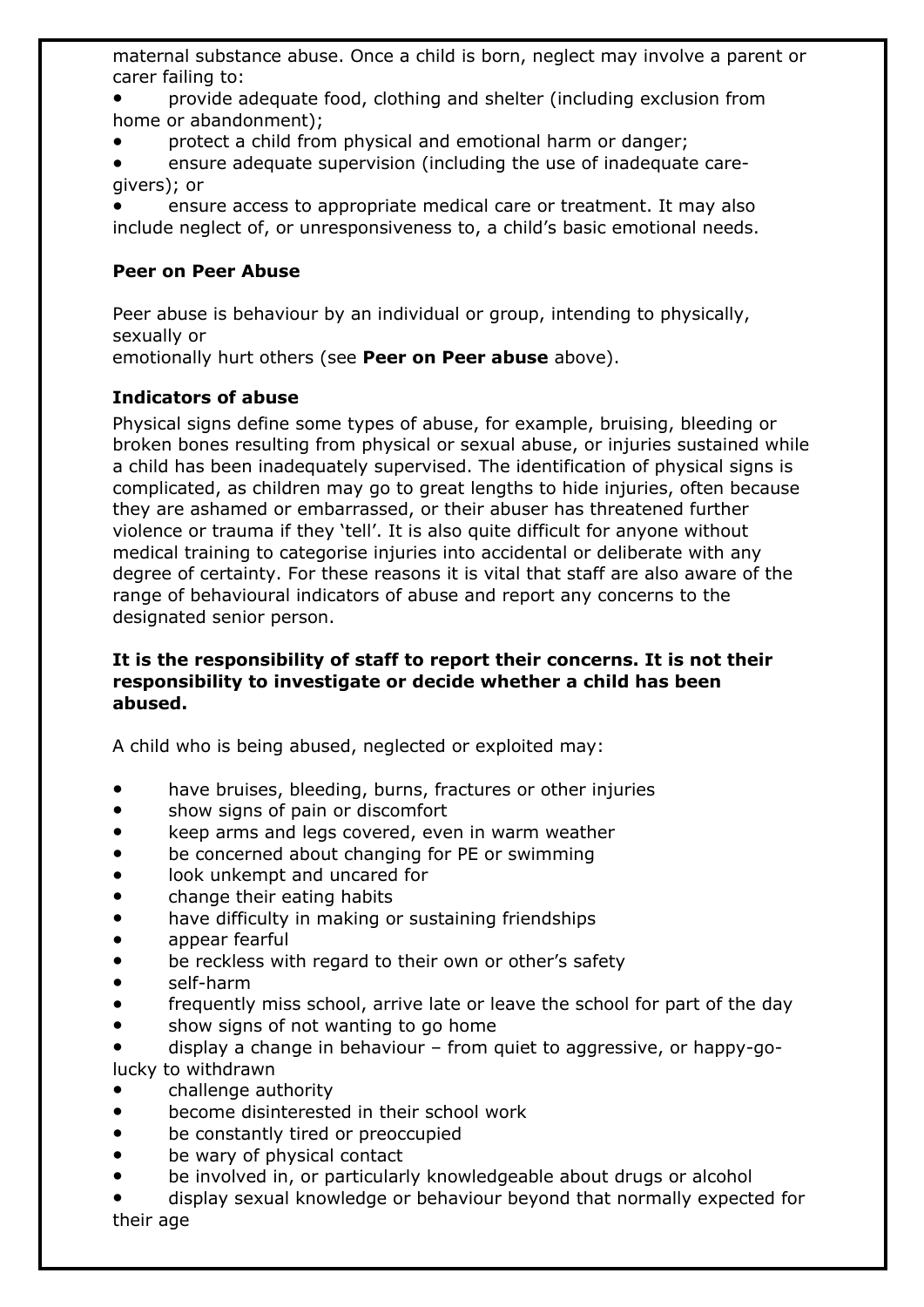● acquire gifts such as money or a mobile phone from new 'friends'

Individual indicators will rarely, in isolation, provide conclusive evidence of abuse. They should be viewed as part of a jigsaw, and each small piece of information will help the DSL to decide how to proceed.

Additional examples of abuse are outline below, with details provided in Appendix

Child sexual exploitation is a form of child sexual abuse. It occurs where an individual or group takes advantage of an imbalance of power to coerce, manipulate or deceive a child or young person under the age of 18 into sexual activity (a) in exchange for something the victim needs or wants, and/or (b) for the financial advantage or increased status of the perpetrator or facilitator. The victim may have been sexually exploited even if the sexual activity appears consensual. Child sexual exploitation does not always involve physical contact; it can also occur through the use of technology.

#### **It is very important that staff report their concerns – they do not need 'absolute proof' that the child is at risk.**

#### **Human Trafficking**

The National Referral Mechanism (NRM) is a framework for identifying victims of human trafficking and ensuring they receive appropriate care. A trafficking case may involve a range of agencies such as the police, local authorities and charities and the NRM makes it easier for these agencies to work together. If you think a child is in immediate danger, call the police on 999. If you receive information on a potential trafficker or you think a child is a victim of trafficking:

Professionals: contact the Child Trafficking Advice Centre (CTAC)

General public: contact the NSPCC to discuss concerns with one of our counsellors, or you can contact your local police or children's services (01670 534000).

#### **Honour based violence**

So-called 'honour-based' violence (HBV) encompasses crimes which have been committed to protect or defend the honour of the family and/or the community, including Female Genital Mutilation (FGM), forced marriage, and practices such as breast ironing. All forms of so called HBV are abuse (regardless of the motivation) and should be handled and escalated as such. If in any doubt, staff should speak to the designated safeguarding lead. Professionals in all agencies, and individuals and groups in relevant communities, need to be alert to the possibility of a child being at risk of HBV, or already having suffered HBV.

## **Indicators**

There are a range of potential indicators that a child may be at risk of HBV. Guidance on the warning signs that FGM or forced marriage may be about to take place, or may have already taken place, can be found on pages 38-41 of the Multi agency statutory guidance on FGM (pages 59-61 focus on the role of schools and colleges) Handling case of forced marriage.

https://www.gov.uk/government/publications/multi-agency-statutory-guidanceon-female-genital-mutilation

#### **Female genital Mutilation**

FGM comprises all procedures involving partial or total removal of the external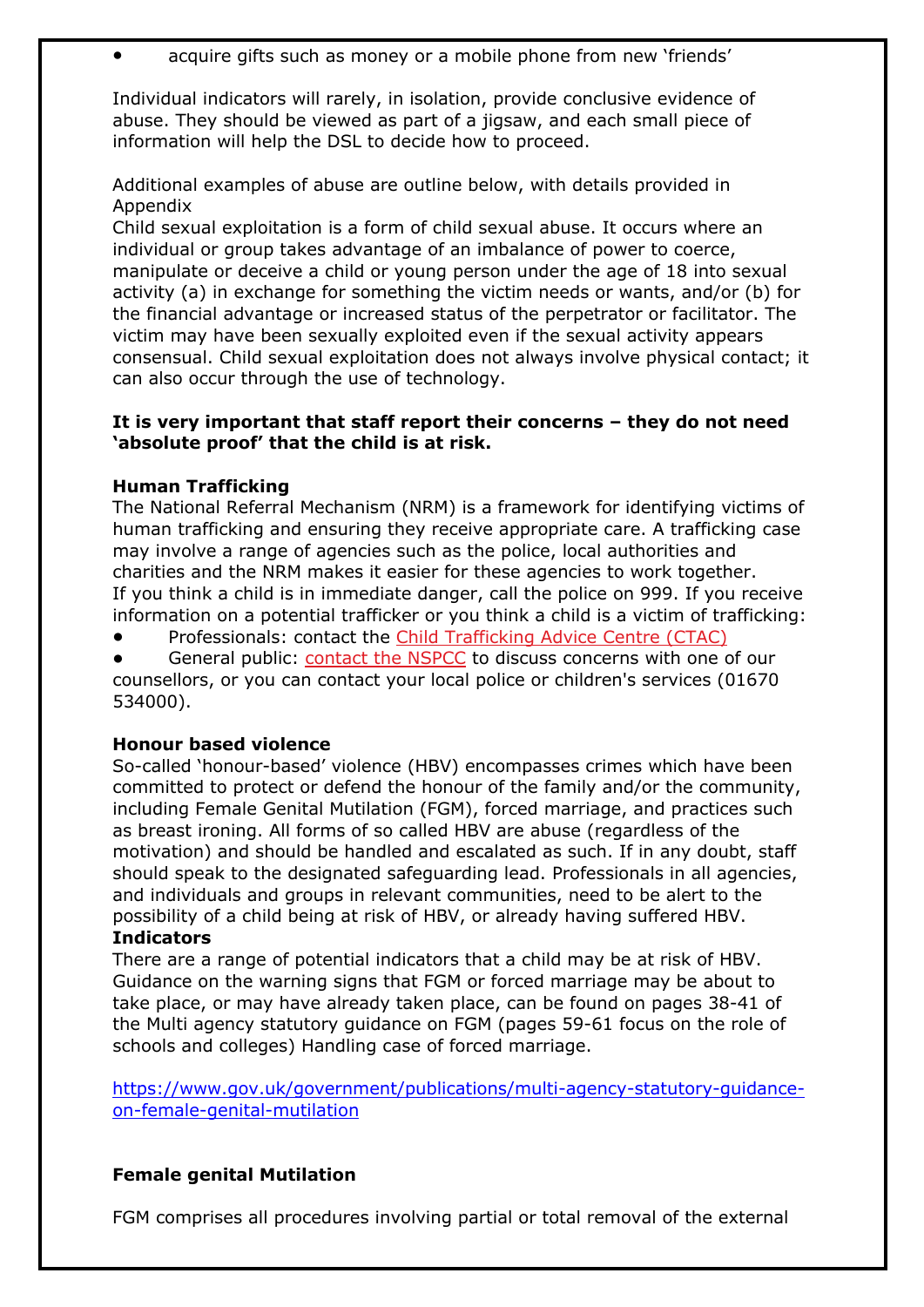female genitalia or other injury to the female genital organs. It is illegal in the UK and a form of child abuse with long-lasting harmful consequences. Section 5B of the Female Genital Mutilation Act 2003 (as inserted by section 74 of the Serious Crime Act 2015) places a statutory duty upon **teachers** along with regulated health and social care professionals in England and Wales, to report to the police where they discover (either through disclosure by the victim or visual evidence) that FGM appears to have been carried out on a girl under 18. Those failing to report such cases will face disciplinary sanctions. It will be rare for teachers to see visual evidence, and they should not be examining pupils, but the same definition of what is meant by "to discover that an act of FGM appears to have been carried out" is used for all professionals to whom this mandatory reporting duty applies. Information on when and how to make a report can be found at Mandatory reporting of female genital mutilation procedural information.

Teachers **must** personally report to the police cases where they discover that an act of FGM appears to have been carried out. Unless the teacher has a good reason not to, they should also still consider and discuss any such case with the school or college's designated safeguarding lead and involve children's social care as appropriate. The duty does not apply in relation to at risk or suspected cases (i.e. where the teacher does not discover that an act of FGM appears to have been carried out, either through disclosure by the victim or visual evidence) or in cases where the woman is 18 or over. In these cases, teachers should follow local safeguarding procedures.

## **Symptoms of FGM**

FGM may be likely if there is a visiting female elder, there is talk of a special procedure or celebration to become a woman, or parents wish to take their daughter out-of-school to visit an 'at-risk' country (especially before the summer holidays), or parents who wish to withdraw their children from learning about FGM. Staff should not assume that FGM only happens outside the UK.

Indications that FGM may have already taken place may include:

- difficulty walking, sitting or standing and may even look uncomfortable.
- spending longer than normal in the bathroom or toilet due to difficulties urinating.
- spending long periods of time away from the classroom during the day with bladder or menstrual problems.
- frequent urinary, menstrual or stomach problems
- prolonged or repeated absences from school or college, especially with
- noticeable behaviour changes (e.g. withdrawal or depression) on the girl's return reluctance to undergo normal medical examinations.
- confiding in a professional without being explicit about the problem due to
- embarrassment or fear.
- talking about pain or discomfort between her legs

## **Forced marriage**

Forcing a person into a marriage is a crime in England and Wales. A forced marriage is one entered into without the full and free consent of one or both parties and where violence, threats or any other form of coercion is used to cause a person to enter into a marriage. Threats can be physical or emotional and psychological. A lack of full and free consent can be where a person does not consent or where they cannot consent (if they have learning disabilities, for example). Nevertheless, some communities use religion and culture as a way to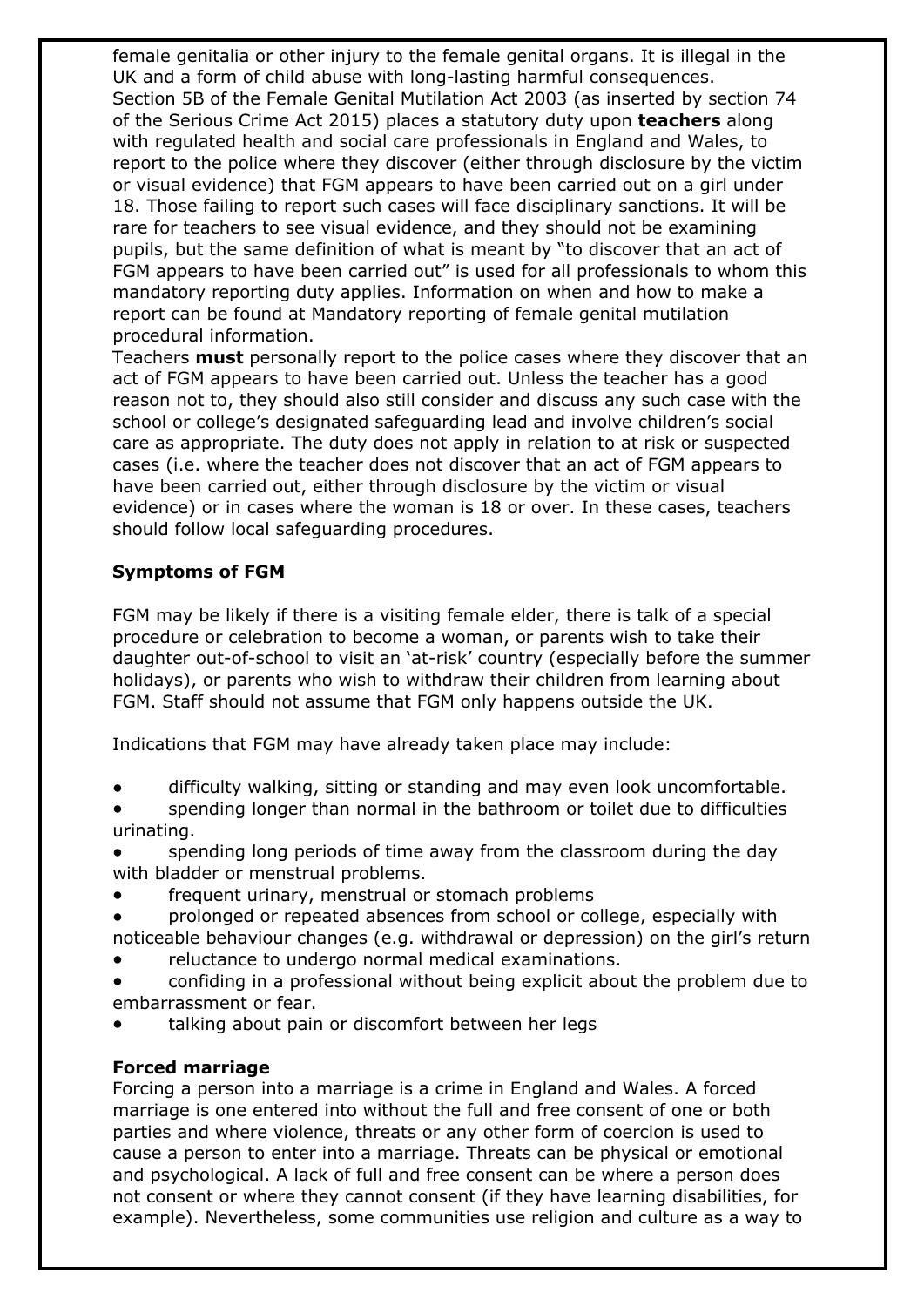coerce a person into marriage. Schools and colleges can play an important role in safeguarding children from forced marriage. School and college staff can contact the Forced Marriage Unit if they need advice or information: Contact: 020 7008 0151 or email fmu@fco.gov.uk and more information can be accessed using the following link

https://www.gov.uk/government/uploads/system/uploads/attachment\_data/file/ 322307/HMG\_MULTI\_AGENCY\_PRACTICE\_GUIDELINES\_v1\_180614\_FINAL.pdf

## **Recognising Extremism**

Early indicators of radicalisation or extremism may include:

- showing sympathy for extremist causes
- glorifying violence, especially to other faiths or cultures
- making remarks or comments about being at extremist events or rallies outside school
- evidence of possessing illegal or extremist literature

advocating messages similar to illegal organisations or other extremist groups

out of character changes in dress, behaviour and peer relationships (but there are also very powerful narratives, programmes and networks that young people can come across online so involvement with particular groups may not be apparent.)

- secretive behaviour
- online searches or sharing extremist messages or social profiles

● intolerance of difference, including faith, culture, gender, race or sexuality

- graffiti, artwork or writing that displays extremist themes
- attempts to impose extremist views or practices on others
- verbalising anti-Western or anti-British views
- advocating violence towards others

## **Child Sexual Exploitation**

Child sexual exploitation is a form of child sexual abuse. It occurs where an individual or group takes advantage of an imbalance of power to coerce, manipulate or deceive a child or young person under the age of 18 into sexual activity (a) in exchange for something the victim needs or wants, and/or (b) for the financial advantage or increased status of the perpetrator or facilitator. The victim may have been sexually exploited even if the sexual activity appears consensual. Child sexual exploitation does not always involve physical contact; it can also occur through the use of technology.

Indicators of child sexual exploitation may include:

• Acquisition of money, clothes, mobile phones, etc. without plausible explanation;

- Gang-association and/or isolation from peers/social networks;
- Exclusion or unexplained absences from school, college or work;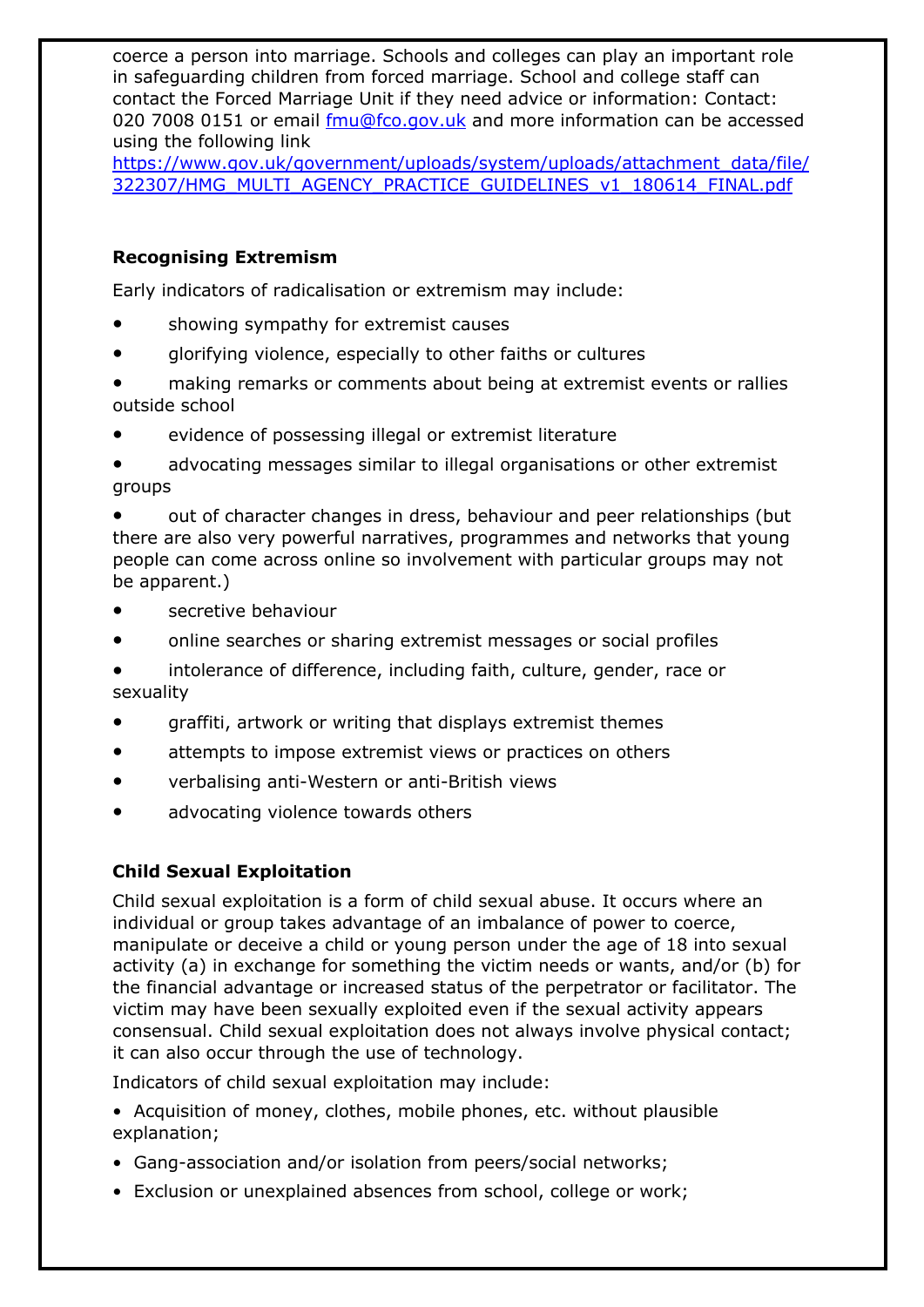• Leaving home/care without explanation and persistently going missing or returning late;

- Excessive receipt of texts/phone calls;
- Returning home under the influence of drugs/alcohol;
- Inappropriate sexualised behaviour for age/sexually transmitted infections;
- Evidence of/suspicions of physical or sexual assault;
- Relationships with controlling or significantly older individuals or groups;
- Multiple callers (unknown adults or peers);
- Frequenting areas known for sex work;
- Concerning use of the Internet or other social media;
- Increasing secretiveness around behaviours; and
- Self-harm or significant changes in emotional well-being.

## **Potential vulnerabilities include**:

Although the following vulnerabilities increase the risk of child sexual exploitation, it must be remembered that not all children with these indicators will be exploited. Child sexual exploitation can occur without any of these issues.

• Having a priorSep experience of neglect, physical and/or sexual abuse;

• Lack of a safe/stable home environment, now or in the past (domestic violence or parental substance misuse, mental health issues or criminality, for example);

- Recent bereavement or loss;
- Social isolation or social difficulties;
- Absence of a safe environment to explore sexuality;
- Economic vulnerability;
- Homelessness or insecure accommodation status;
- Connections with other children and young people who are being sexually exploited;
- Family members or other connections involved in adult sex work;
- Having a physical or learning disability or health condition;
- Being in care (particularly those in residential care and those with interrupted care histories); and
- Sexual identity.

## **Child criminal exploitation: county lines**

Criminal exploitation of children is a geographically widespread form of harm that is a typical feature of county lines criminal activity: drug networks or gangs groom and exploit children and young people to carry drugs and money from urban areas to suburban and rural areas, market and seaside towns. Key to identifying potential involvement in county lines are missing episodes, when the victim may have been trafficked for the purpose of transporting drugs and a referral to the National Referral Mechanism should be considered. Like other forms of abuse and exploitation, county lines exploitation: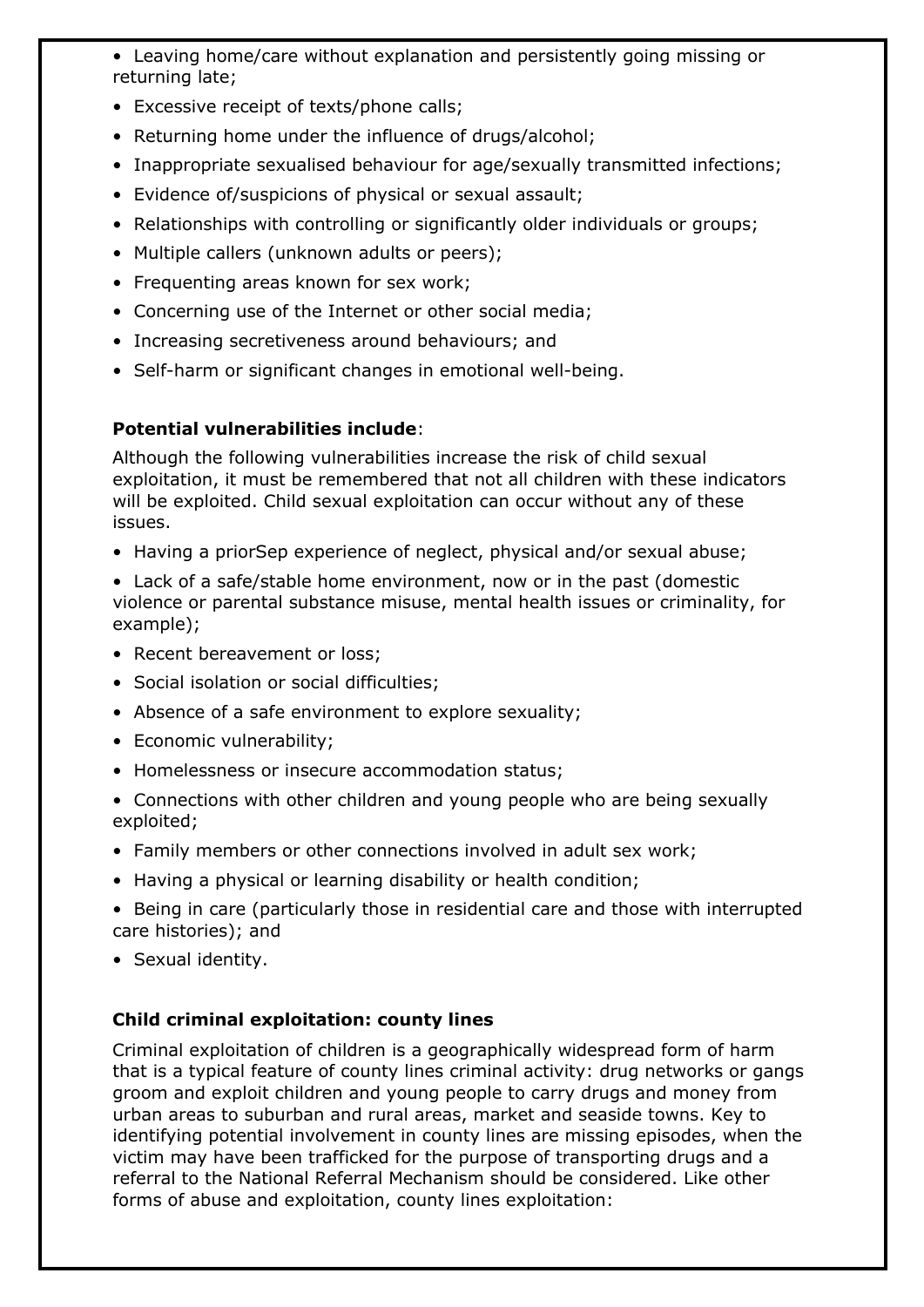• can affect any child or young person (male or female) under the age of 18 years;

- can affect any vulnerable adult over the age of 18 years;
- can still be exploitation even if the activity appears consensual;

• can involve force and/or enticement-based methods of compliance and is often accompanied by violence or threats of violence;

• can be perpetrated by individuals or groups, males or females, and young people or adults; and

• is typified by some form of power imbalance in favour of those perpetrating the exploitation. Whilst age may be the most obvious, this power imbalance can also be due to a range of other factors including gender, cognitive ability, physical strength, status, and access to economic or other resources.

## **Contextual Safeguarding**

Contextual Safeguarding has been developed by Carlene Firmin at the University of Bedfordshire over the past six years to inform policy and practice approaches to safeguarding adolescents. Contextual Safeguarding is an approach to understanding, and responding to, young people's experiences of significant harm beyond their families. It recognises that the different relationships that young people form in their neighbourhoods, schools and online can feature violence and abuse. Parents and carers have little influence over these contexts, and young people's experiences of extra-familial abuse can undermine parent-child relationships.

Therefore children's social care practitioners need to engage with individuals and sectors who do have influence over/within extra-familial contexts, and recognise that assessment of, and intervention with, these spaces are a critical part of safeguarding practices. Contextual Safeguarding, therefore, expands the objectives of child protection systems in recognition that young people are vulnerable to abuse in a range of social contexts

https://contextualsafeguarding.org.uk/about/what-is-contextual-safeguarding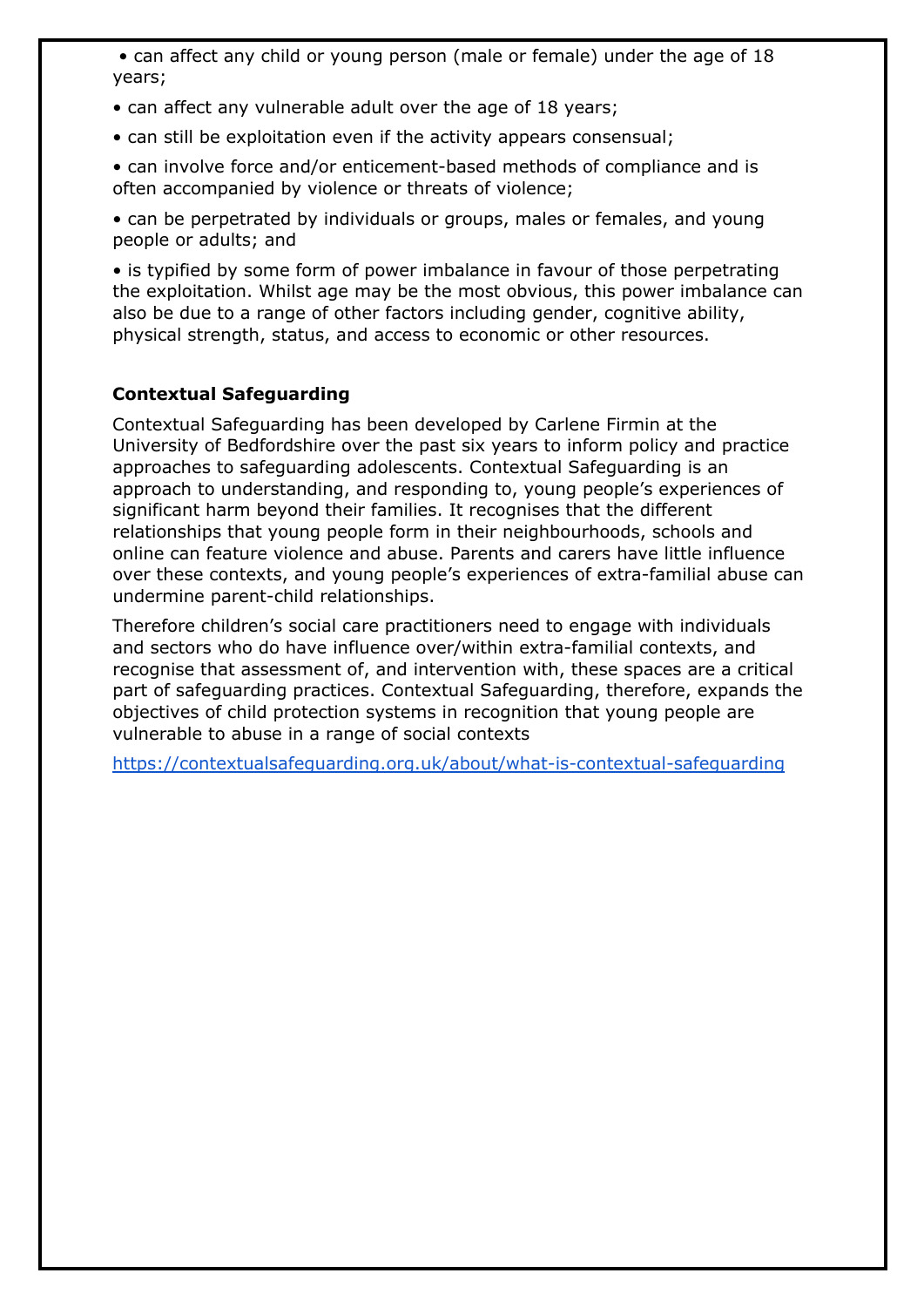## **APPENDIX B Local Authority AND NSSP CONTACTS**

| <b>Advice Area</b>                                                                                                                            | <b>Contact</b>                                                                                                                                     |  |
|-----------------------------------------------------------------------------------------------------------------------------------------------|----------------------------------------------------------------------------------------------------------------------------------------------------|--|
| Discussion about a CP or child<br>welfare referral and advice on the<br>operation of CP/Safeguarding<br>Procedures, how to refer and<br>where | If this is a new contact then please<br>ring:-<br><b>OneCall: 01670 536400</b><br>The online referral form is available at<br>online referral form |  |
| Allegations against people working<br>with children                                                                                           | Carol Glasper (DO) 01670 623979                                                                                                                    |  |
| Queries in relation to the model CP<br>policy for schools or related<br>guidance                                                              | Carol Leckie 01670 622720                                                                                                                          |  |
| HR advice for schools                                                                                                                         | SchoolsHR@northumberland.gov.uk                                                                                                                    |  |
| MAPPA - Risk Management re<br>individuals who may pose a risk to<br>children                                                                  | Neil O'Toole<br>neil.o'toole@northumberland.gov.uk                                                                                                 |  |
| Monitoring/Quality Assurance re<br>operation of schools safeguarding<br>arrangements                                                          | Jane Walker 01670 622734<br>Or Carol Leckie 01670 622720                                                                                           |  |

**Appendix C - School Paperwork for recording concerns** 

## **Behaviour Logs**

Behaviour logs are situated in each class and the dining room to record any behaviour that causes concern for a member of staff. These concerns are then shared with the child's class teacher. Matters may not go any further, but if they do, they are recorded centrally in the SFS Behaviour Log by Mrs. Hayward.

## **SFS Behaviour Log**

This behaviour log is kept in the school office for concerns that need to be referred to the Headteacher. At this point, parents may be contacted and the matter taken further.

## **SFS Child Protection File includes the following:**

Chronology of contact: Log of phone calls / contact with parent/carer and professionals

- Confidential Concern Slips & any additional notes
- Copy of referral form
- Minutes of strategy meetings
- Any written submission to a child protection conference / child protection plan review
- Minutes of child protection conference / child protection plan reviews

All safeguarding concerns raised with the DP (whether or not they require referral to Children's Social Care) are recorded. This includes any action taken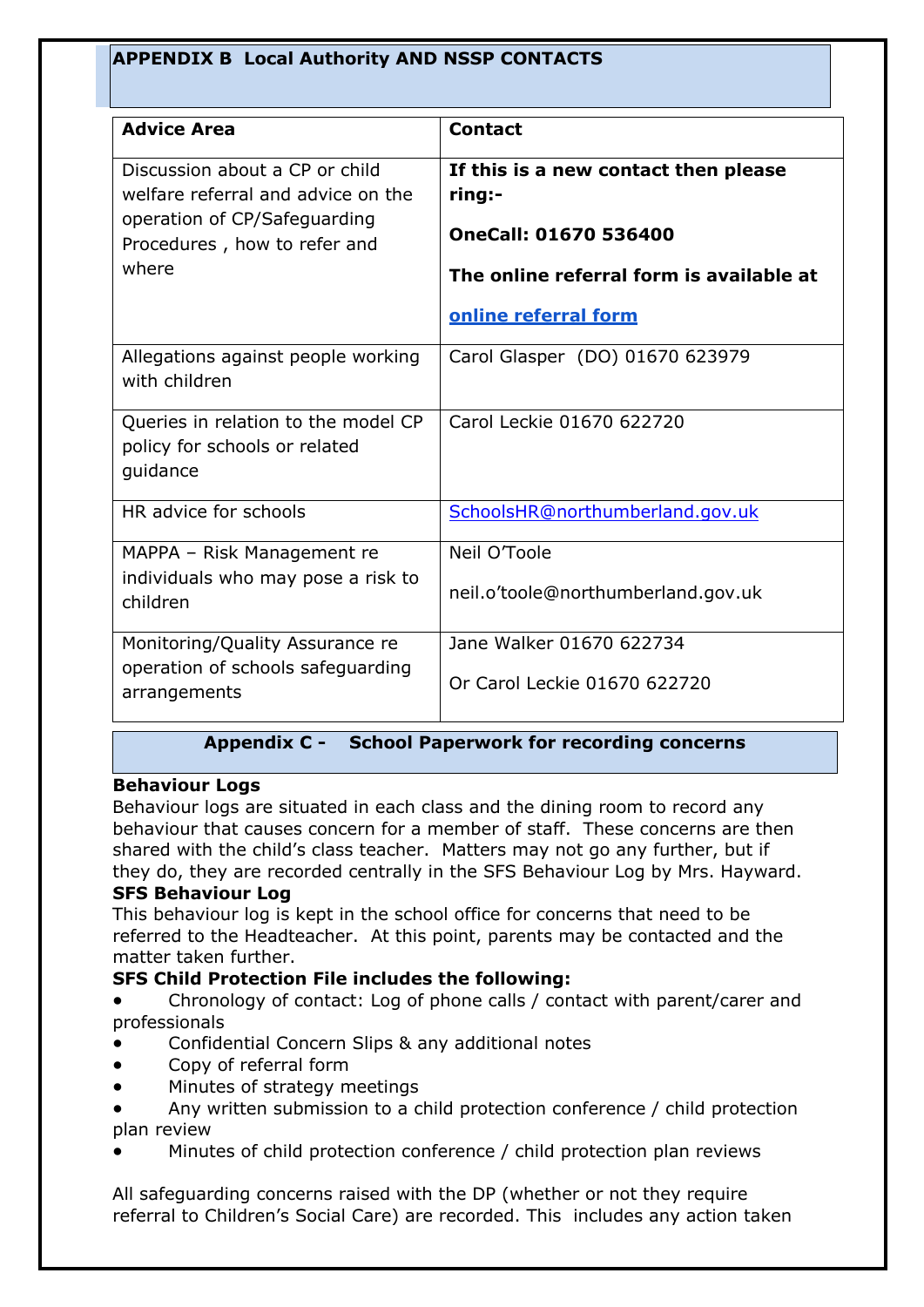by the member of staff raising the concern and also any action taken by the designated person (eg talking to child individually, contacting parents, taking advice from other professionals etc). These records are kept, as with a child protection file, **securely**, separate to the child's main school file. At the point of transfer to another school, child protection records are transferred directly from DP to DP, separate to the child's main school file. The main school file has a 'flag' which shows that additional information is held by the DP

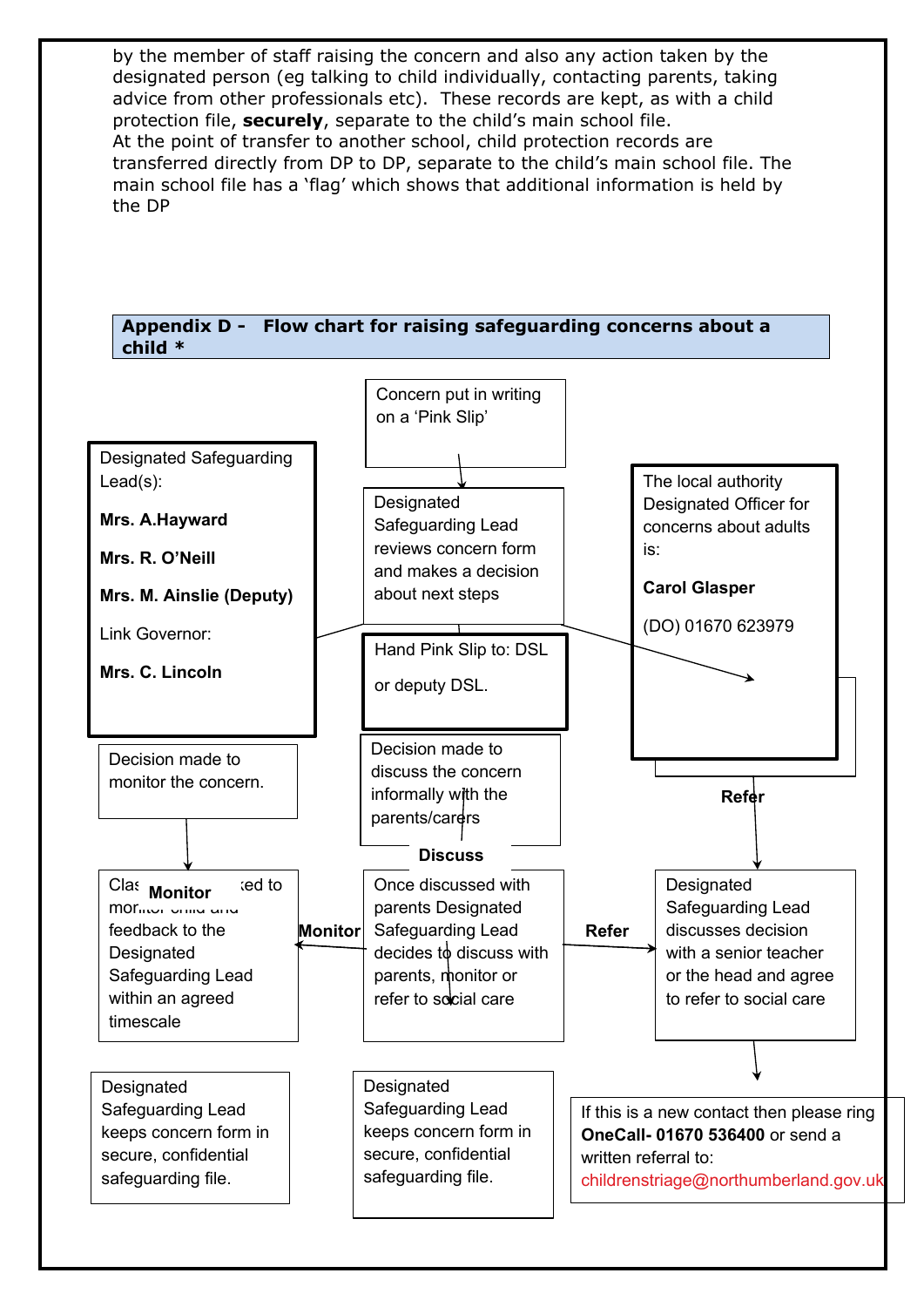## **APPENDIX E Standards for effective child protection practice in schools**

A school should measure its standards with regard to safeguarding against the expectations of the Ofsted Framework (Refer to Early years inspection handbook for Ofsted registered provision May 2019) and Ofsted Safeguarding Guidance

and the arrangements of the Northumberland Strategic Safeguarding Partnership (NSSP) https://www.proceduresonline.com/northumberlandcs/index.html

In best practice, schools:

1. operate safe recruitment practices including ensuring appropriate DBS and reference checks are undertaken according to DfE guidance on safer recruitment, including the maintenance of a single central register of all staff (including volunteers) with DBS numbers and training record;

2. have an ethos in which children feel secure, their viewpoints are valued, and they are encouraged to talk and are listened to;

3. provide suitable support and guidance so that pupils have a range of appropriate adults to whom they can turn if they are worried or in difficulties; 4. work with parents to build an understanding of the school's responsibility to ensure the welfare of all children and a recognition that this may occasionally require children to be referred to investigative agencies as a constructive and helpful measure;

5. are vigilant in cases of suspected child abuse, recognising the signs and indicators, have clear procedures whereby teachers report such cases to senior staff and are aware of local procedures so that information is effectively passed on to the relevant professionals;

6. monitor children who have been identified as at risk, keeping*, in a secure place*, clear records of pupils' progress, maintaining sound policies on confidentiality, providing information to other professionals, submitting reports to case conferences and attending case conference. Staff should not disclose any information to anyone unless they are told to do so by a relevant authority involved in the safeguarding process;

7. provide and support child protection updates regularly to school staff and in particular to designated teachers every two years to ensure their skills and expertise are up to date;

8. contribute to an inter-agency approach to child protection by developing effective and supportive liaison with other agencies;

9. use the curriculum to raise pupils' awareness and build confidence so that pupils have a range of contacts and strategies to ensure their own protection and understand the importance of protecting others, taking into account sex and relationships guidance.

10. provide clear policy statements for parents, staff and children and young people on this and on both positive behaviour policies and the school's approach to bullying;

11. have a clear understanding of the various types of bullying - physical, verbal and indirect, and act promptly and firmly to combat it, making sure that pupils are aware of the school's position on this issue and who they can contact for support;

12. take particular care that pupils with additional needs in mainstream and special schools, who may be especially vulnerable to abuse, are supported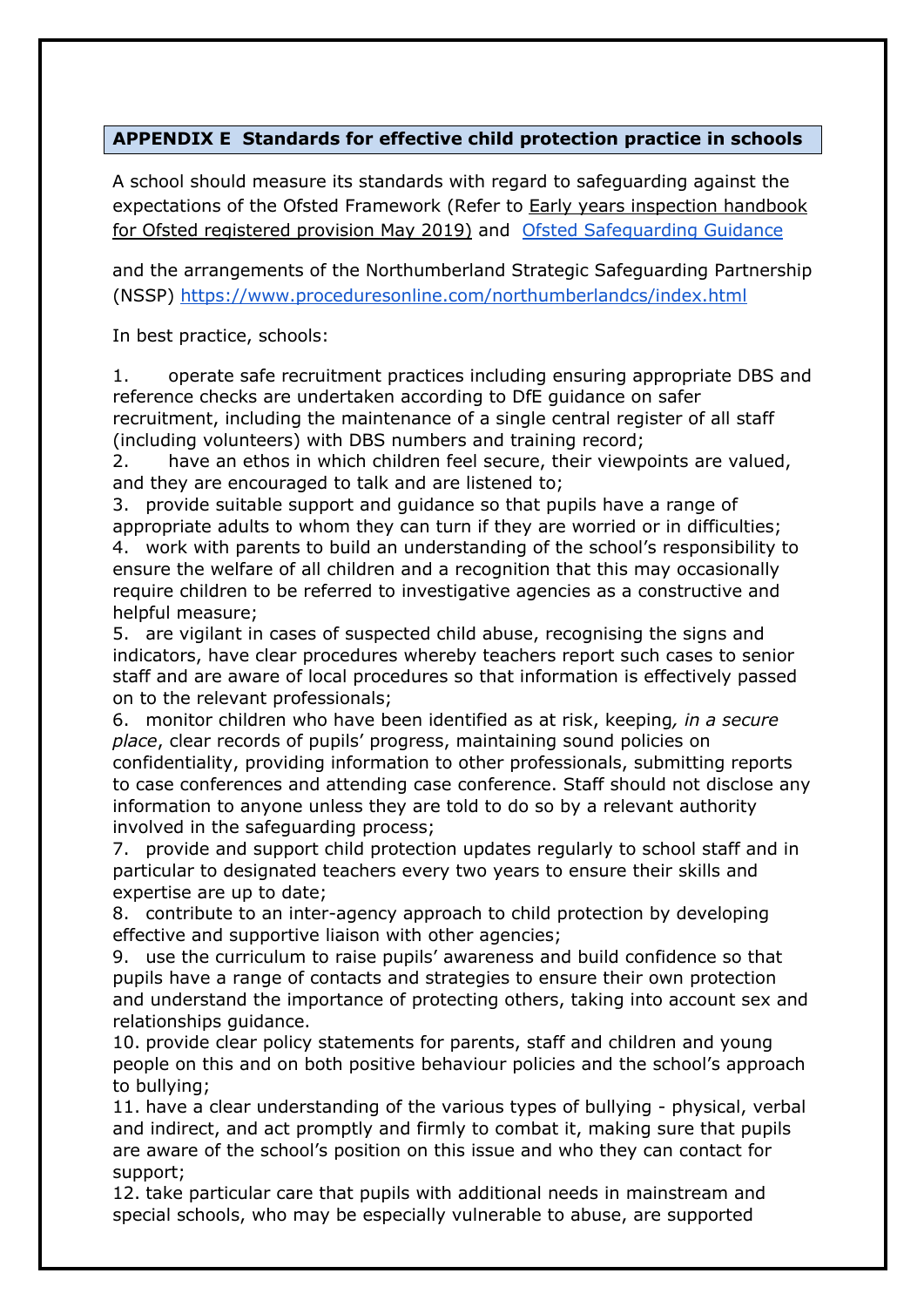effectively with particular attention paid to ensuring that those with communication difficulties are supported to express themselves to a member of staff with appropriate communicative skills;

13. have a clear policy about the handling of allegations of abuse by members of staff, ensuring that all staff are fully aware of the procedures and that they are followed correctly at all times, using the guidance

14. have a written whole school policy, produced, owned and regularly reviewed by schools staff and which clearly outlines the school's position and positive action in respect of the aforementioned standards.

## **Appendix F - Frequently Asked Questions**

## **What do I do if I hear or see something that worries me?**

*Tell the designated member of staff or head teacher.* 

● *If that is not possible, telephone Children's Services (OneCall 01670* 

*536400) as quickly as possible. (In an emergency call 999 for the police)* If staff discover through disclosure by the victim or visual evidence that *an act of FGM appears to have been carried out on a girl under 18 it must be reported to the police.*

## **What are my responsibilities for child protection?**

● *To know the name of your designated safeguarding lead and who to contact if they are not available*

**To respond** appropriately to a child

● *To report to the Designated Safeguarding Lead or directly to Social Care if that is not possible*

● *To record your concerns, using your schools agreed paperwork* 

● *Don't do nothing*

## **Can I go to find someone else to listen?**

● *No! You should never stop a child who is freely recalling significant events.* **Can I promise to keep a secret?**

No! The information becomes your responsibility to share in order to *protect. As an adult, you have a duty of care towards a child or young person* **Can I ask the child questions?**

● *No! Nor can you make judgements or say anything about the alleged abuser; it may be construed as contriving responses.*

● *You can ask a child to repeat a statement.*

## **Do I need to write down what was said?**

● *Yes, as soon as possible, exactly what was said. Use your school's agreed paperwork and make sure you date and sign the record*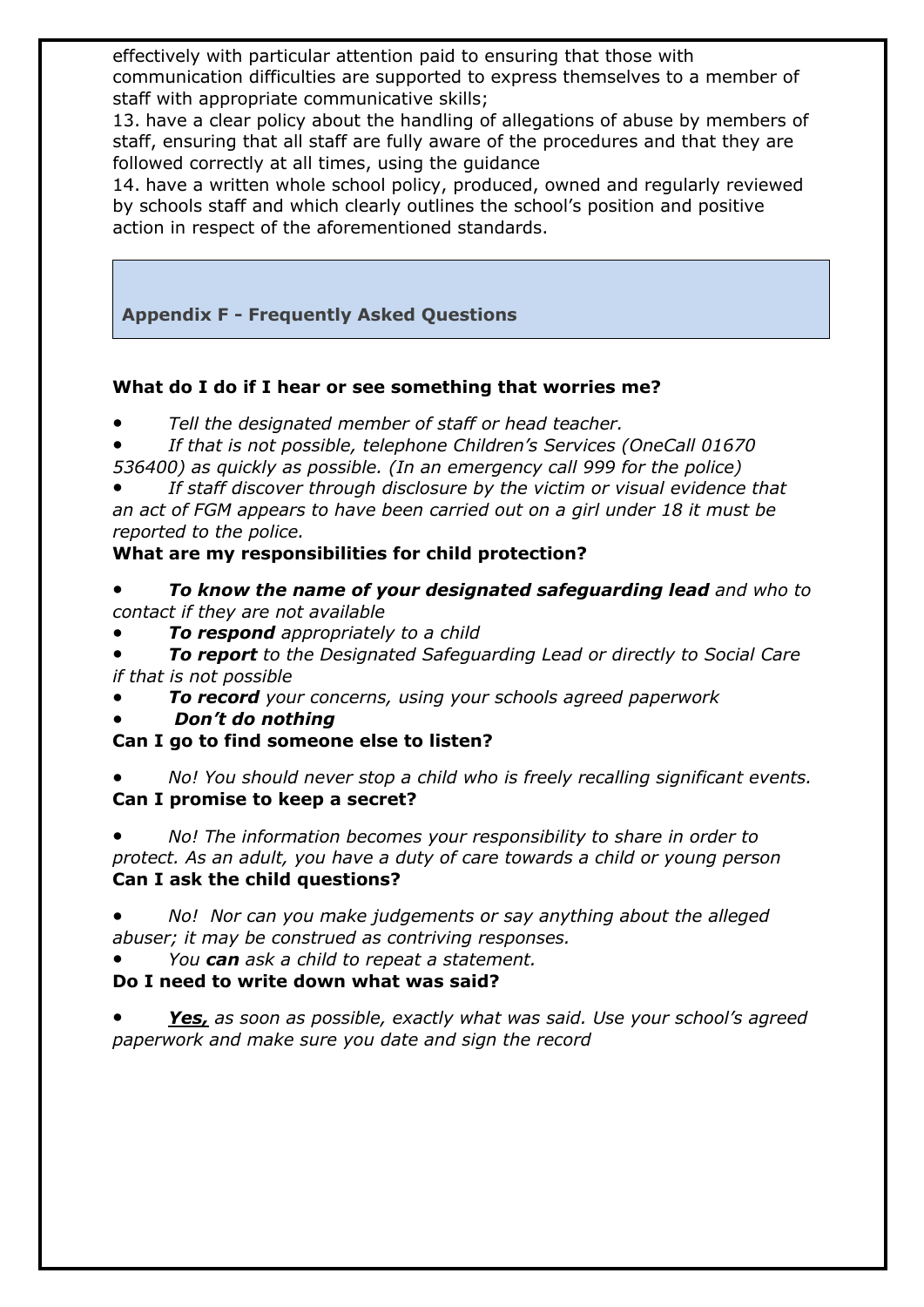## **Appendix G - Children Missing Education**

## **Northumberland Safeguarding Board procedures**

http://northumberlandlscb.proceduresonline.com/chapters/p\_child\_miss\_edu.ht ml

#### **National Guidance**

https://www.gov.uk/government/publications/children-missing-education

#### **Appendix H - E-safety Social Media Guidance**

Northumberland Safeguarding Board Procedures can be found at lhttp://northumberlandlscb.proceduresonline.com/pdfs/esafety\_social\_media.pdf

#### **Appendix I Dealing with allegations against people who work with children**

## **What is a Designated Officer or DO?**

The role of the DO was initially set out in the HM Government guidance Working Together to Safeguard Children 2010 and continues in Working Together 2018.

The DO works within Children's Services and should be alerted to all cases in which it is alleged that a person who works with children has:

- behaved in a way that has harmed, or may have harmed, a child
- possibly committed a criminal offence against children, or related to a child
- behaved towards a child or children in a way that indicates s/he is unsuitable to work with children.

This role applies to paid, unpaid, volunteer, casual, agency and self-employed workers and all adults outside the school workforce. They capture concerns, allegations or offences; this can include concerns about their own personal life, e.g incidents of domestic violence or child protection concerns relating to their own family.

If there is an allegation against the Headteacher then concerns should be reported directly to the Chair of Governors and DO.

The DO is involved from the initial phase of the allegation through to the conclusion of the case. They will provide advice, guidance and help to determine whether the allegation sits within the scope of the procedures. **Schools should seek advice from the DO as soon as an allegation is made.**

The DO coordinates information-sharing with the right people and will also monitor and track any investigation, with the aim to resolve it as quickly as possible – The DO for Northumberland is **Carol Glasper.**

## **Carol.Glasper@northumberland.gov.uk**